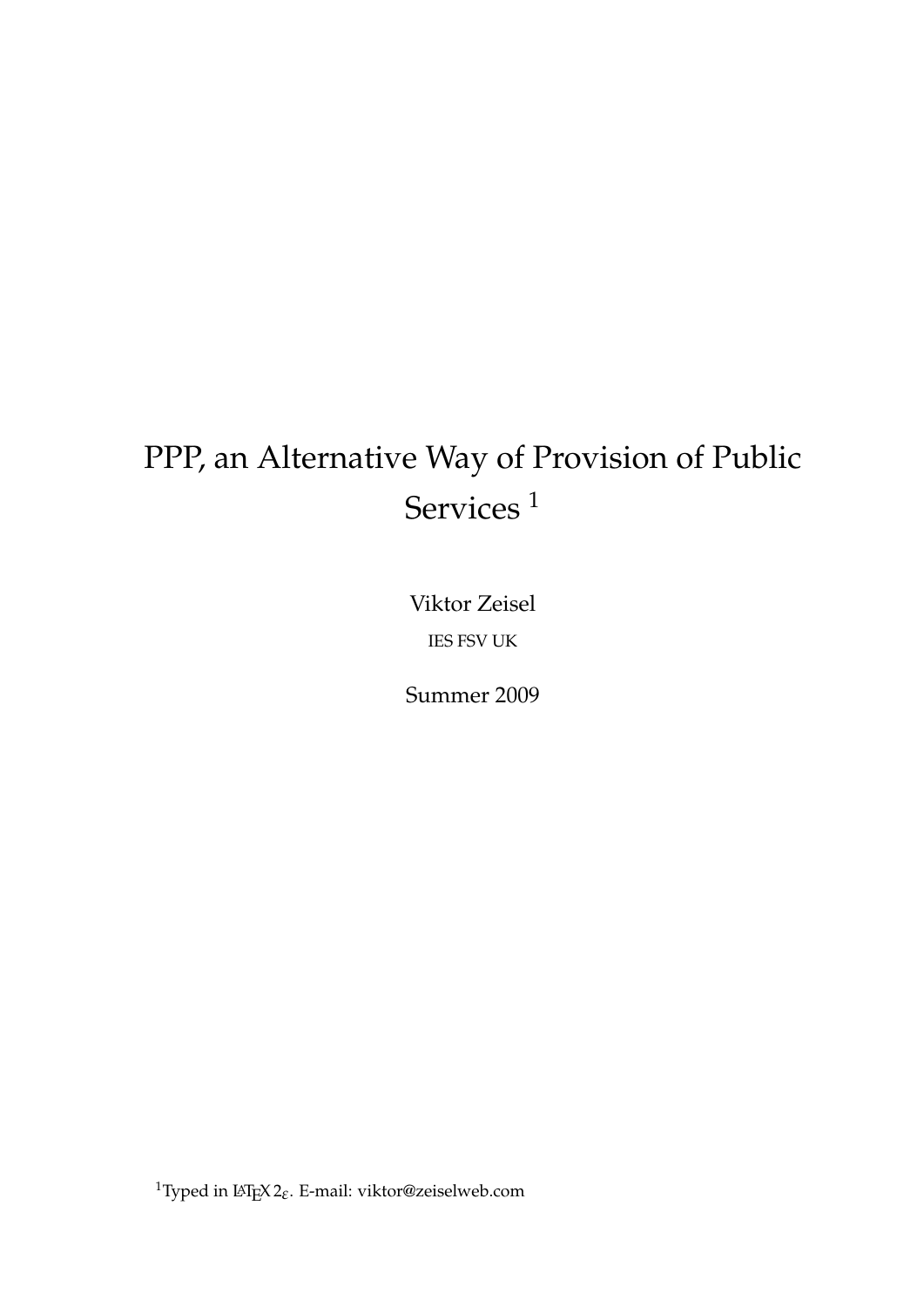Author: Viktor Zeisel Supervisor: PhDr. Matin Gregor, Phd Academic Year: 2008/2009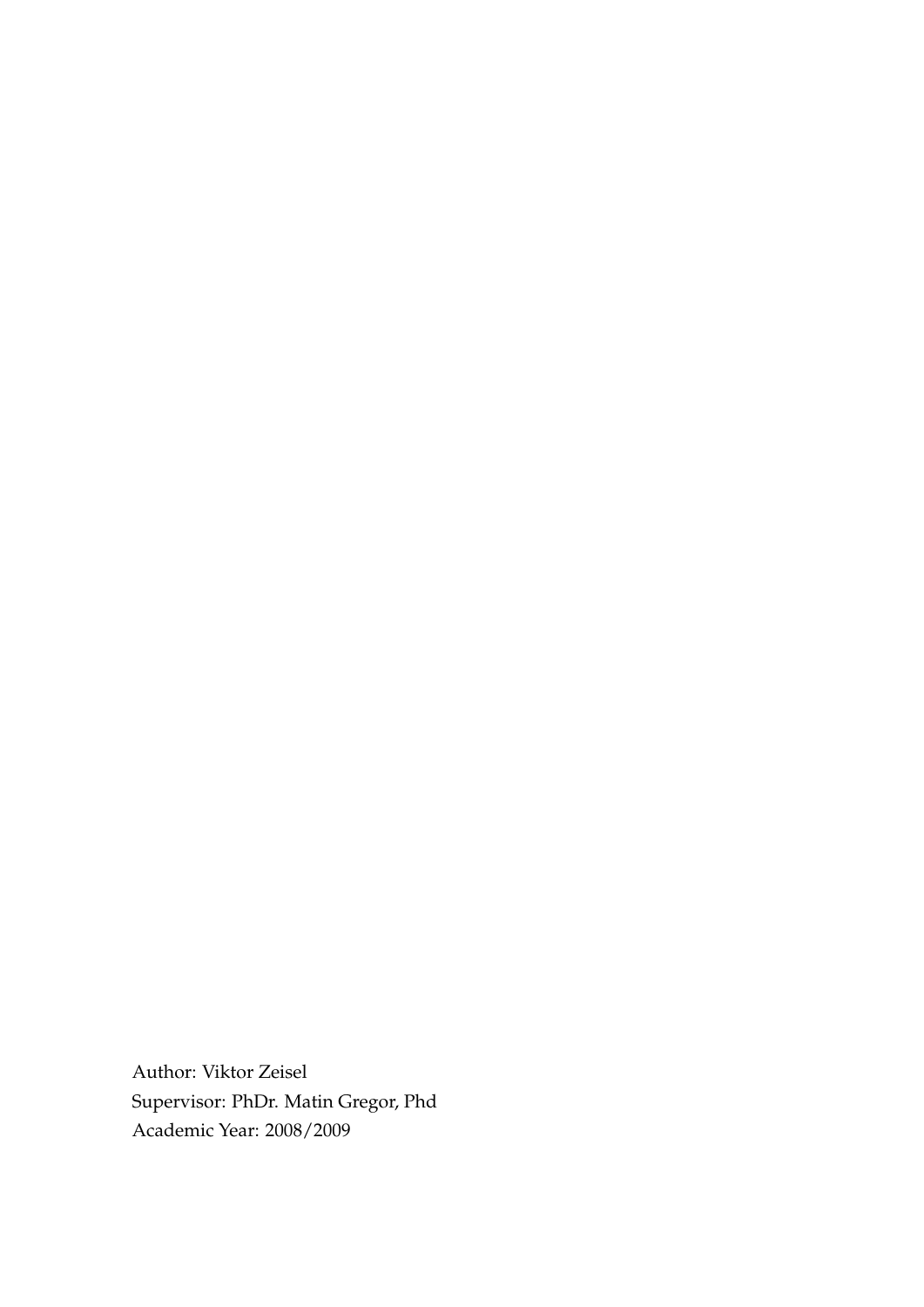## **Bibliografický záznam**

ZEISEL, Viktor:*PPP, alternativní cesta poskytovaní veˇrejných služeb*. Praha: Karlova Univerzita v Praze, Fakulta sociáních věd, Institut ekonomických studií, 2009. 59 s. Vedoucí bakalářské práce PhDr. Martin Gregor, Phd.

# **Bibliographic Card**

ZEISEL, Viktor. *PPP, an Alternative Way of Provision of Public Services*. Prague: Charles University in Prague, Faculty of Social Sciences, Institute of Economic Studies, 2009. 59 pages. Supervisor PhDr. Martin Gregor, PhD.

## **Abstrakt**

Bakalářská práce *PPP, alternativní cesta poskytovaní veřejných služeb* pojednává o výhodách a nevýhodách poskytování veřejných služeb v rámci PPP (z angličtiny Public-Private Partnership) projektů. Práce hledá projekty, u kterých je výhodné spojit stavbu a provozování infrastruktury do jedné smlouvy s jedním dodavatelem. Práce se zaměřuje na komplexnost, kterou se vyznačují PPP projekty a na problémy a výhody z hlediska dlouhého časového období po které jsou PPP projekty realizovány. Zvláštní pozornost je věnována vyjednávací síle, která může být u komplexních smluv rozložena mezi oba smluvní partnery. Dále je zkoumán vliv institucionálního prostředí na užitek vlády plynoucí z PPP projektů. V práci je využita principál-agent analýza. Výsledky modelů pro PPP projekty jsou provnávány s výsledky jakých by dosáhli projekty zpracované tradiční metodou poskytování veřejných služeb. Práce zkoumá ve kterých případech je lepší použit tradičí postup a ve kterých je výhodnější použití PPP projektu. Dále jsou teoretické výsledky porovnávány s praktickými PPP projekty již uvedenými do praxe.

Klíčová slova: Public-private Partnership (PPP), poskytování veřejný služeb, svazování, vládní dodávky.

**JEL Klasifikace:** D8, D23, L5, H54, H57

## **Abstract**

Bachelor Thesis *PPP, an Alternative Way of Provision of Public Services* deals with advantages and disadvantages of provision of public services by PPP (Public-Private Partnership) projects. The thesis describes when it is beneficial for the government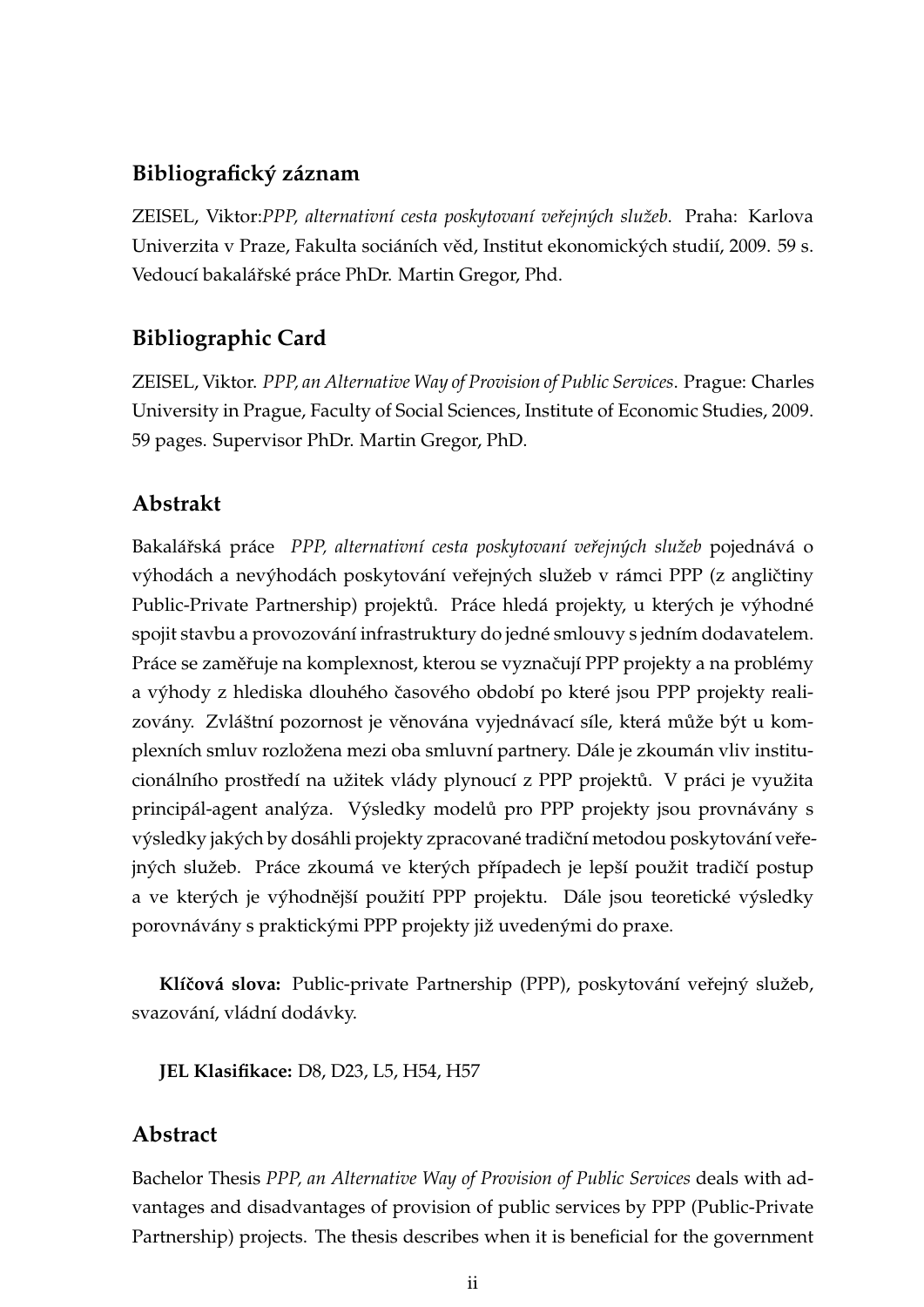to bundle the building and operating the infrastructure into one contract. The thesis concentrates on complexity which characterizes PPP projects and on problems and benefits from the long-term duration of PPP projects realization. Special focus is given to negotiating power which may be split between both partners in more complex contracts. Further the the impact of institutional framework on government's welfare is analyzed. In thesis is used a principal-agent analysis. The outcomes of the models of PPP are compared to outcomes which would be achieved with traditional contracts. The thesis show which projects are suitable for PPP contracts and which projects would bring better results with traditional contracting. The outcomes of theoretical models are compared to experience with already realized projects.

**Keywords:** Public-private partnership, public service provision, bundling, public procurement.

**JEL Classification:** D8, D23, L5, H54, H57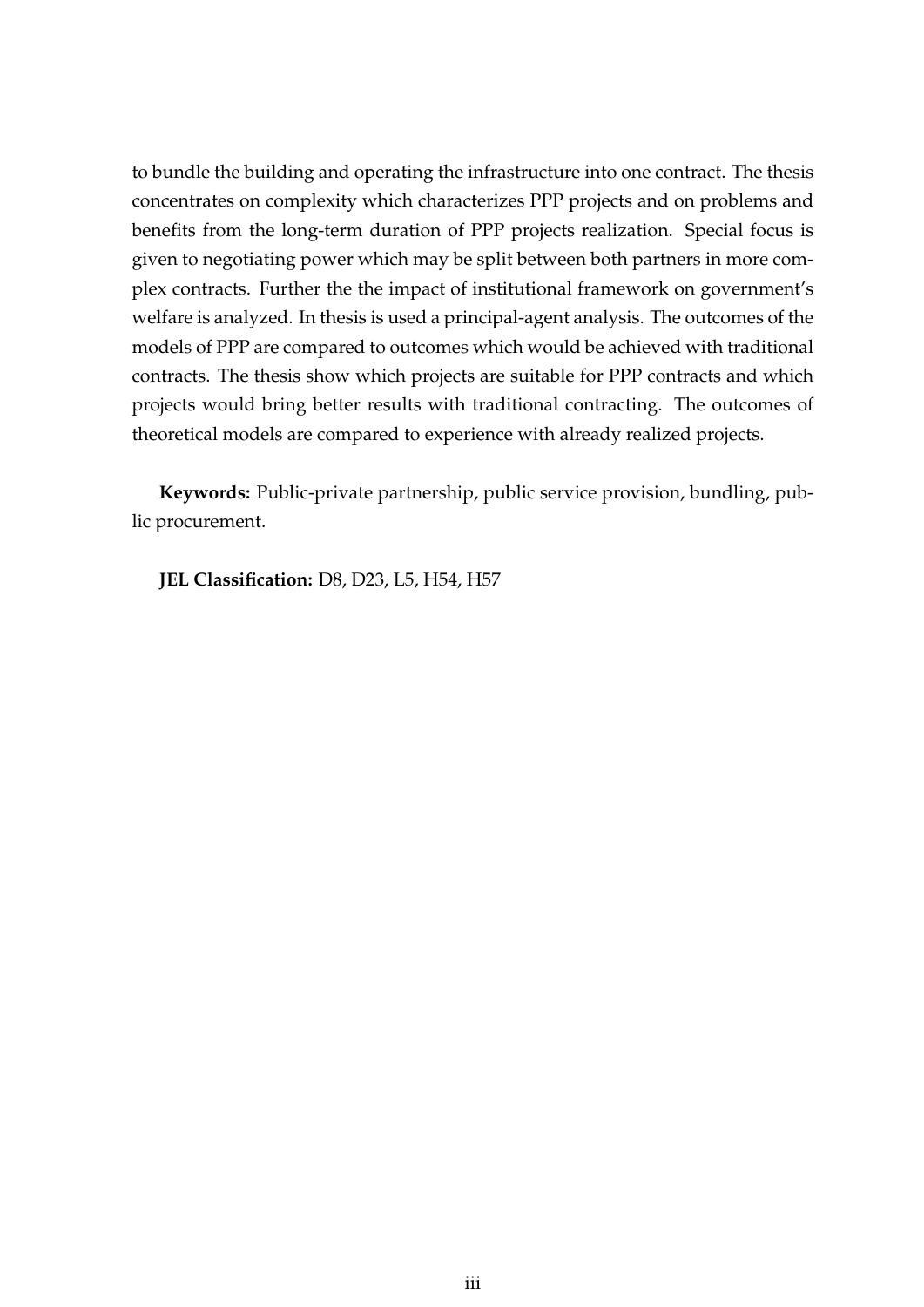## **Prohlášení**

Prohlašuji, že jsem předkládanou práci zpracoval samostatně a použil jen uvedené prameny a uvdenou literaturu. Souhlasím s tím, aby práce byla zpřístupněna veřenosti pro účely výzkumu a studia.

V Praze dne 17.6.2009 Viktor Zeisel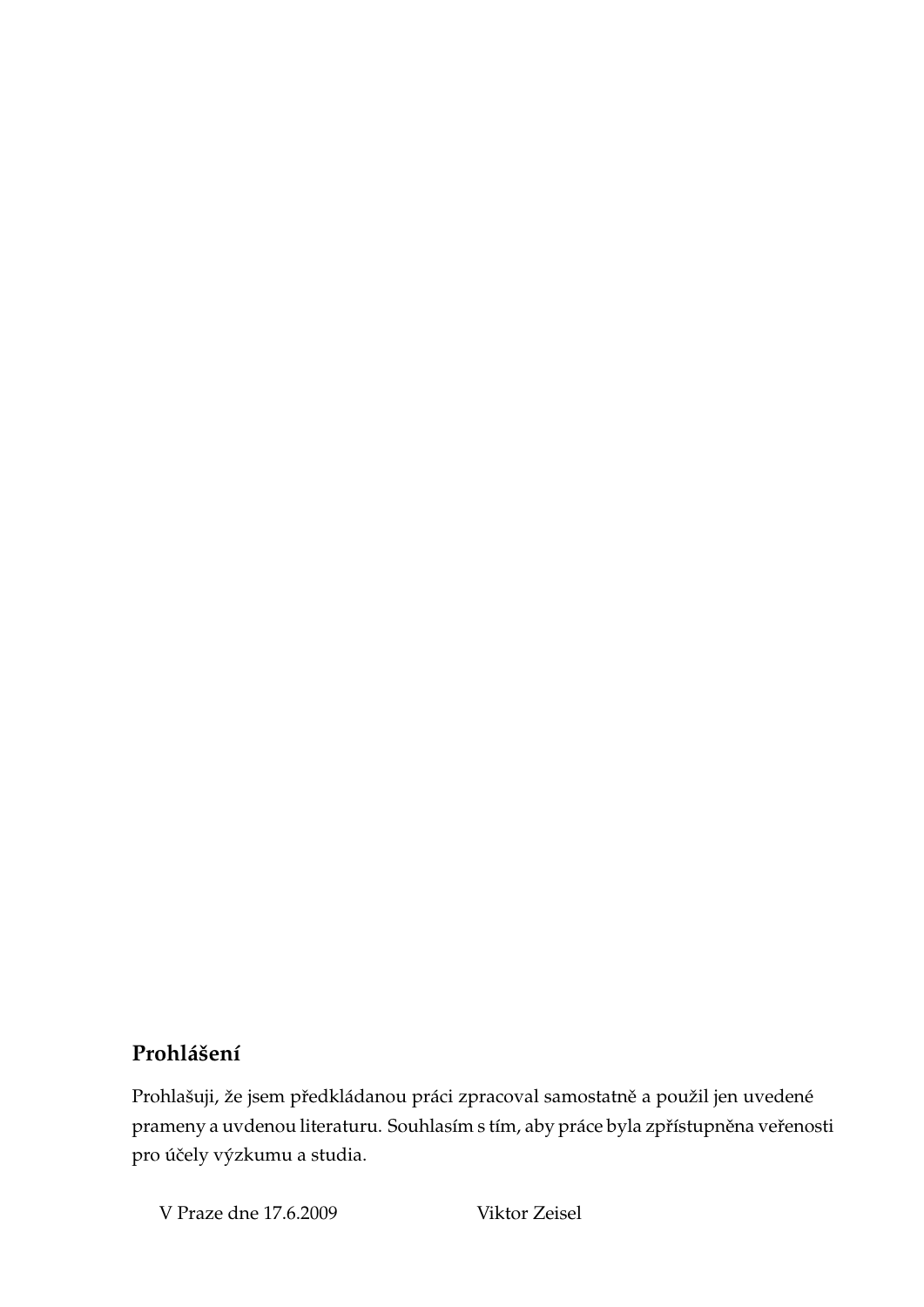# **Acknowledgement**

I would like to express my gratitude to my supervisor PhDr. Martin Gregor, PhD whose help, stimulating comments and encouragement helped me to complete this thesis.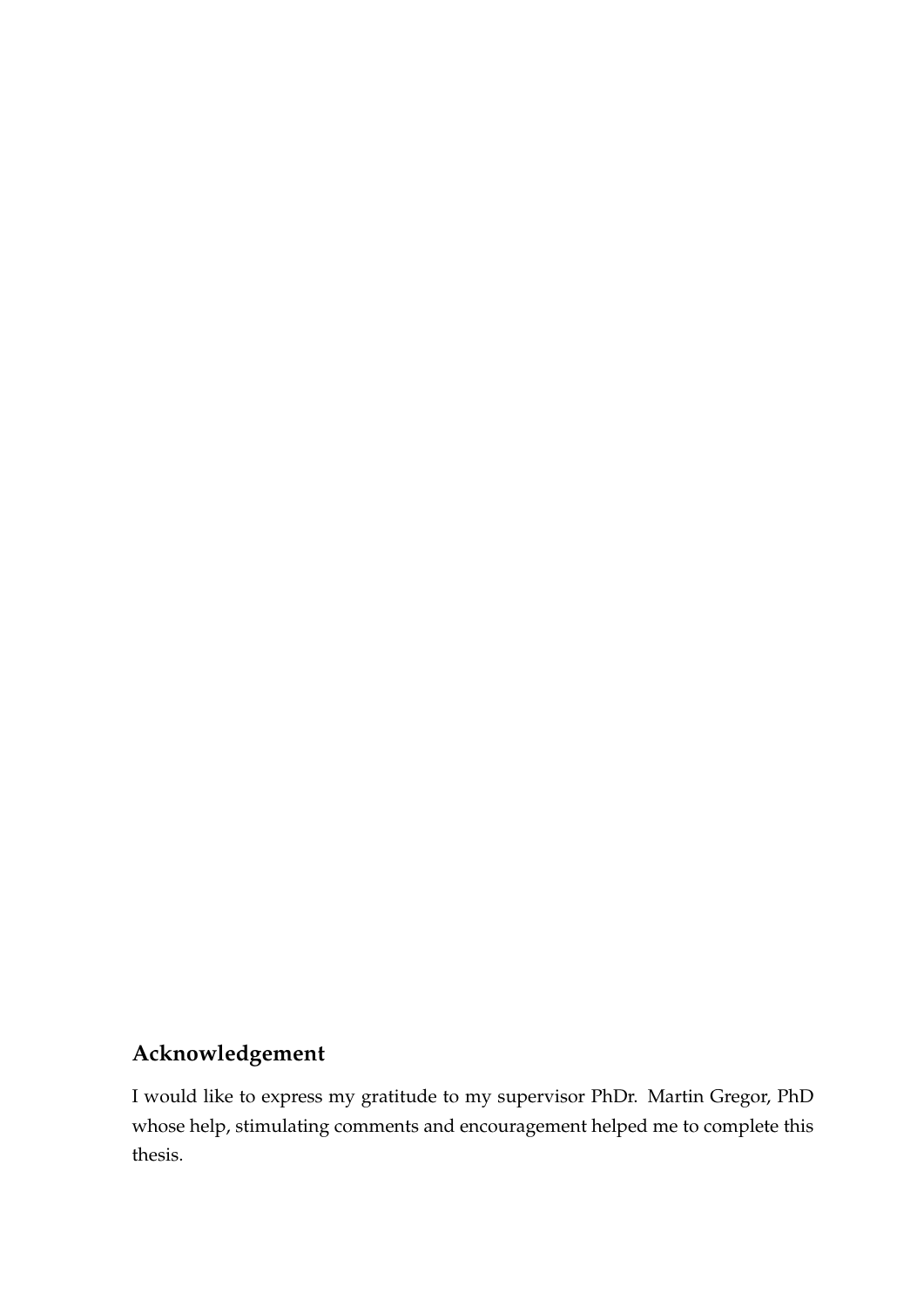# **Contents**

| $\mathbf{1}$   | <b>Introduction of Public Private Partnership</b> |                                                                                           |                                            |                |  |  |  |
|----------------|---------------------------------------------------|-------------------------------------------------------------------------------------------|--------------------------------------------|----------------|--|--|--|
|                | 1.1                                               | Description of PPP<br>$\dots\dots\dots\dots\dots\dots\dots\dots\dots\dots\dots\dots\dots$ |                                            |                |  |  |  |
|                | 1.2                                               | Advantages and Disadvantages of the PPP                                                   |                                            | $\overline{2}$ |  |  |  |
|                |                                                   | 1.2.1                                                                                     |                                            | $\overline{2}$ |  |  |  |
|                |                                                   | 1.2.2                                                                                     |                                            | $\overline{4}$ |  |  |  |
| $\overline{2}$ |                                                   | <b>Cost Internalization</b>                                                               |                                            |                |  |  |  |
|                | 2.1                                               |                                                                                           |                                            | 8              |  |  |  |
|                |                                                   | 2.1.1                                                                                     |                                            | 9              |  |  |  |
|                |                                                   | 2.1.2                                                                                     |                                            | 11             |  |  |  |
|                | $2.2^{\circ}$                                     |                                                                                           |                                            | 13             |  |  |  |
|                |                                                   | 2.2.1                                                                                     |                                            | 13             |  |  |  |
|                |                                                   | 2.2.2                                                                                     |                                            | 14             |  |  |  |
|                | 2.3                                               |                                                                                           |                                            | 17             |  |  |  |
|                |                                                   | 2.3.1                                                                                     |                                            | 18             |  |  |  |
| 3              | Ownership<br>22                                   |                                                                                           |                                            |                |  |  |  |
|                | 3.1                                               |                                                                                           |                                            |                |  |  |  |
|                |                                                   | 3.1.1                                                                                     | Traditional Settings and Private Ownership | 23             |  |  |  |
|                |                                                   | 3.1.2                                                                                     |                                            | 24             |  |  |  |
| $\overline{4}$ | <b>Changes in Time</b><br>27                      |                                                                                           |                                            |                |  |  |  |
|                | 4.1                                               |                                                                                           |                                            | 27             |  |  |  |
|                | 4.2                                               | Quality Investment in the Operating Period                                                |                                            | 29             |  |  |  |
| 5              |                                                   | <b>Risk Sharing</b>                                                                       |                                            | 33             |  |  |  |
|                | 5.1                                               |                                                                                           |                                            | 33             |  |  |  |
|                |                                                   | 5.1.1                                                                                     |                                            | 35             |  |  |  |
|                | 5.2                                               |                                                                                           |                                            | 36             |  |  |  |
|                |                                                   | 5.2.1                                                                                     |                                            | 36             |  |  |  |
|                |                                                   |                                                                                           |                                            |                |  |  |  |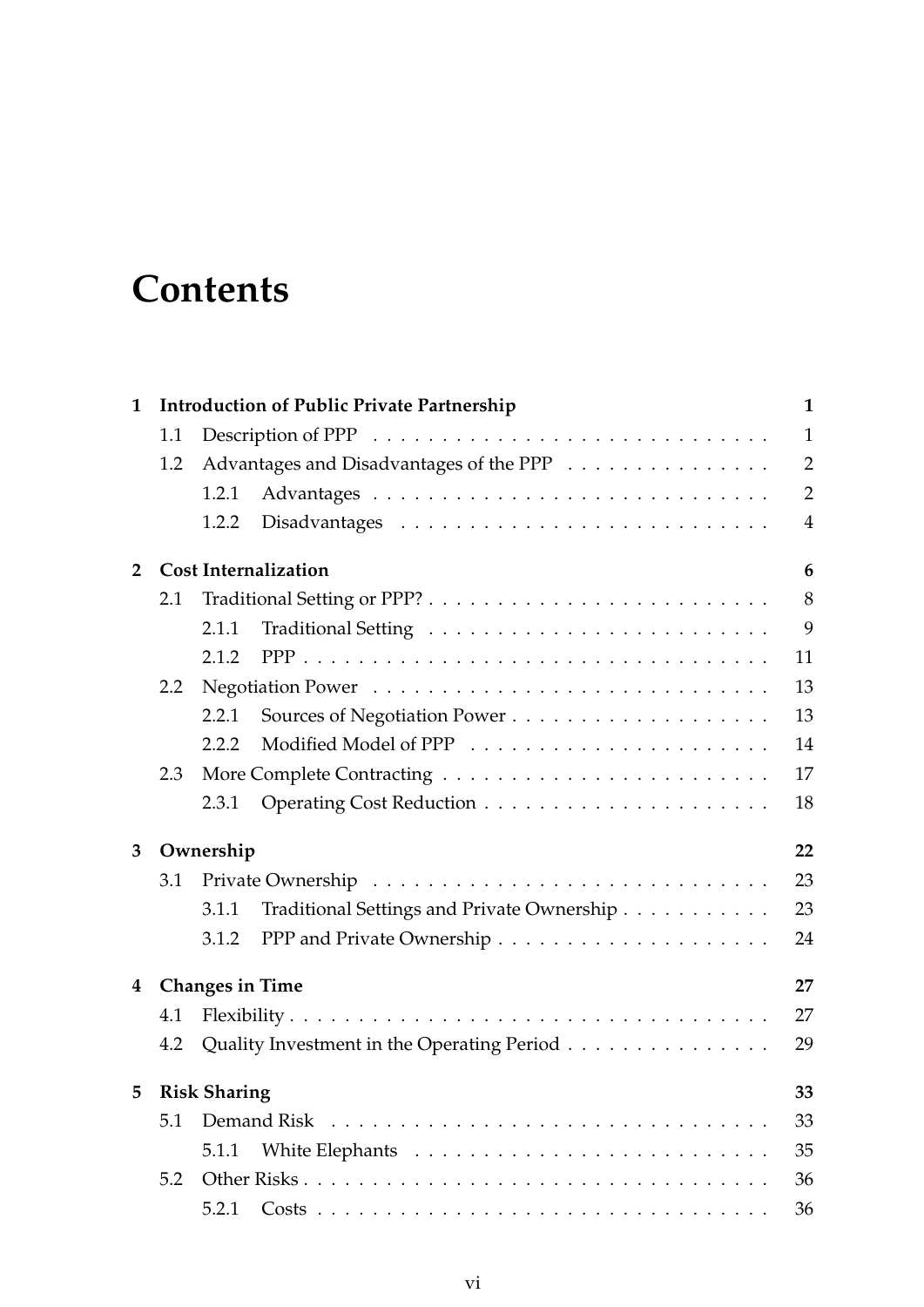|     |                 | 5.2.2 Exogenous Risk $\ldots \ldots \ldots \ldots \ldots \ldots \ldots \ldots \ldots \ldots$ 37 |    |  |
|-----|-----------------|-------------------------------------------------------------------------------------------------|----|--|
|     | 6 Renegotiation |                                                                                                 |    |  |
|     |                 |                                                                                                 | 38 |  |
|     |                 |                                                                                                 |    |  |
| 6.2 |                 |                                                                                                 |    |  |
|     |                 |                                                                                                 |    |  |
|     |                 |                                                                                                 |    |  |
|     |                 | 6.3 Limited Commitment of the Government 44                                                     |    |  |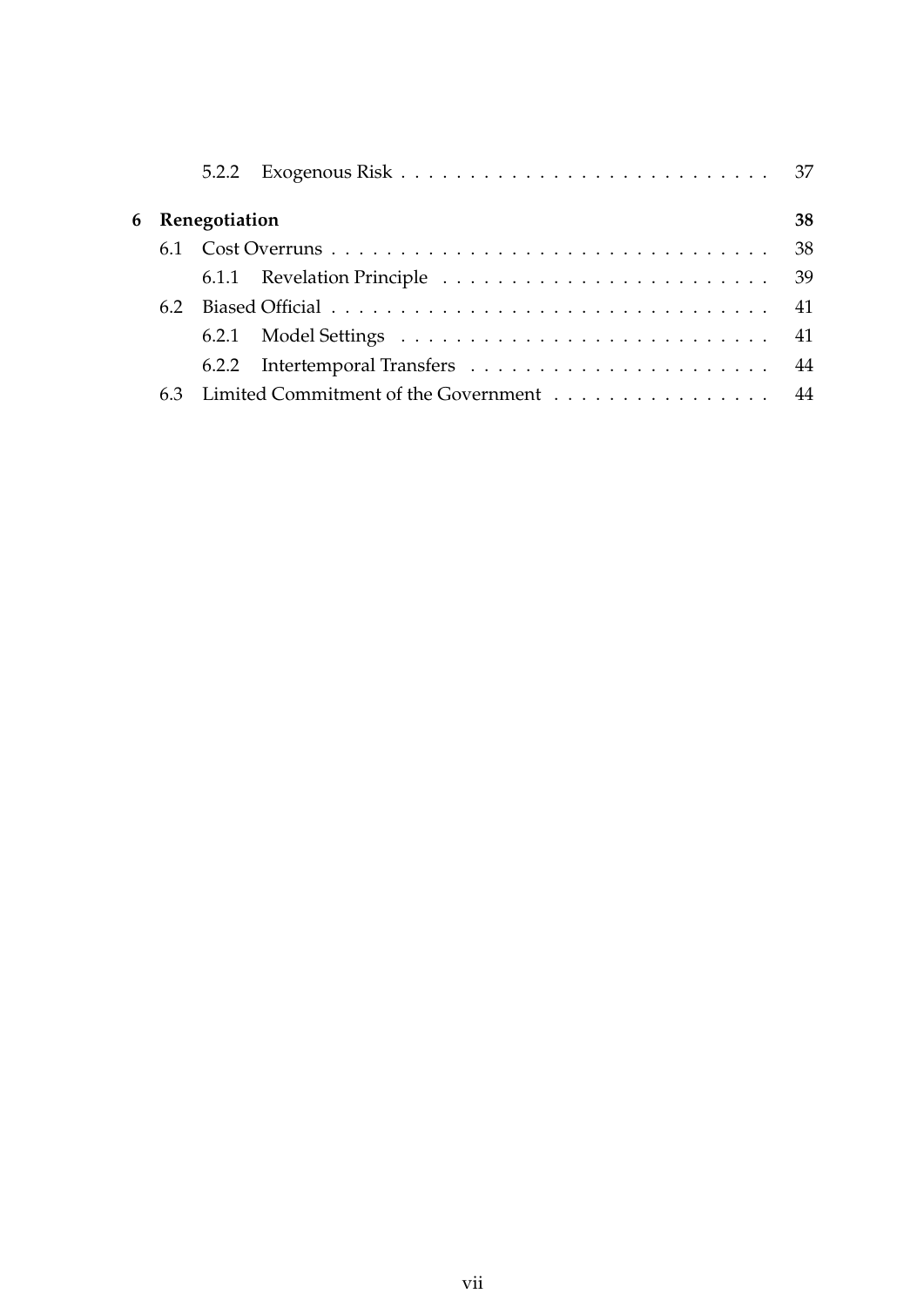# **Chapter 1**

# **Introduction of Public Private Partnership**

Last decades we can observe a tendency of tighter cooperation of public and private sector in the case of providing public goods and services. One of the arrangements which is recently very popular is Public-Private Partnership (thereinafter PPP). In the United Kingdom is PPP widely called PFI (Private Finance Initiative). PPP are considered as an alternative to traditional public provision of public services. Some commentators are worried that the popularity of the PPP is not based on qualities and advantages of the contract (discussed below), but on the "budget tricks" which enable to take liabilities off the balance sheet of the government. In this thesis I will show the benefits which PPP posses over traditional setting on one hand but on the other hand I will discuss the problems and risks connected to PPP.

# **1.1 Description of PPP**

The PPP is one of the arrangements where state outsources supplies of infrastructure assets and services that have traditionally been provided solely by governments or local governments. The core of PPP is in bundling into one contract what previously was solved by two separate contracts. First contract was designed for building the infrastructural facility and the other for operating this facility. This arrangement is widely used in building and running infrastructural projects such as highways, prisons, water supply etc. There are more designs of PPP. Here is a list of most frequent ones:

• BO - *build and operate design. The very basic design when the contractor finances, builds and then operates the facility.*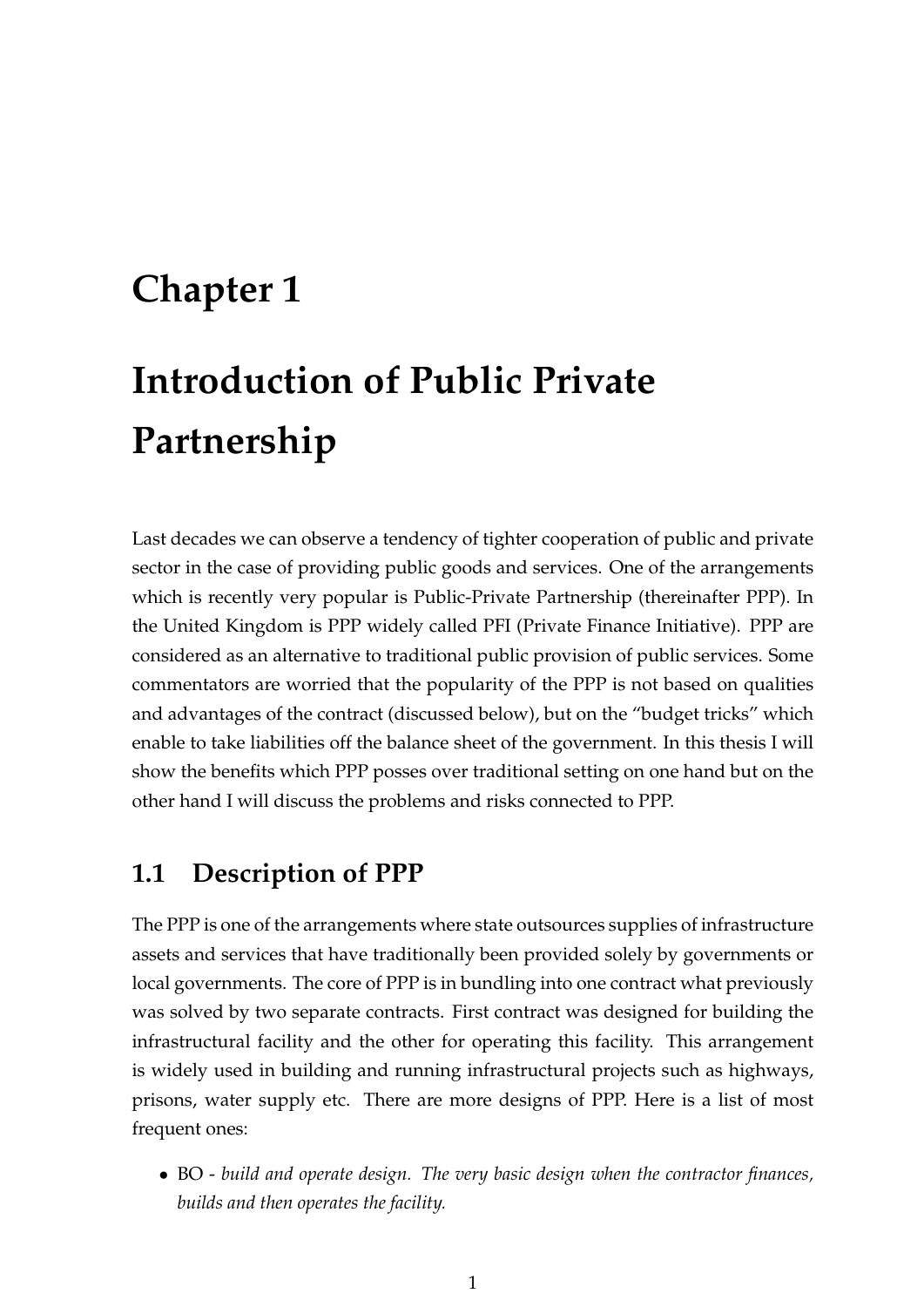#### CHAPTER 1. INTRODUCTION OF PUBLIC PRIVATE PARTNERSHIP.

- BOT *build, operate and transfer. The contractor builds, operates and at the end of the concession period transfers the facility to the government.*
- DBFO *design, build, finance, operate. The contractor designs, builds, finances and operates the facility.*

The public authority have several incentives to cooperate in PPP. First of all is higher quality and lower cost of the service which could be achieved through skillful management which is from the market environment used to competition which increases efficiency. Secondly the government is attracted by the possibility that the private sector brings its own money into the project and that would make the public budgets better looking. The presence of the private partner could as well be seen as a good reason for the direct payments which would be unpopular when collected by government.

The private partner who is providing public services receives a new opportunity which was forbidden for him before.

# **1.2 Advantages and Disadvantages of the PPP**

## **1.2.1 Advantages**

#### **Underinvestment into Quality**

In the arrangement with two contracts it could easily happen that the contractor in the first period (building the facility) would underinvest to minimize his cost and then the maintenance costs in the second period (operation of the facility) rise. The builder does not have the incentive to invest socially optimal sum. On the other hand in the PPP arrangement the contractor internalizes the maintenance costs from the second period already in the building period. The typical example is using less quality materials. In many cases it is very difficult or very expensive to observe if the investment was sufficient enough. In the second case it could overinvest as well which could have an effect on the quality of the service. For example too tough controls in the hospital entrance. In this case the builder does not internalize the quality reduction costs. The PPP arrangements make an opportunity for the government to specify the operating parameters already in the first period, such as flow of cars on the highway etc. Flexibility of the project increases as well when the quality parameters are set it on the contractor to adjust the infrastructure to be appropriate. The basic incentive mechanism of cost internalization is described in the first chapter.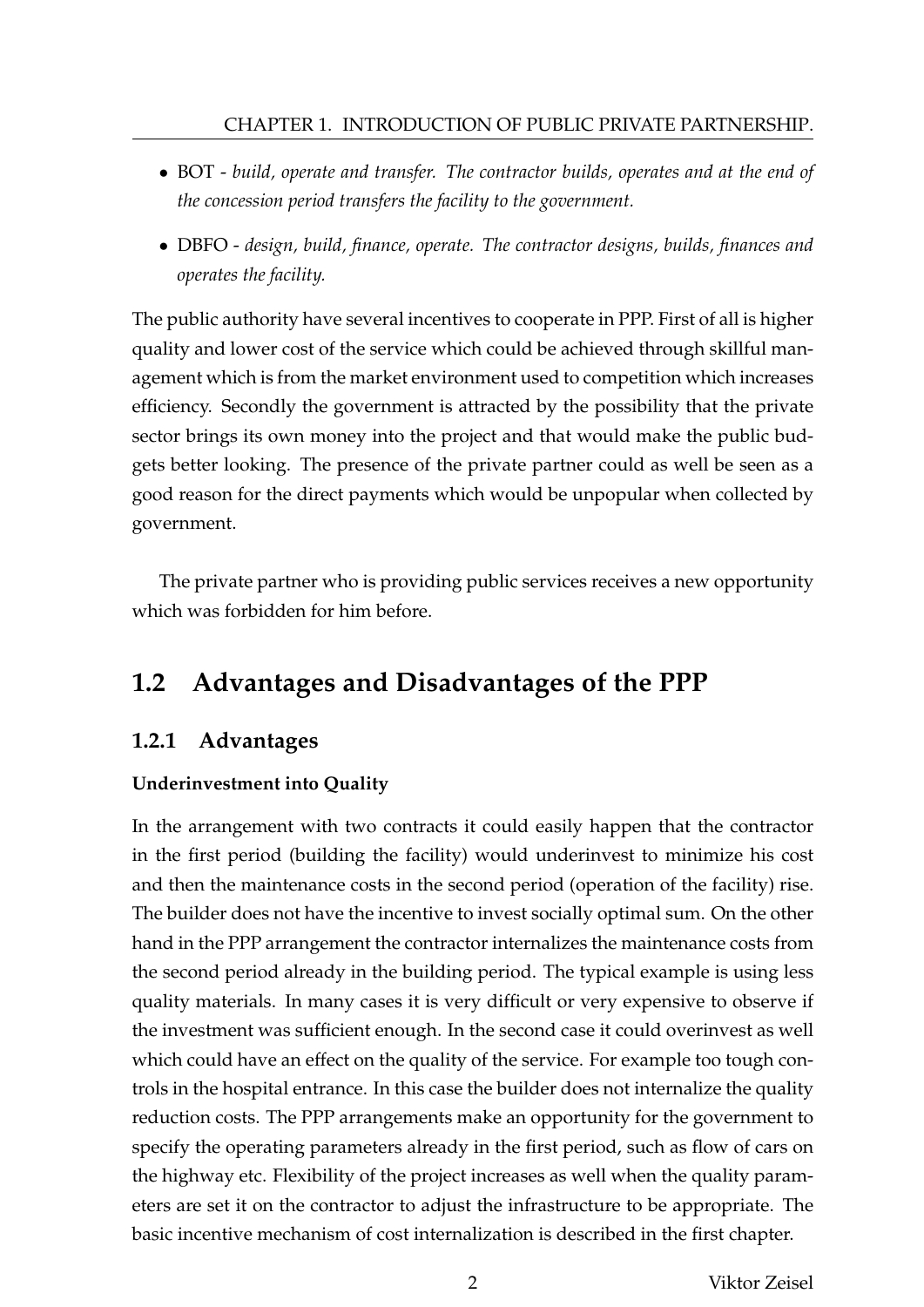#### **Risk sharing**

All projects are usually connected with some risk. Some risks are endogenous to the public authority, some to the contractor and some risks are exogenous to both of them. The PPP design can reduce the moral hazard which is more or less part of any contract by transferring the risk to the appropriate partner. Together they can share the exogenous risk which is relief to public authorities. Risk sharing can help with evaluating costs and profits of the project. The public government has the tendency to overestimate benefits and underestimate cost. The presence of private partner can bring realistic view into the process of evaluation. A company from private sector would rather not undertake an investment with doubtful outcome. This mitigates the projects which were wrongly evaluated. These projects can be born as well from politician who wants to be perceived as an active. Sometimes the public authorities just do not have information about the prices on the market (price of labour, commodities etc.). With the problem of appropriate risk sharing we deal in the fifth chapter.

## **Construction Time**

Especially by BOT contracts the contractor has a strong incentive to build the facility as quickly as possible. He knows he has to transfer the facility to the local government after period of time and therefore he would like to use as much of the period as possible to make profit.

## **Outcome Specifications**

The PPP contracts are designed on an outcome base. The contract does not say directly how the infrastructure should look in detail but rather sets a set of quality measures that the infrastructure must fulfill. In a case of highway does not set the number of lanes but rather the density of traffic. In a case of public transportation does not say how many buses have to operate but rather sets how long maximally the passengers should wait. The contract with one of the operators of London Underground was for example set on four following criteria:

- Technical capability of the lines, maximal capacity to reduce durations of trips.
- Time lost by users (trains speed reduction).
- Global service quality perceived and assessed by independent surveys.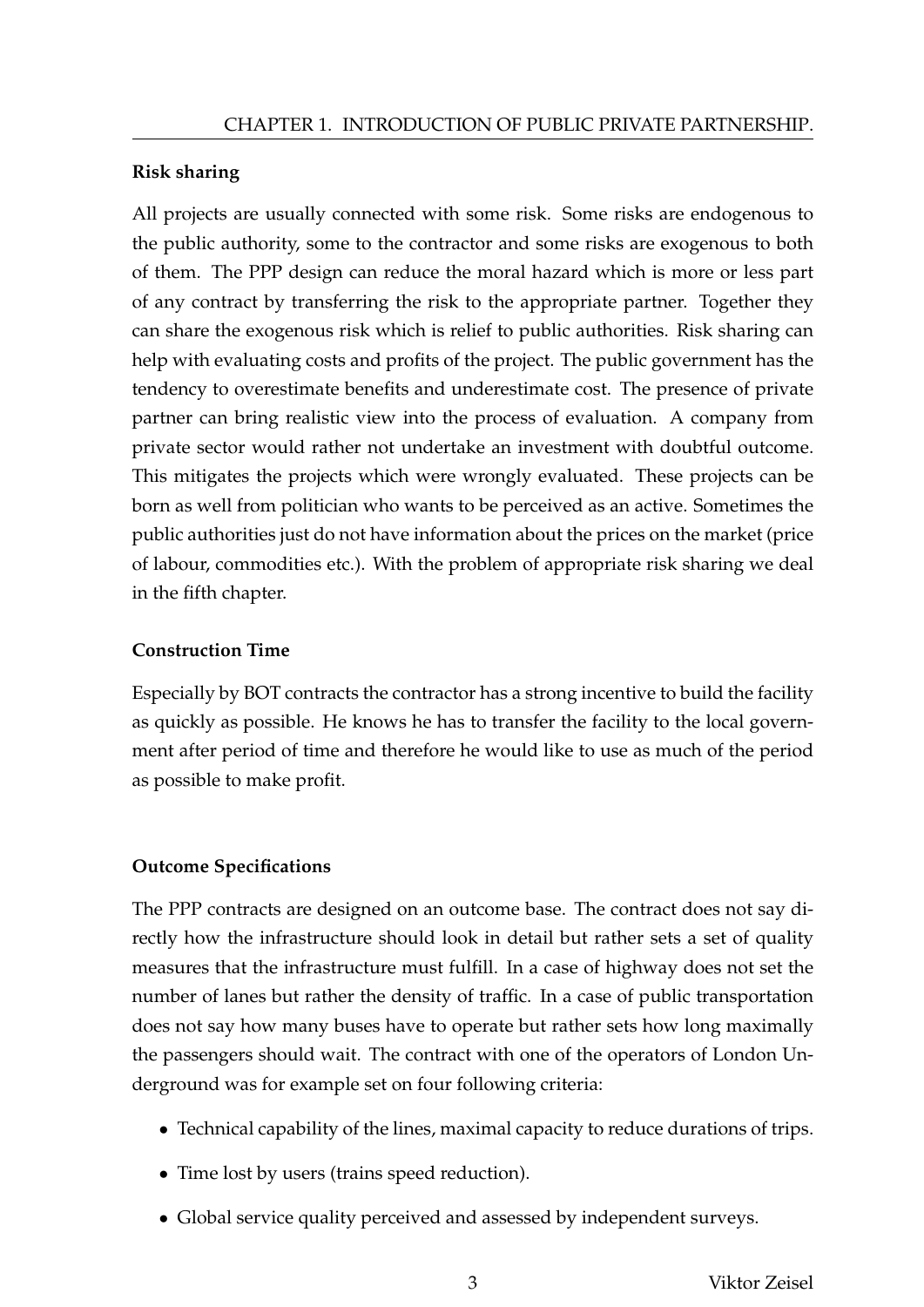Penalties are applied in the case of failure to meet specified standards (mainly when the trains were delayed).

#### **Inter-Generational Fairness**

In the traditional setting the government usually pays in advance for whole infrastructure which is then used for longer period of time. It is not sure that the citizens who paid (through their taxes) for the infrastructure will later use it. In PPP settings the payments goes gradually to the private contractor and the infrastructure is usually transferred to the government at the end of contracted period. Therefore users are those who pay for the infrastructure.

#### **Underdeveloped Countries**

In underdeveloped countries or countries in transition exists need for wide infrastructural development to catch up with developed states. It is difficult to invest into many projects with limited budget. PPP enables to the governments to undertake these projects at once and spread the costs over long-period.

# **1.2.2 Disadvantages**

## **Specialization**

To be market efficient the entrepreneurs try to be specialized for their part of the market. In PPP the firms do have to play two different roles (a builder and an operator). It could happen that firm which can build a facility with low costs would not be able to operate such a facility with low costs again.

## **Lack of Flexibility**

The PPP is a contract for long period of time and the outcome requirements changes over time. There are two ways how to help by this problem. Firstly the government can connect the demand risk to the payment to the private contractor. Secondly the contract should contain parts which enable adjustments of the quality requirements over time. If none of this is fulfilled then users receive less benefits or costly renegotiation follows. With this problem we deal in the fourth chapter.

#### **Renegotiation**

Renegotiation is very costly instrument of adjusting the contracts. PPP is a longterm contract signed in a unstable environment and therefore in many cases tends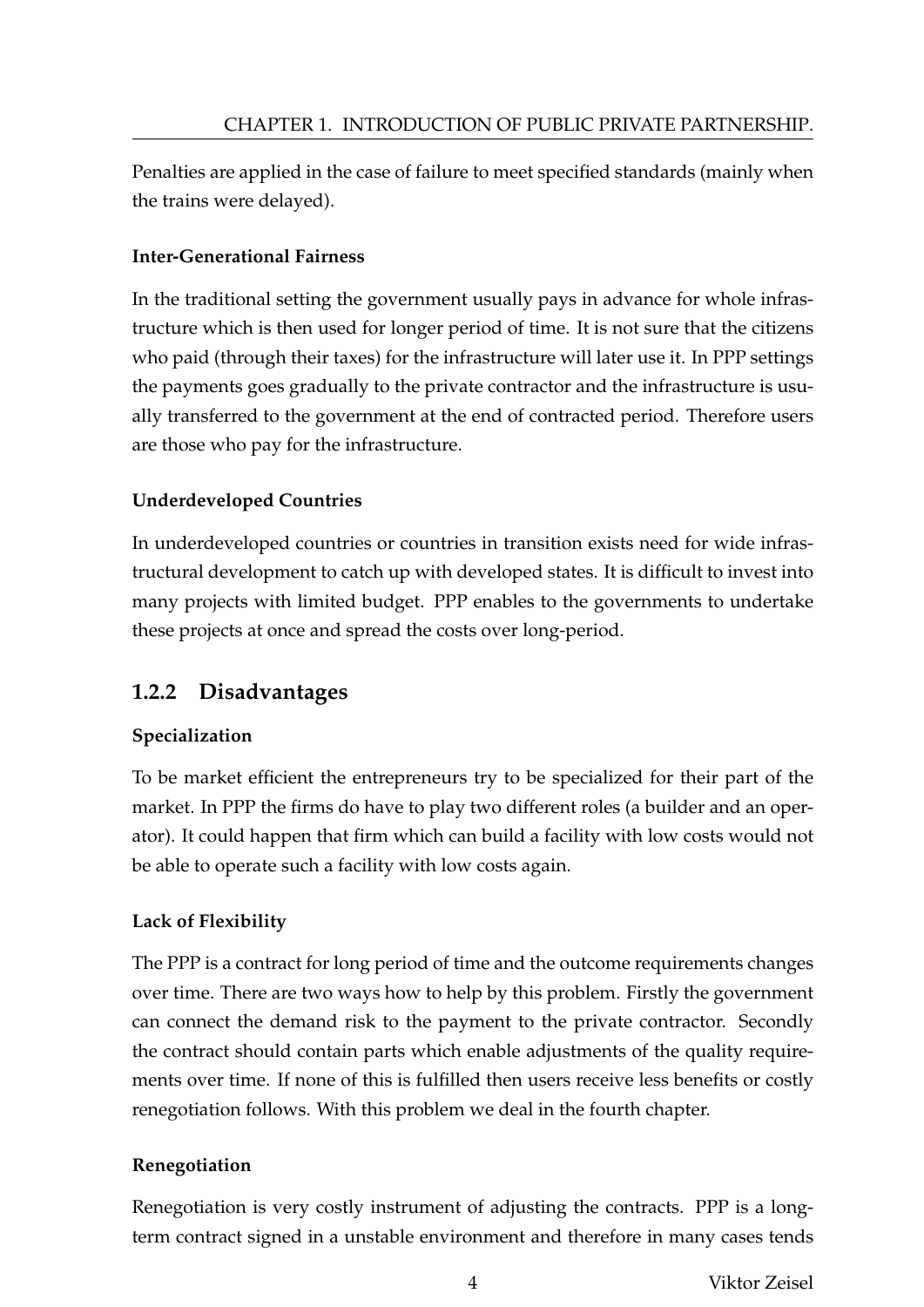#### CHAPTER 1. INTRODUCTION OF PUBLIC PRIVATE PARTNERSHIP.

to renegotiation. The renegotiation can be led by private contractor when his cost are higher than those expected or by government who can behave opportunistically or who would like to adjust an contract which signed by a preceding administration. There are also cases of strategical cost overruns or strategical incompleteness of the contract when the private operator ex ante plans to renegotiate. In these cases the contractor often collude with public official. With these problems we deal in the sixth chapter.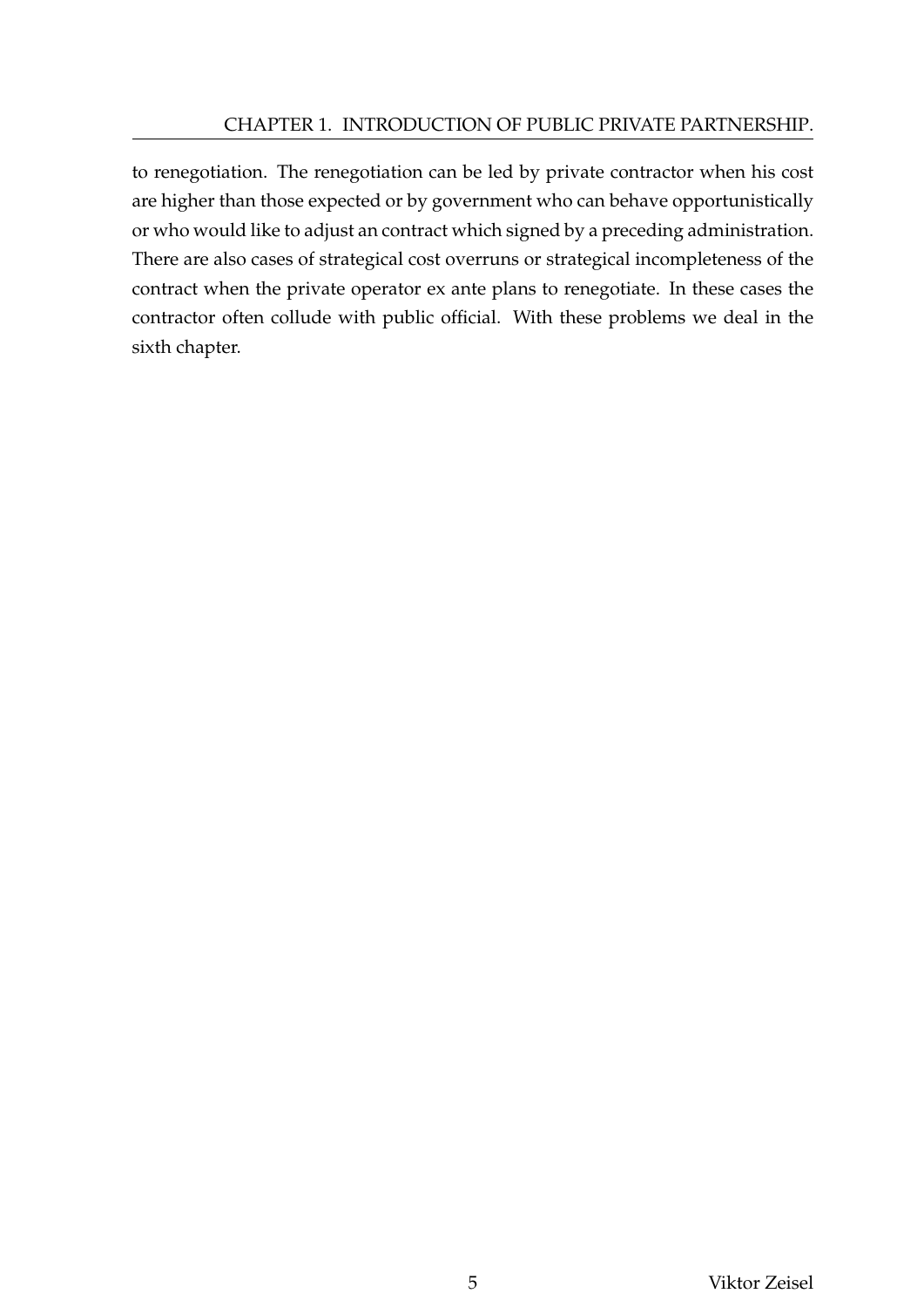# **Chapter 2**

# **Cost Internalization**

In this chapter we will focus on basic PPP problem of cost internalization. This chapter should show one of the biggest advantages of PPP over conventional setting. The key issue of the PPP here is bundling of construction and operational stages so that the the consortium internalizes the operating costs already in the construction period. The government is a welfare maximizer and delegates on the private firm provision of the public service. We will use basic model developed by Elisabetta Iossa and David Martimort (2008) where the government has all bargaining power to show incentive inducement. Then we will relax this assumption and modify the model distributing the bargaining power between public and private partner.

The model consists of two periods. First is the building period when the infrastructure is designed and build. Second is operating period when the infrastructure is used and maintained.

The builder can make investments to improve the quality of the project. This will increase the benefit provided by the facility. Thereinafter we will denote social benefit by:

$$
B=b_0+ba,
$$

where  $b > 0$  denotes marginal benefit from the investor's effort and *a* denotes this effort.  $b_0$  is base level of benefit provided by the service. The builder receives fixed payment for construction in the first period. In the second period the operator pays maintenance cost depending as well on builder's effort. The operator's cost is then following:

$$
C=\theta_0-e-\delta a+\varepsilon,
$$

where  $\theta_0$  is the base cost of the service (depends on the technology), *e* is the effort of the agent to reduce the cost. The *a* denotes again to quality improvements by the builder.  $\delta > 0$  corresponds to positive externality of the quality effort. If it is positive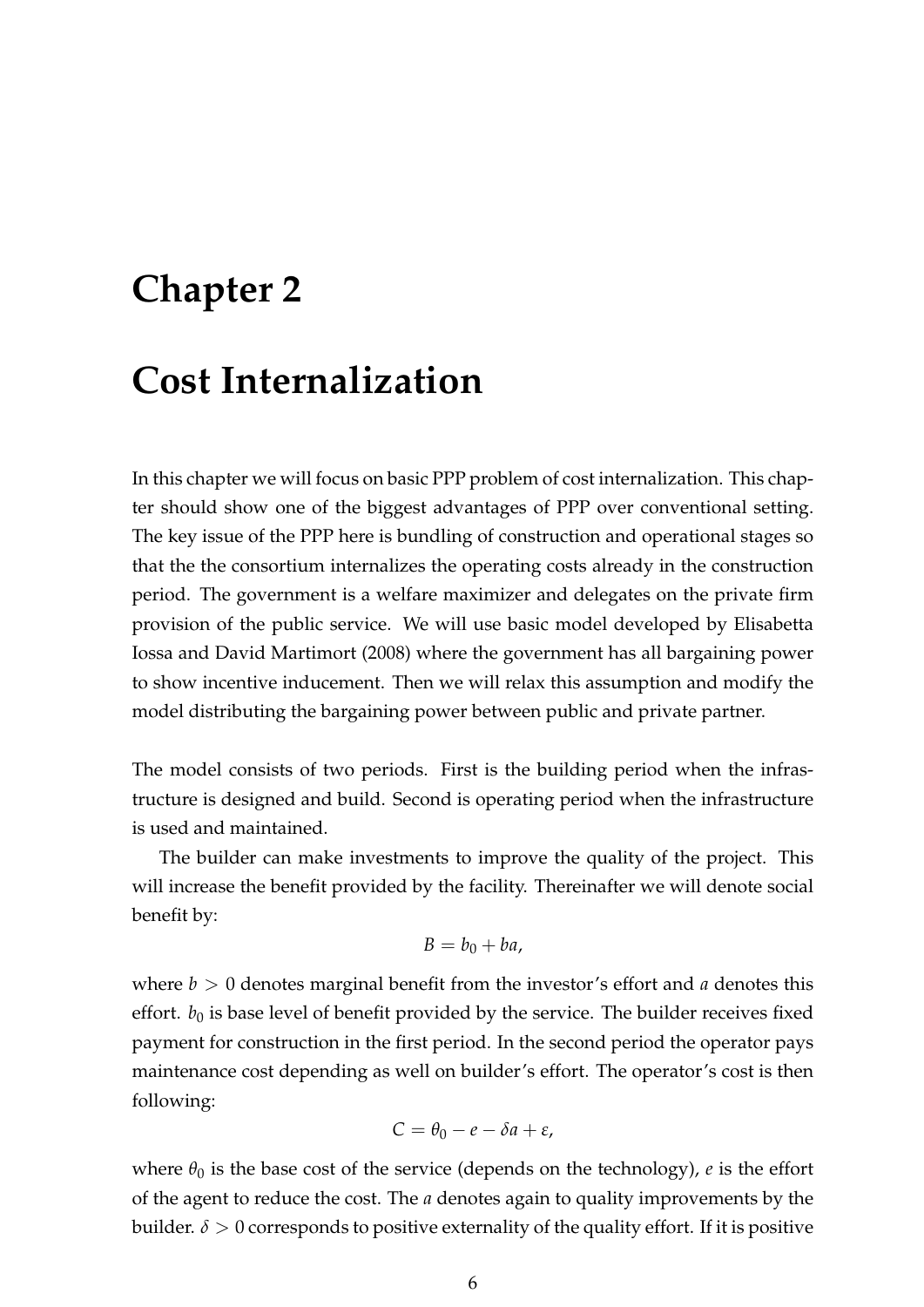than the quality improvement leads as well to operating cost reduction in the second period. There is no trade off of quality to cost reduction, both can be achieved with one investment. For example good security system which would make unnecessary to hire security stuff or better materials used to build highway which does not have to be repaired that often. In the other case when  $\delta$  < 0 the quality improvement is costly and make negative cost externality. There is a trade off between quality of infrastructure and operating costs in the second period. For example well climatized offices would increase the energy cost on one hand but improve the conditions for employees on the other.

It is clear that efforts improving quality and reducing operational costs are expensive. These expenditures are given as quadratic disutility functions  $\varphi(a) = \frac{a^2}{2}$ 2 and  $\psi(e) = \frac{e^2}{2}$ .

2 The delegation of services takes place under information asymmetry and therefore the values *a* and *e* are not observable to the government. The information asymmetry creates a moral hazard environment. Only total operating cost *C* is known to all, therefore this could be the cost used to make the contract between government and private partner. Again we can use the example of a highway. If the builder uses better (and obviously more expensive) technology there is lower need to repair the highway in the second period. Unfortunately it is impossible to observe immediately after it is ready to use, but later (probably in years later) the highway must be repaired and the operating costs are higher.

We can consider government risk neutral willing to maximize the social welfare. The PPP projects are usually very big and therefore we assume that they play crucial role in the private firm's portfolio and the private partner is therefore risk averse. We can denote the rate of risk aversion by *r* > 0, where  $r = \frac{u''(w)}{u'(w)}$  $\frac{d^2(u)}{u'(w)}$ . For simplicity we assume that the private firm has constant absolute risk aversion, so the function is 1 − *exp*(−*rw*) 1 . The utility of private partner consist of the payment he gains and effort he must induce.

#### **Timing**

The events and decisions in contracting proceed in following order:

1. Decision on the type of the contract: PPP or Traditional setting is made.

$$
{}^{1}r = -\frac{u''(w)}{u'(w)}
$$
 is constant with respect to w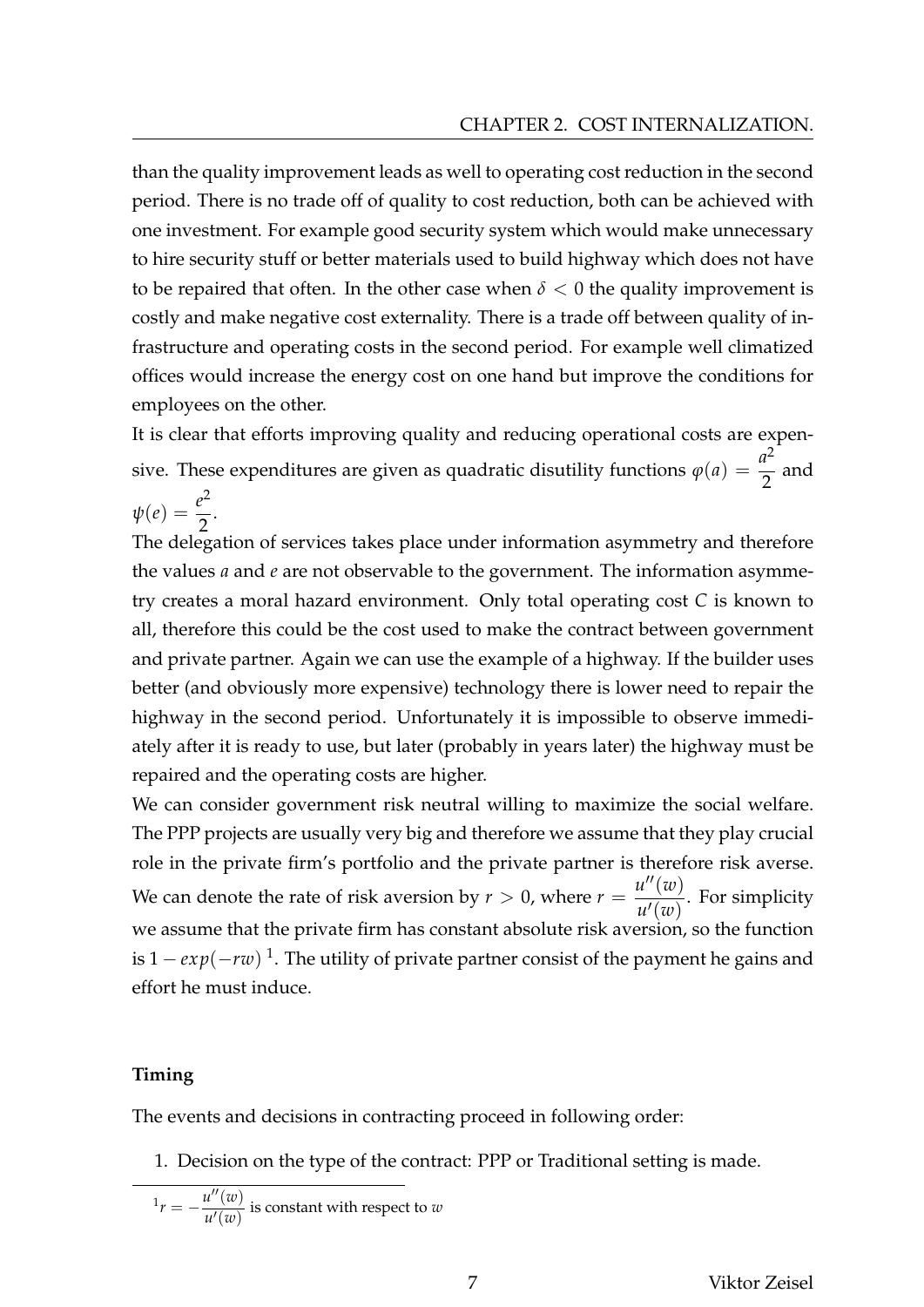- 2. A fixed price contract with the builder is made or  $t(C)$  contract with consortium is made.
- 3. The contract  $t(C)$  with operator is made.
- 4. Builder chooses quality enhancing effort *a* which cannot be verified by the government.
- 5. Operator chooses cost reducing effort *e* which cannot be verified by the government.
- 6. The operating cost is realized and operator receives his payment.
- 7. Users enjoy the facility and the social benefit is realized.

#### **First Best Solution**

As a benchmark we will use the first best levels of quality enhancing and cost reducing efforts denoted by *a FB* and *e FB* respectively. These values would be set in the initial contract (and will be verifiable) and the risk averse private firm would be fully insured by the risk neutral government. In this case the private investor would receive only his opportunity costs and no other rent. The levels of *a FB* and *e FB* would be derived from the following equation:

$$
(a^{FB}, e^{FB}) = \arg \max_{(a,e)} b_0 - \theta_0 + (b+\delta)a + e - \frac{a^2}{2} - \frac{e^2}{2}
$$
 (2.1)

After maximization we get  $a^{FB} = b + \delta$  and  $e^{FB} = 1$ .

Any profit transfer from the government to the private contractor would reduce social welfare, because of risk-aversion of private partner. The profit for private partner has thus lower utility value than for the risk-neutral government.

# **2.1 Traditional Setting or PPP?**

We will use the previous analysis to determine whether the PPP or traditional setting brings better results for the government's welfare. The crucial question is whether building and operating should be part of one contract (PPP) with one consortium  $2$  or should be set by two separate contracts with builder and with operator (traditional setting) $3$ .

<sup>2</sup>These variables will be denoted by subscript P.

 $3$ This will be denoted with subscript T.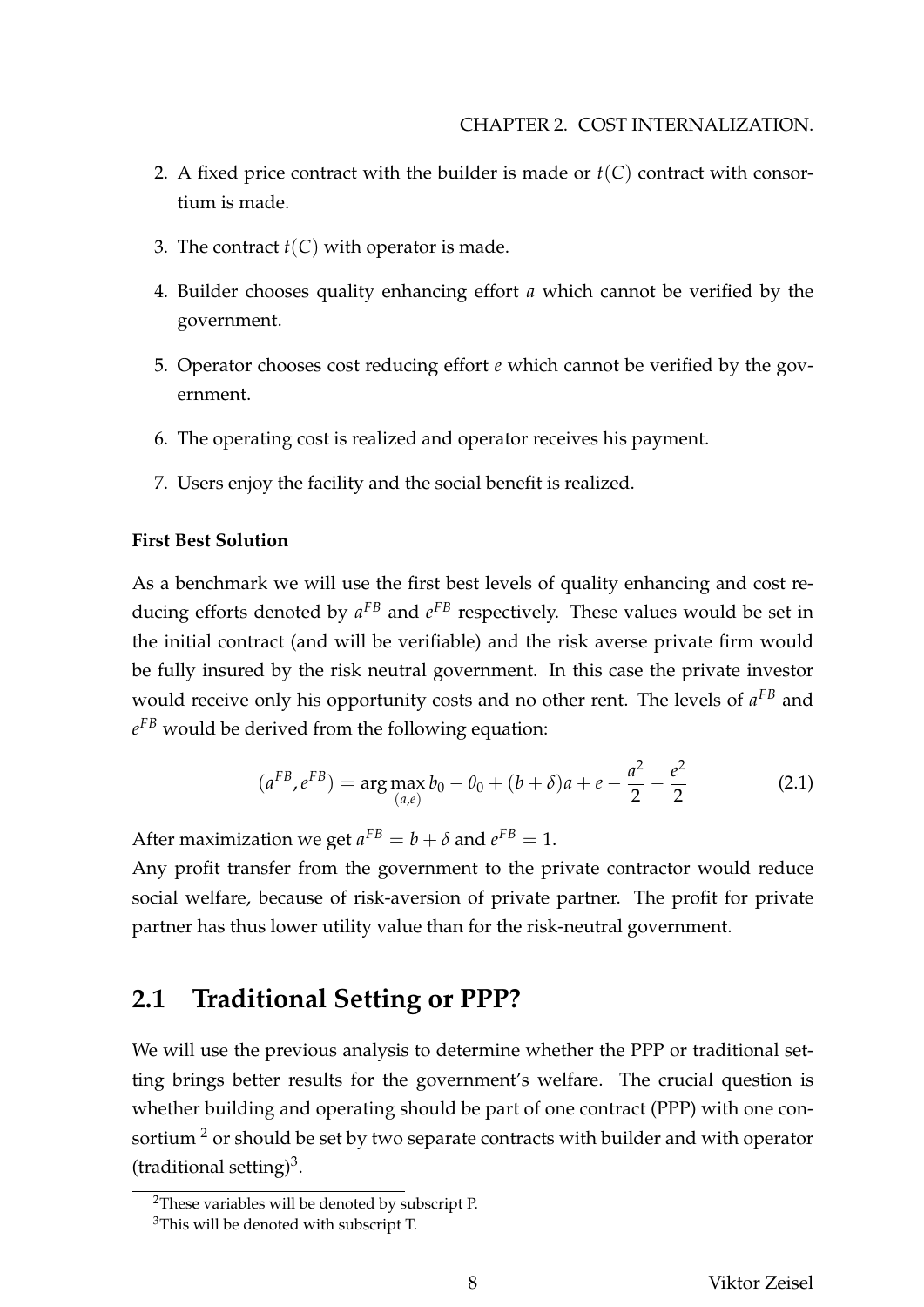#### **2.1.1 Traditional Setting**

Under traditional setting the government signs first the contract with the builder (who chooses the effort level *a*) and afterwards a second contract with the operator (who chooses the effort *e*). The operator receives payment according to function of his costs *t*(*C*). The total operating costs are known to both parties and therefore is possible to make a contract based on them. We will reduce the analysis only for linear rules and use the cost reimbursement rule described in Holmström and Milgrom (1991). The vector of information signals is *C*. So the certainty equivalent of the private contractor will come from equation:

$$
u(CE) = E\{u[w(\theta_0 - e - \delta a) + \varepsilon - \frac{e^2}{2}]\},\
$$

where  $u(w) = 1 - exp(-rw)$ . Remember that this is the case of constant absolute risk aversion.

The payment function will become  $t(c) = \alpha - \beta C$ . The two extreme cases are when  $\beta = 0$  and  $\beta = 1$ . The former corresponds to clean cost-plus contract with no cost reducing incentives, on the other hand the latter corresponds for incentive contract. Remember again that *C* is known to both parties and therefore the parties are able to make contract regarding this value.

This makes the certainty equivalent to look as following:

$$
CE = -\beta(\theta_0 - e - \delta a) + \alpha - \frac{e^2}{2} - \frac{r\sigma^2\beta^2}{2}
$$

where the last term represents the private partner's risk premium insuring the riskaverse private partner from the risk contained in the contract. This risk stems from the noise over operating costs. The bigger noise the higher must the risk premium be. If the contract was purely cost-plus one the partner would be fully insured and he would not demand any risk-premium. On the other hand he would not have any incentive to invest into cost-reducing effort.

The certainty equivalent defines private partner's participation constraint and therefore must be non-negative so that the private partner enters the project. It describes the state when private partner's ex ante utility is equal to zero.

For simplicity we will consider that the builder receives a fixed payment. There are more reasons why this setting reflects reality. For example the government cannot commit himself to cover future rewards or it cannot pay with any delay. There also exists a possibility that the government would join with the operator to pretend he has higher costs and underestimate the costs of the builder. The disadvantage of the fixed price contract is that it lacks the incentive to perform the quality enhancing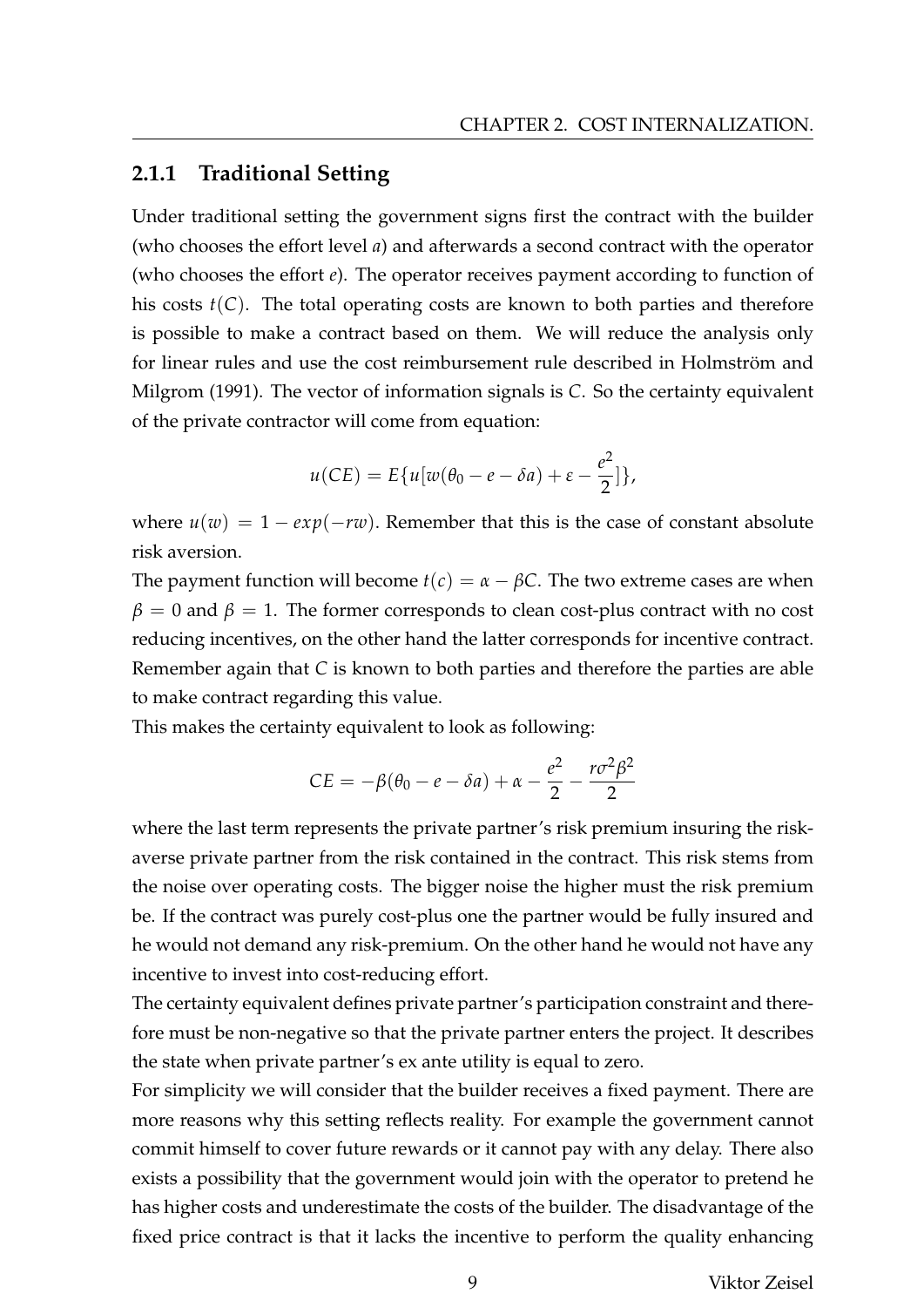effort. The builder would have to bear the cost of the quality enhancing effort, but the possible cost reduction plays role in the second period and he cannot enjoy it. Moreover the government cannot verify the investment and make it part of the contract. With fixed payment which does not reflect the level of quality investment the builder does not receive any incentive to invest into *a* and therefore following holds for traditional setting:

$$
a_T=0.
$$

When it comes to operating period the operator knows that builder did not have any incentive to invest into quality enhancing effort and therefore he does not expect any investment to *a*. The operator is willing to maximize the certainty equivalent of his expected utility. He chooses the best value of cost reducing effort:

$$
e = \arg \max_{e} \alpha - \beta(\theta_0 - e) - \frac{e^2}{2} - \frac{r\sigma^2 \beta^2}{2},
$$
 (2.2)

which after maximization yields  $e_T = \beta$ . So the increase in  $\beta$  increases the *e* cost reducing effort. On the other hand transfers more risk on the risk averse operator and therefore raises his risk premium  $\frac{r\sigma^2\beta^2}{2}$ 2 .

For this part we assume that the government has all bargaining power then the *α* will be set to compensate the risk-premium and cover participation constraint of the private partner. Of course the government wants to maximize its welfare at the lowest cost. Government knows that private partner will set  $e = \beta$ . This composes the problem of the government:

$$
\max_{\beta} b_0 - \theta_0 + e - \frac{e^2}{2} - \frac{(r\sigma^2)}{2} \beta^2,
$$

subject to  $e = \beta$  In fact government searches for the best tradeoff between the cost reduction effort and the risk premium he has to pay to the private contractor. After solving the optimization problem we get:

$$
\beta_T^{SB} = e_T^{SB} = \frac{1}{(1 + r\sigma^2)} < 1 = e^{FB} \tag{2.3}
$$

Government will set  $\beta = \frac{1}{(1-\beta)^2}$  $\sqrt{(1 + r\sigma^2)}$  and private contractor will adjust his costreducing effort to  $e = \frac{1}{1 + e^{\frac{1}{2}} + e^{\frac{1}{2}}}$  $\sqrt{(1 + r\sigma^2)}$ . Then is the infrastructure used and government receives his benefit  $b_0$ , because the builder did not invest into quality of the infrastructure.

Getting incentives to the contract and transferring some risk on risk averse private firm generate social costs, therefore the second-best solution brings less effort than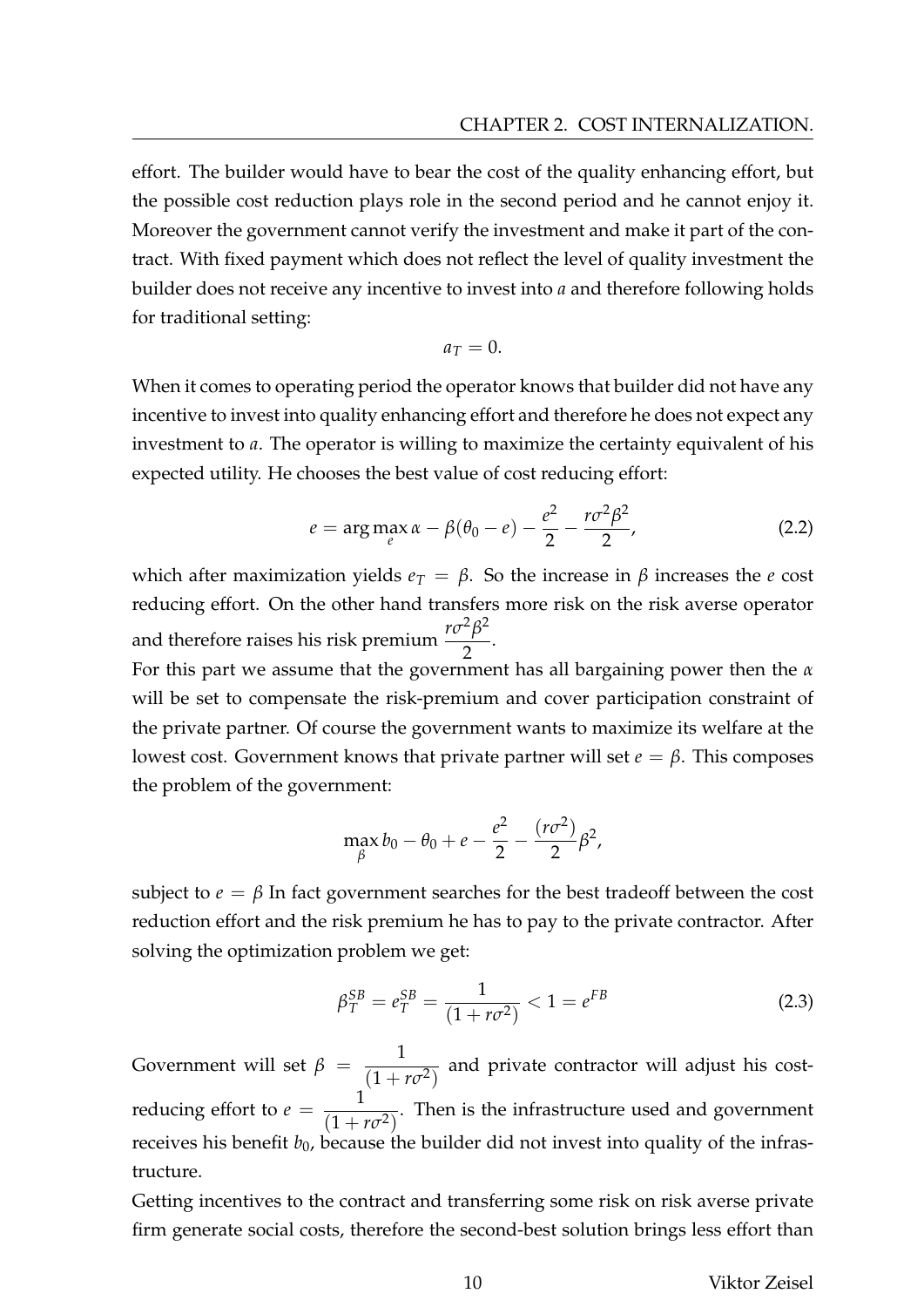first-best one. The social costs increase with the growing risk aversion *r* of the private partner. Government's welfare under traditional setting:

$$
W_T^{SB} = b_0 - \theta_0 + \frac{1}{2(1 + r\sigma^2)}
$$
 (2.4)

is also decreasing with growing risk-aversion of the private partner.

#### **2.1.2 PPP**

Let us come to the situation when building and operating are part of one contract. The contractor takes already in the first period into account all the costs of the project in both periods and therefore he is able to already in the beginning of the project count with future operating costs. The private contractor solves:

$$
(e, a) = \arg \max_{(e, a)} \alpha - \beta(\theta_0 - e - \delta a) - \frac{a^2}{2} - \frac{e^2}{2}.
$$

Both *e* and *a* must be non-negative. After running an optimization we gain:

$$
e = \beta \text{ and } a = \begin{cases} \beta \delta & \text{if } \delta > 0 \\ 0 & \text{if } \delta < 0. \end{cases}
$$
 (2.5)

Now we see that there are two possible solutions depending on the sign of *δ*. Let us examine the two cases.

#### **Negative Externality**

This is the case where effort to get more quality results raises the operation costs. However contractor is not compensated for this effort and therefore would never engage in such effort. In the operating period he will solve the same problem as operator in traditional setting and therefore there is no difference in cost reducing effort:

$$
e_P^{SB}=e_T^{SB}
$$

and the same we substitute to the welfare function and thus the welfare levels are the same:

$$
W_P^{SB} = W_T^{SB}
$$

When the government has full bargaining power there is no difference in the welfare if the externality  $\delta$  is negative.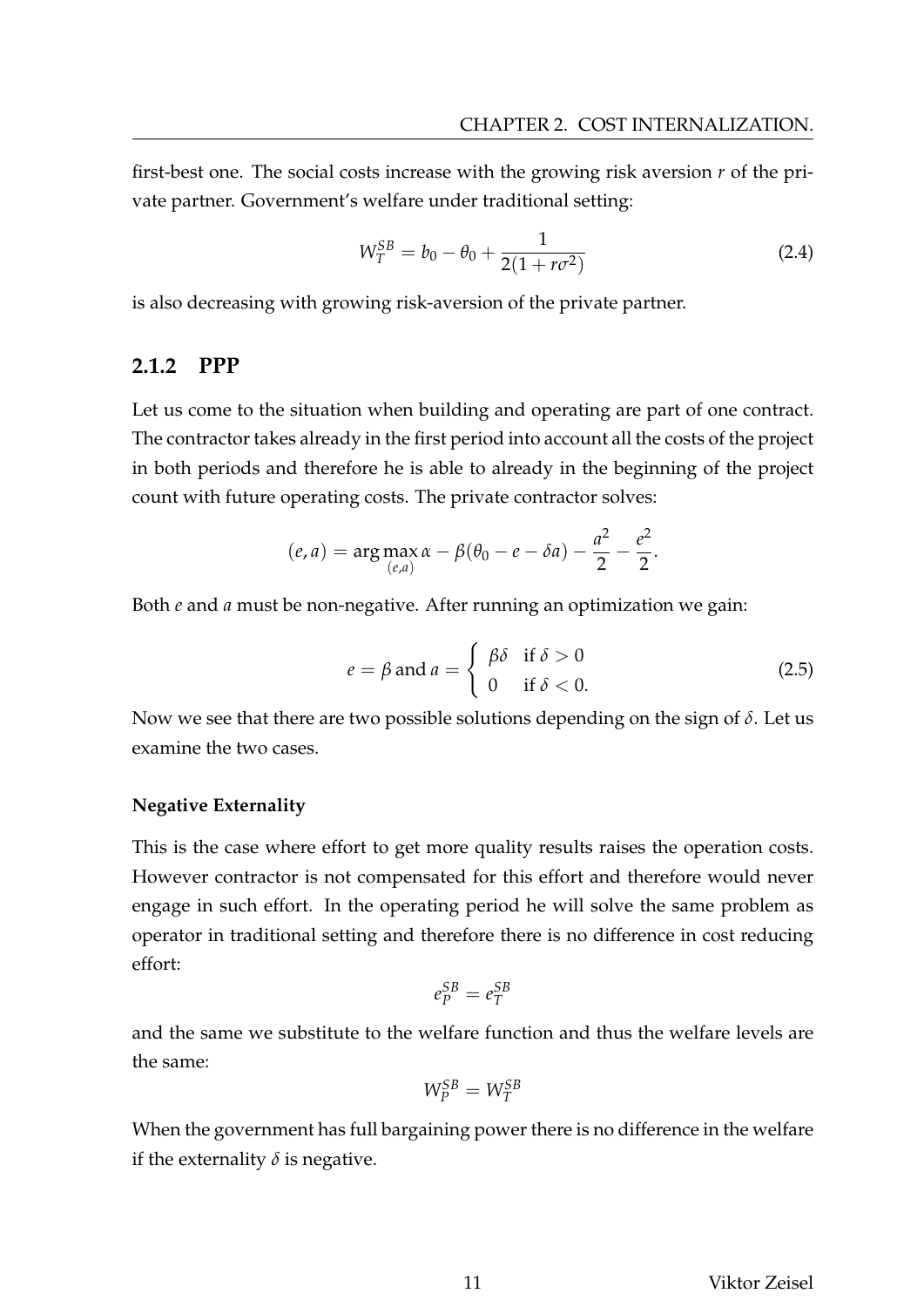#### **Positive Externality**

In this second case the quality improvement effort brings lower operating costs. There comes a tradeoff between cost of the investment in the first period and reduction of operating costs in the second period. The government can raise the power of incentives using more incetivized contract with higher *β*. This also raises the incentive to make the project with better quality parameters. It is big improvement to other types of contract, because the quality itself is impossible to include into the contract, because it is not observable for the government and public.

The government solves following problem:

$$
\max_{\beta} b_0 - \theta_0 + (b + \delta)a + e - \frac{a^2}{2} - \frac{e^2}{2} - \frac{(r\sigma^2)}{2}\beta^2,
$$
 (2.6)

subject to  $e = \beta$  and  $a = \delta\beta$ , which are the values of effort the private partner will induce with regard to  $\beta$  that the government will offer.

We optimize over *β* and get:

$$
\beta_P^{SB} = e_P^{SB} = \frac{1 + \delta(b + \delta)}{1 + \delta^2 + r\sigma^2} = e_T^{SB} + \delta \frac{b(1 + r\sigma^2) + \delta r\sigma^2}{(1 + r\sigma^2 + \delta^2)(1 + r\sigma^2)} > e_T^{SB4}
$$
(2.7)

and we as well get:

$$
a_P^{SB} = \delta e_P^{SB} = \delta \frac{1 + \delta(b + \delta)}{1 + \delta^2 + r\sigma^2} > 0 = a_T^{SB}.
$$
 (2.8)

Again the government searches for the best tradeoff between the profit and benefit from both efforts on one side and with costs of the efforts and risk premium on the other side. We see that both efforts are bigger than in the case of traditional setting.  $We have \ \beta_P^{SB} = e_P^{SB} > e_T^{SB} = \beta_T^{SB}$  $T^{SB}_{T}$ , and thus the risk premium  $\frac{(r\sigma^2)}{2}$  $\frac{\delta^{2}}{2}$   $\beta^{2}$  is bigger in the case of PPP. This is caused by bigger risk transfer from the government to the private partner and by the need of the private partner to be insured. This creates also bigger social cost which is on the other side outweighted by the gains from higher efforts. We add both levels of effort to the welfare function of the government and we and get:

$$
W_P^{SB} = b_0 - \theta_0 + \frac{(1 + (b + \delta)\delta)^2}{2(1 + \delta^2 + r\sigma^2)}
$$
(2.9)

Comparing this with the welfare obtained by traditional contracting we see that:

$$
W_P^{SB} > W_T^{SB}
$$

In the case of positive externality ( $\delta > 0$ ) the welfare brought by PPP is increasing in *δ*:

$$
\frac{\partial}{\partial \delta}(W_P^{SB}-W_T^{SB})>0
$$

<sup>&</sup>lt;sup>4</sup>Note that with  $r\sigma^2 \leq \delta b$  is  $e_P^{SB} \geq e^{FB}$ .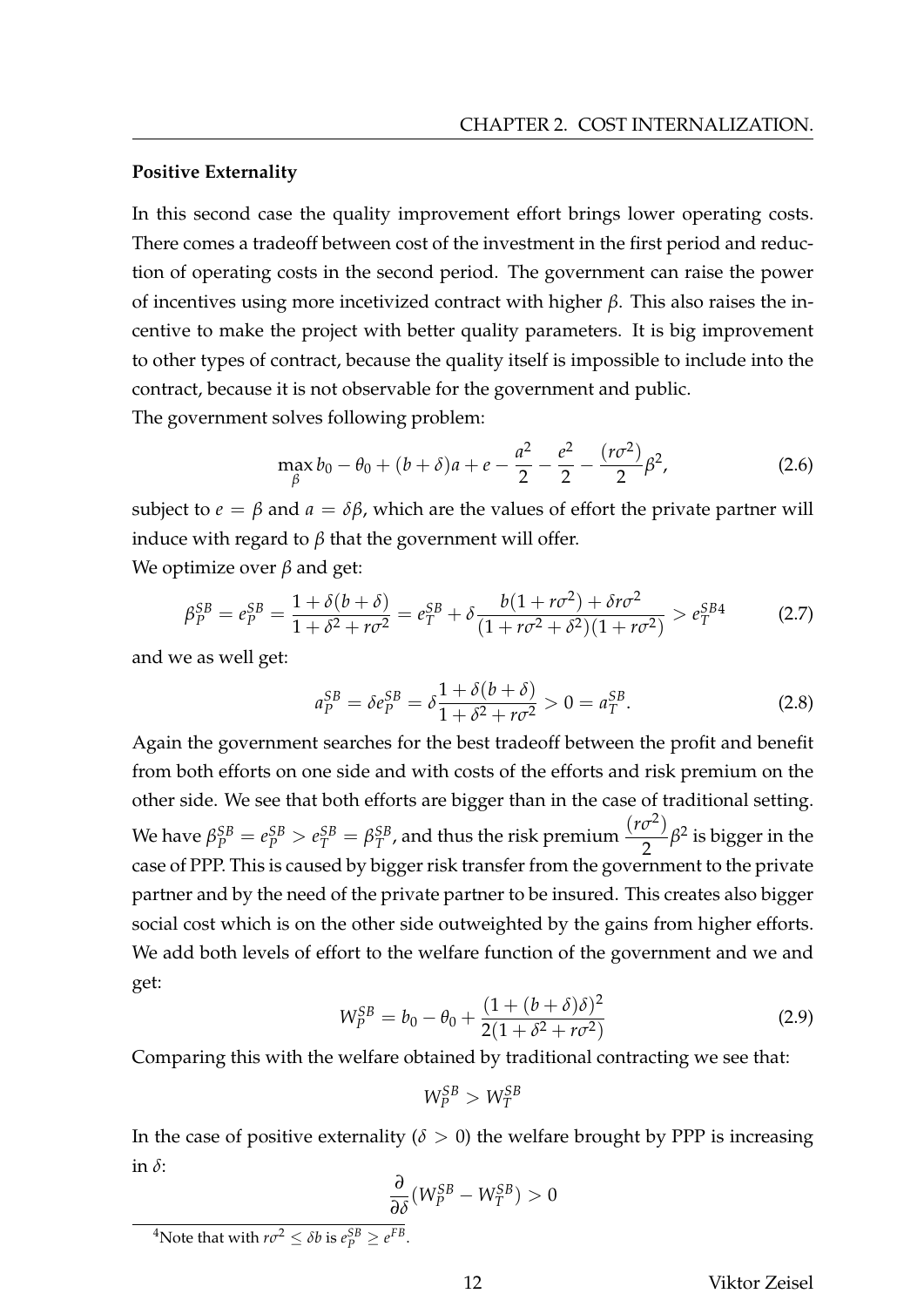This is made by higher levels of quality enhancing effort and cost reducing effort.

$$
a_P^{SB} > a_T^{SB} = 0
$$
 and 
$$
e_P^{SB} > e_T^{SB}
$$

The effect bringing this increase in welfare is cost internalization of quality enhancing effort already into the building period.

There are two sources of the welfare raise from quality enhancing effort *a*. First is given by the level of positive externality  $\delta$  and the second is given by direct marginal benefit from the effort *b*. When we take the cost of this effort together it makes net benefit  $(b + \delta)a_P^{SB} - \frac{(a_P^{SB})^2}{2} > 0$ .

PPP projects bring more incentives to invest in quality as well as in cost-reducing efforts. They shift as well more operational risk on the private partner and changes the cost-reimbursement rules. This can be characterized by following:

$$
\beta_P^{SB} = e_P^{SB} > \beta_T^{SB} = e_T^{SB} \text{ for } \delta > 0.
$$

On the other hand PPP setting transfers bigger part of the operational risk to the private partner and raises the risk-premium  $\frac{r\sigma^2\beta^2}{2}$ 2 as well in comparison to the traditional setting, if the externality is positive.

## **2.2 Negotiation Power**

The model from Iossa and Martimort (2008) assumed that the government has all bargaining power and the government extracts all the surplus generated by the efforts enhanced by builder and operator. The cost reducing role is obvious in the operating cost equation:

$$
C=\theta_0-e-\delta a+\varepsilon.
$$

The whole gain *e* + *δa* was in previous chapter extracted by setting appropriate *α*. Now we will relax the assumption about the absolute negotiating power of the government and make the model more general showing different share of the negotiating power between the government and private contractor.

#### **2.2.1 Sources of Negotiation Power**

To main characteristic of the PPP project is the long period they last. In such long term contract many different conditions has to be stated (see chapter 4 Changes in Time) and also Risk Sharing is more complex than in traditional contracting (see chapter 5 Risk Sharing). There are also other institutional dangers connected to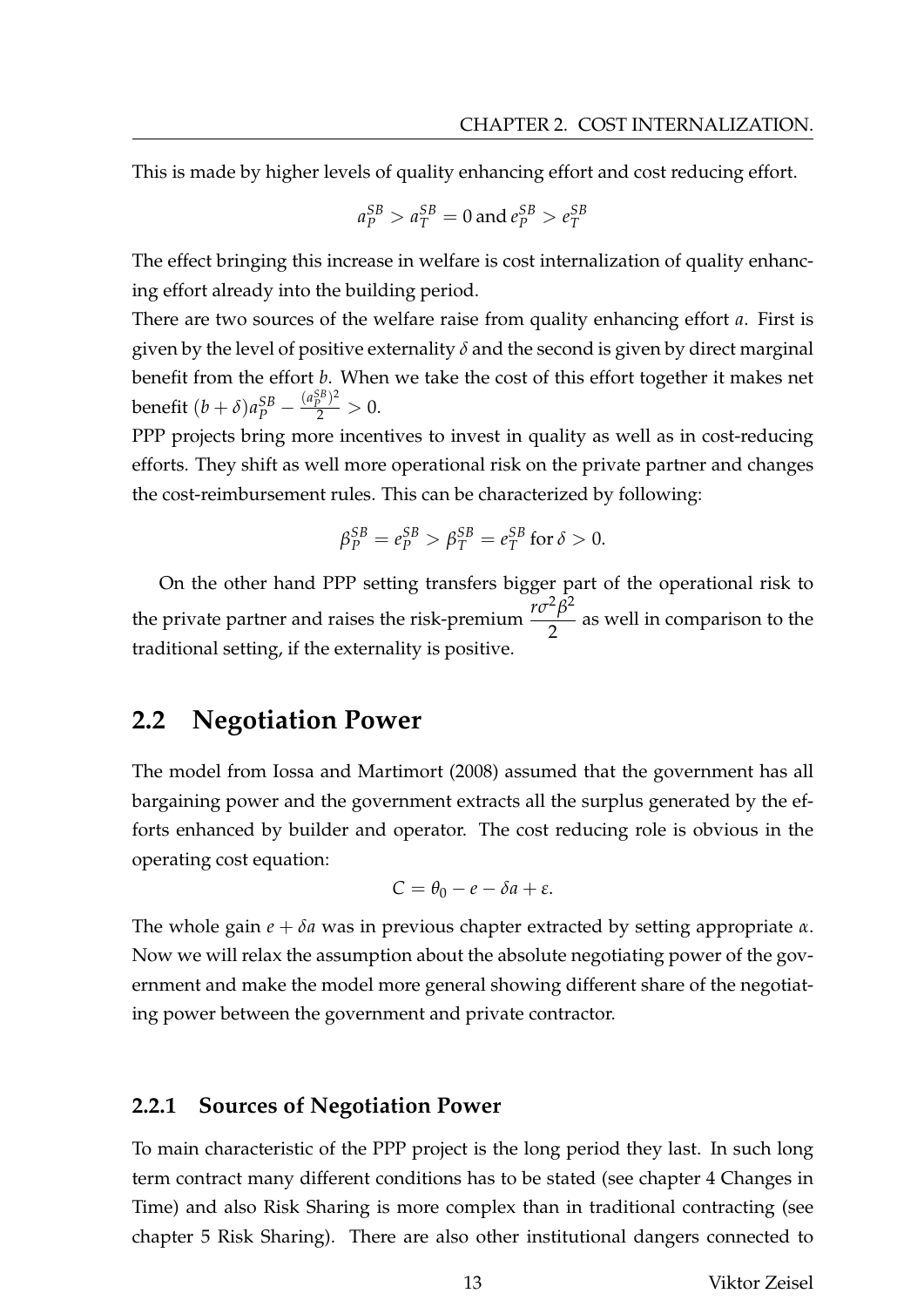costly renegotiation (see chapter 6 Renegotiation). The outcome specification of the contract has to be elaborate so that the government receives what it really wants. Therefore the PPP contracts must be very complex to cover all these risks and problems. According to Bajari et al. (2006) by more complex contracting, negotiation is usually preferable to auction, therefore we will assume tough negotiation in the PPP contracts and it is not sure that the government would be able to extract whole gain. The infrastructure projects undertaken under PPP contract are usually very big and not every firm can afford to join such projects. The firm or consortium of firms must be able to build and operate the infrastructure and there is obviously fewer firms that can do both than those than can either build or operate the facility. The smaller number of firms reduce the competition and the government's negotiating power reduces.

#### **2.2.2 Modified Model of PPP**

Now we will create a model where the government does not posses all the negotiation power. Let  $\lambda$  be the private partner's negotiation power and  $1 - \lambda$  the negotiation power of government. According to their negotiation power both parties will share the gain provided by the efforts. The gain of private partner will be:

$$
\pi = \lambda(\delta a + e)
$$

and obviously this must be subtracted from the government's welfare function. We see that we do not assume traditional negotiating over whole gain from the project, but only over gains from cost-reduction efforts.

The negotiation will be again based on operating costs *C* which are known to both parties. So the cost reimbursement rule changes to:

$$
t(C) = \alpha - (\beta + \lambda)C
$$

There is as well the gain *ba* the government receives by raising the quality enhancing effort and thus raising the benefit. This is ignored by the private partner. The reason is that the benefit is realized by the government after the role of private partner ends and private partner does not know the the level of marginal benefit from the effort. The solution when government could contract, observe and check all features in this scheme will be:

$$
(a^{NB}, e^{NB}) = \arg \max_{(a,e)} b_0 - \theta_0 + (b + \delta(1 - \lambda))a + (1 - \lambda)e - \frac{a^2}{2} - \frac{e^2}{2}
$$
 (2.10)

After maximization we get  $a^{NB} = b + \delta(1 - \lambda)$  and  $e^{NB} = 1 - \lambda$  which are smaller than the first best values. Even the government pays all the cost it does not receive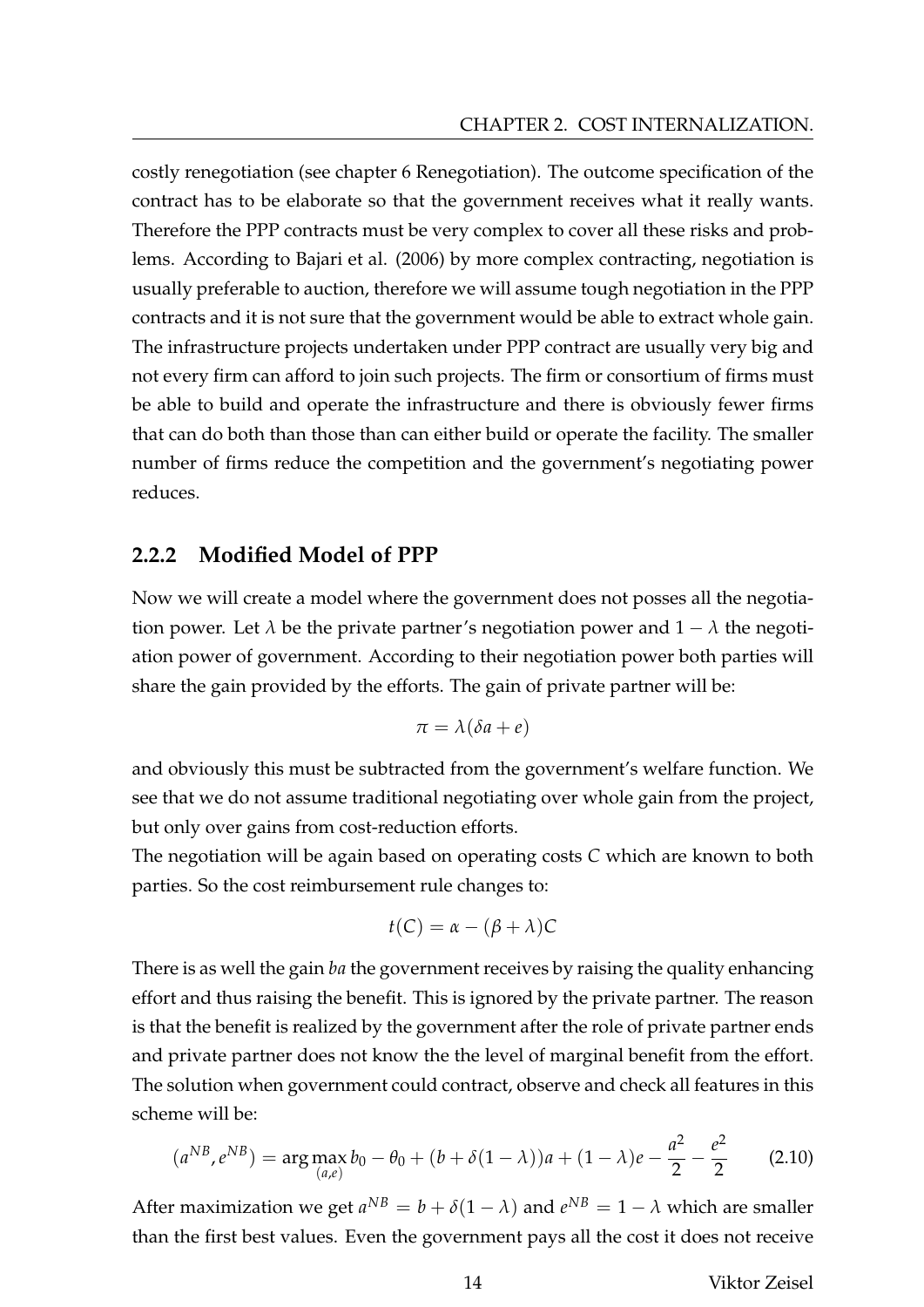whole gain from the efforts. Therefore it sets the efforts lower and thus lowers its welfare.

The negotiating power reduces social welfare from two reasons. Firstly it reduces the efforts induced by contractor and secondly it transfers part of the profit to the risk averse private partner.

Now we get back to the case where the government is not able to contract *a* and *e*. The consortium already includes its negotiating power its certainty equivalent and maximizes its overall expected payoff for both periods:

$$
(e, a) = \arg \max_{(e, a)} \alpha - (\beta + \lambda)(\theta_0 - e - \delta a) - \frac{a^2}{2} - \frac{e^2}{2} - \frac{r\sigma^2(\beta + \lambda)}{2}.
$$

Even though the government receives smaller profit from the induced effort the private partner remains with the same risk aversion and therefore the government still insures the private partner for whole incentive payment (which is now represented by  $(\beta + \lambda)C$ ).

Both *e* and *a* must be non-negative. After running an optimization we gain:

$$
e = \beta + \lambda \text{ and } a = \begin{cases} \beta \delta + \lambda \delta = \delta(\beta + \lambda) & \text{if } \delta > 0 \\ 0 & \text{if } \delta < 0. \end{cases}
$$
 (2.11)

The possibility to extract part of the gain gives added incentive to invest into the project.

#### **Negative Externality**

It is no surprise that with negative externality there is no investment into quality enhancing effort. There is no gain from *a* that could be extracted by the private partner.

The government then solves following problem:

$$
\max_{\beta} b_0 - \theta_0 + (1 - \lambda)e - \frac{(1 + r\sigma^2)e^2}{2},
$$

subject to  $e = \beta + \lambda$  The cost reducing effort in this case is:

$$
\beta_P^{SBN} + \lambda = e_P^{SBN} = \frac{1 - \lambda}{1 + r\sigma^2} = e_T^{SB} - \frac{\lambda}{1 + r\sigma^2} < e_T^{SB}
$$

This result is not surprising. Even the private partner receives an additional incentive to invest into cost-reducing effort government knows about this incentive and therefore reduces his incentive payments. Further more the government does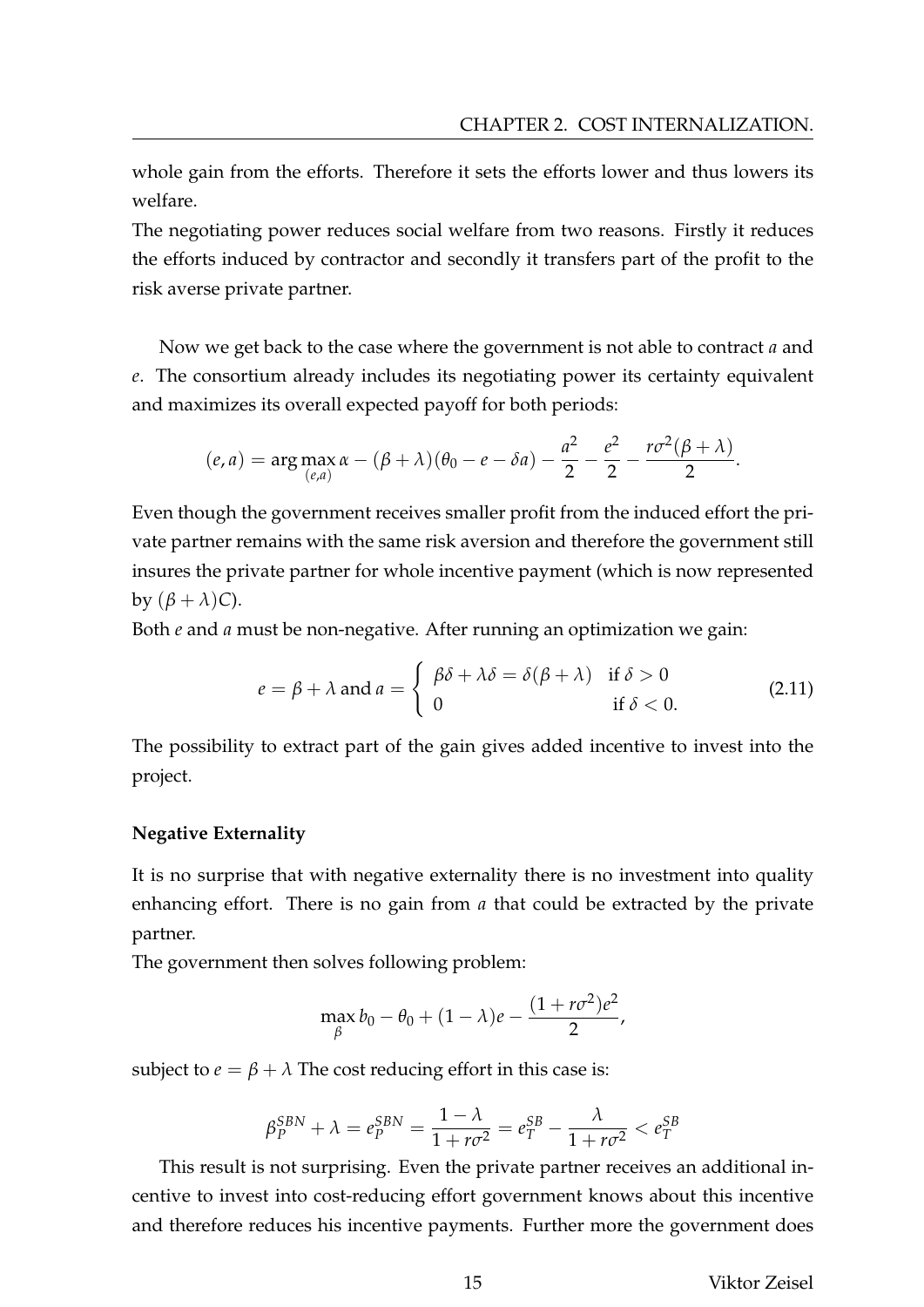not enjoy whole cost-reduction but still pays the whole risk-premium. The government searches the best tradeoff between the profit he gets from the cost-reduction effort which is now  $(1 - \lambda)(e + \delta a)$  on one hand and the cost of the effort and risk premium on the other. Therefore it decreases its incentive payment even more than by *β* − *λ*.

The welfare gain is represented by:

$$
W_P^{SBN} = b_0 - \theta_0 + \frac{(1 - \lambda)^2}{2(1 + r\sigma^2)}
$$

The most important result is that with private partner's positive negotiation power under PPP the welfare gain of the government is lower than under traditional setting:

$$
W_P^{SBN} < W_T^{SB}.
$$

The case of traditional contract here is only special case where  $\lambda = 0$ . If we substitute this we would get equations we already know. Crucial is how the incentive which private partner receives by additional gain from investment changes the results. In other words how does *λ* affect welfare. And we can see that *λ* makes purely negative impact on welfare. In this case the dominance of PPP over traditional setting was successfully questioned.

#### **Positive Externality**

With positive externality  $\delta > 0$  following holds:

$$
a_P^{SBN} = \delta e_P^{SBN}.\tag{2.12}
$$

and government now includes his profits from inducing the effort *a*. The gain he receives with growing benefit of the project *ba* and his share of cost-reducing gain  $(1 - \lambda)\delta a$ :

$$
\max_{\beta} b_0 - \theta_0 + (b + (1 - \lambda)\delta)a + (1 - \lambda)e - \frac{a^2}{2} - \frac{e^2}{2} - \frac{r\sigma^2}{2}(\beta + \lambda)^2, \tag{2.13}
$$

subject to  $e = \beta + \lambda$  and  $a = \delta e$ . We optimize over *β* and get:

$$
\beta + \lambda = e_P^{SBN} = \frac{1 - \lambda + \delta(b + (1 - \lambda)\delta)}{1 + \delta^2 + r\sigma^2}
$$
\n(2.14)

Again we see added incentive by negotiating power to invest in both efforts. We add both to the welfare function and get:

$$
W_P^{SBN} = b_0 - \theta_0 + \frac{[1 - \lambda + (b + \delta(1 - \lambda))\delta]^2}{2(1 + \delta^2 + r\sigma^2)}
$$
(2.15)

16 Viktor Zeisel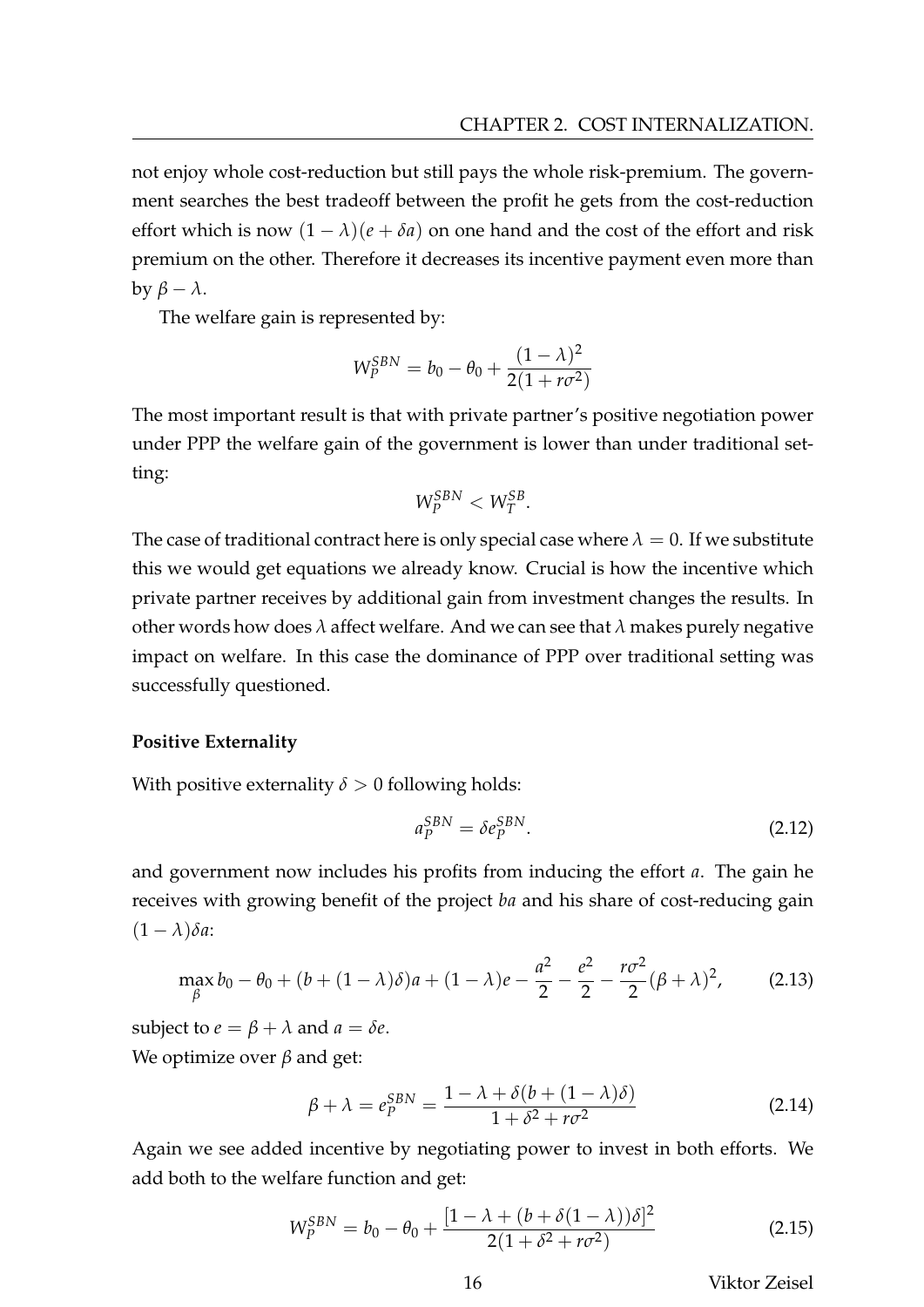From this follow the values of *a* and *e*:

$$
e = \frac{\delta(b + \delta(1 - \lambda)) + 1 - \lambda}{1 + r\sigma^2 + \delta^2}
$$
 and  $a = \delta e$  (2.16)

If we compare this result with PPP without negotiation it is straightforward that if the government has all negotiation power it brings more effort than the situation when the power is distributed between both parties. The same reason holds as by negative externality. The government has to pay all costs and risk premium but does not receive all gains. The shift of *β* is smaller in this case compared to negative externality thus the government enjoys whole gain to the benefit *ba*.

The overall welfare of the government in this case is:

$$
W_P^{SBN} = b_0 - \theta_0 + \frac{(1 - \lambda + (b + \delta(1 - \lambda)\delta))^2}{2(1 + r\sigma^2 + \delta^2)}
$$
(2.17)

We will now focus on two extreme cases when  $\lambda = 0$  and when  $\lambda = 1$ . The former case when government posses all bargaining power is the same as in previous section. In the latter case when all the bargaining power is on the side of private partner we have the expected government welfare:

$$
W_P^{SBN} = b_0 - \theta_0 + \frac{(b+\delta))^2}{2(1+r\sigma^2 + \delta^2)}
$$

The social welfare declines with growing negotiation power of private partner. Still there is a possibility that even if the private partner extracts all cost-reducing gains the government would prefer this solution over traditional setting.

$$
W_P^{SBN}(\lambda = 1) > W_T^{SB} \text{ if } b > \sqrt{\frac{1 + r\sigma^2 + \delta^2}{(1 + r\sigma^2)\delta^2}}
$$

Even in the case with positive externality there is no certainty that the PPP will outperform traditional setting. In a case of too high negotiation power and low marginal benefit from quality. The benefit brought by quality enhancing effort must be larger than risk premium paid to private partner and gain from cost reducing effort in traditional setting. On the Figure (2.1) we see the interval when it is still beneficial to undertake PPP and when the Traditional settings is better.

The decision between PPP projects and traditional setting must be very thoroughly evaluated, because high negotiation power of private partner can make the PPP projects costly.

## **2.3 More Complete Contracting**

So far we have analyzed only situations, where in traditional setting was not possible to bring incentive payments into building period due to incomplete contracting.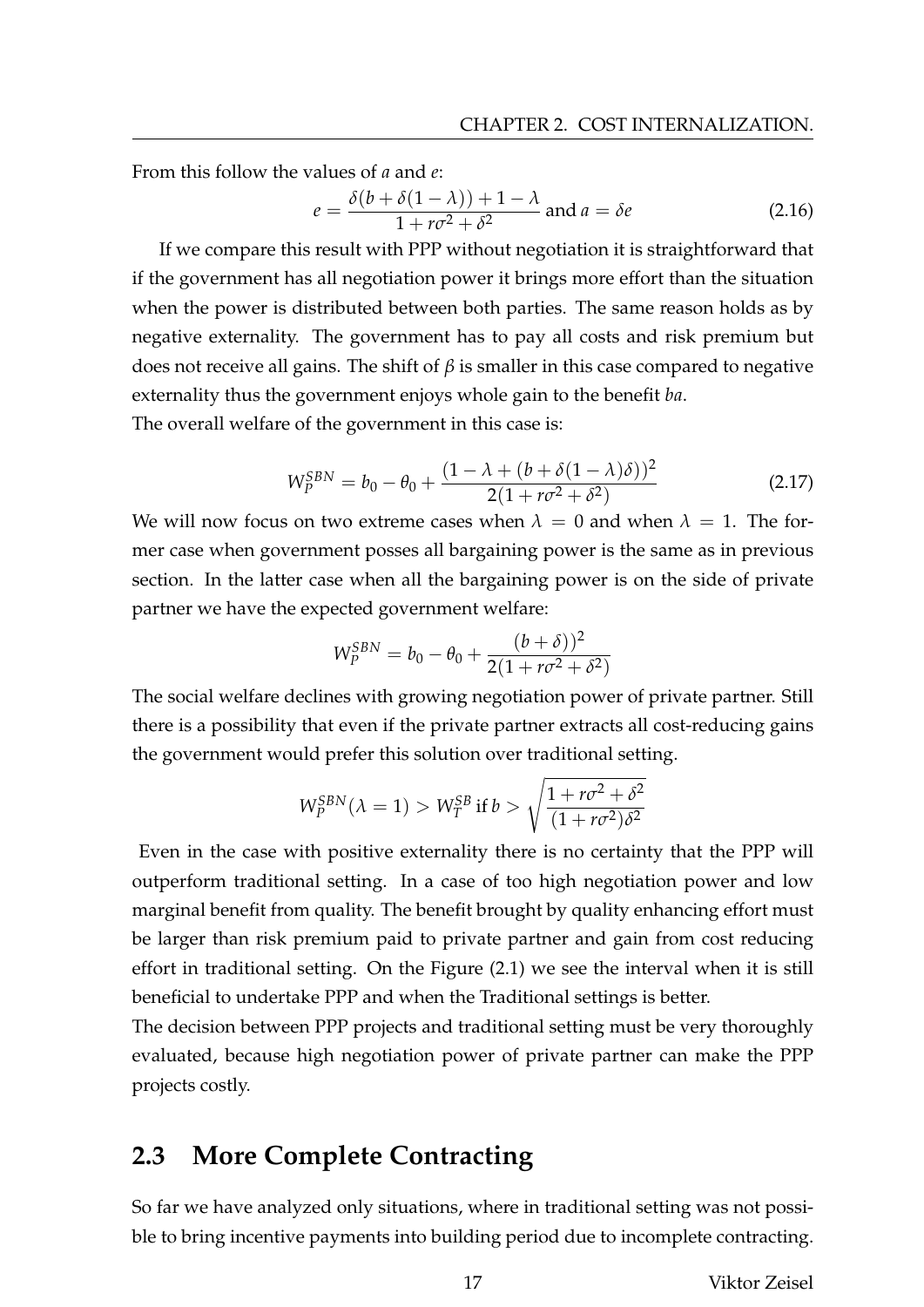

Figure 2.1: *W* as function of negotiation power and *WT*.

Now we will focus on situations where the government is able to specify and check some variables characterizing quality of the project and add them to the contract with the builder. Government may run some audit to observe the investment into the quality. We did not assumed it before because government officials do not have any incentive to do this.

## **2.3.1 Operating Cost Reduction**

We will now loose the assumption that government cannot link the payment to the builder to operating cost *C*. This is clearly one of the indicators of the project's quality. We will let the contracts linear for simplicity and of the form:

$$
t_B(C) = \alpha_B - \beta_B C
$$

Again using model from Iossa and Martimort (2008) will be compared with results from previous sections describing simple PPP and PPP where both parties negotiate about the share of the gain from investment.

#### **Traditional Setting**

In this setting builder is given an incentive to exert effort to improve the quality of the infrastructure. The builder solves problem:

$$
\max_{a} \alpha - \beta_B(\theta_0 - e - \delta a) - \frac{a^2}{2}
$$

18 Viktor Zeisel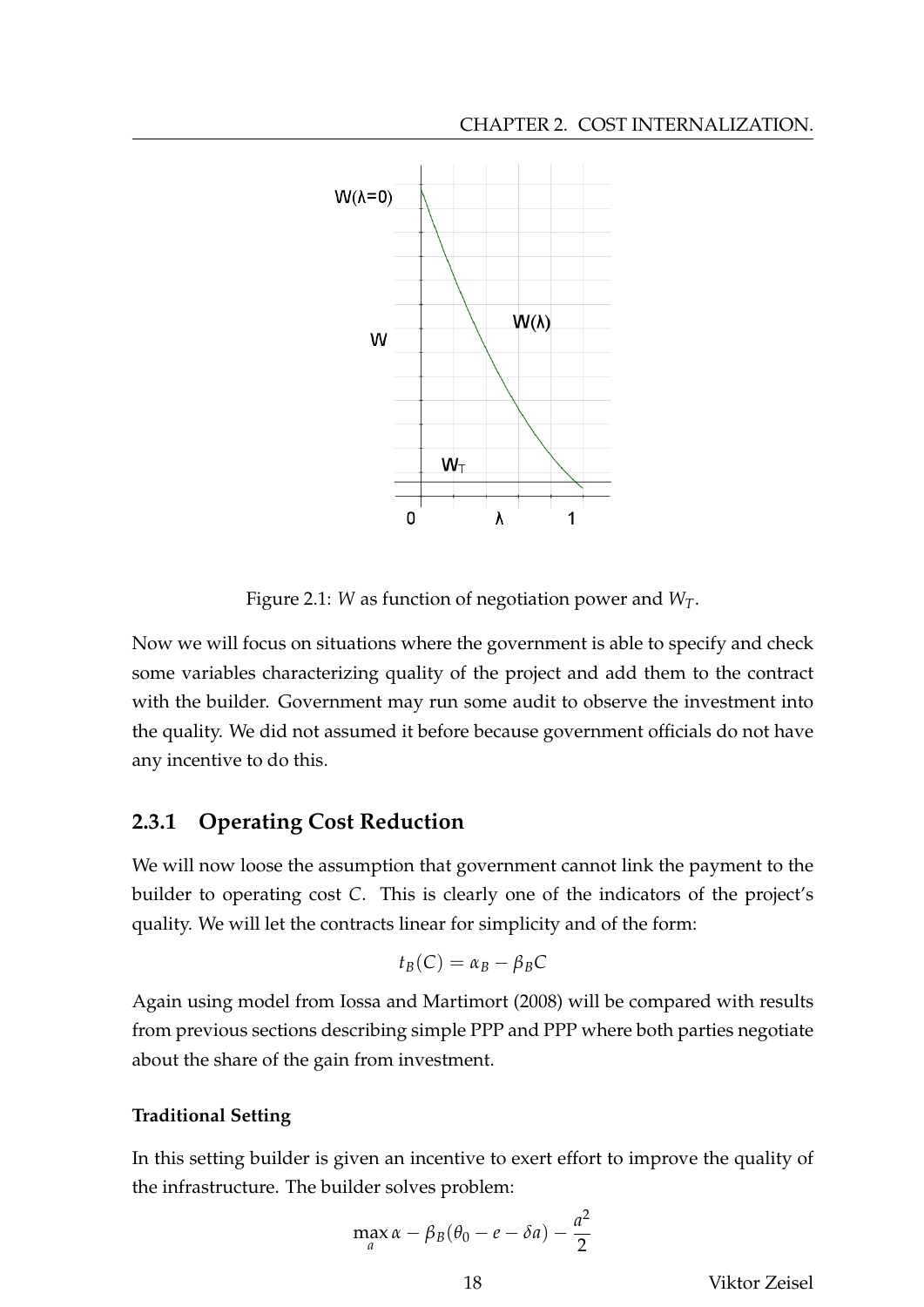and his optimal effort is given by:

$$
a=\beta_B\delta.
$$

We assume that the builder is risk averse and we will assume that the operator has same degree of aversion. In order to induce a quality enhancing incentive we have to pay to the builder a risk premium.  $\frac{r\sigma^2\beta_B^2}{2} = \frac{r\sigma^2a^2}{2\delta^2}$  $\frac{\sigma^2 a^2}{2 \delta^2}$ . It is clear that the risk premium raises quickly when  $\delta$  is small enough and the uncertainty about the operating cost make it very difficult to observe builder's effort *a*. This means the smaller positive externality the bigger risk premium to the builder. The government's welfare function will become:

$$
\max_{(a)} b_0 - \theta_0 + (b + \delta)a - \frac{a^2}{2} - \frac{r\sigma^2}{2}\beta_B^2 + e - \frac{e^2}{2} - \frac{r\sigma^2}{2}\beta^2,
$$

subject to  $a = \beta_B \delta$  Now we can easily find what is the level of effort:

$$
a_T^{SBC} = \frac{(b+\delta)\delta^2}{\delta^2 + r\sigma^2}.
$$

The operating effort *e* remains the same since the problem of the operator did not change. After substitution into welfare function we get:

$$
W_T^{SBC} = W_T^{SB} + \frac{\delta^2 (b+\delta)^2}{2(b^2+r\sigma^2)}.
$$

We see that the improvement from the previous section is quadratic in  $\delta$  which is very small for weak externalities.

#### **PPP**

By PPP we do not have to add any incentives, because they were already present in the case without complete contracting. The outcome in this case is the same and we can see in previous section.

As more complete contracting induce higher efforts it makes preferable solution over more PPP projects where the private partner has higher negotiation power, but still with very low negotiating power the PPP is preferred way of contracting. On the Figure (2.2) we see how the interval when the PPP is beneficial has been reduced by added incentive to the builder to invest into *a*.

# **Conclusions**

Appropriate PPP contract induces quality enhancing effort when there exists a positive externality on future costs from quality improvement. The reason is that the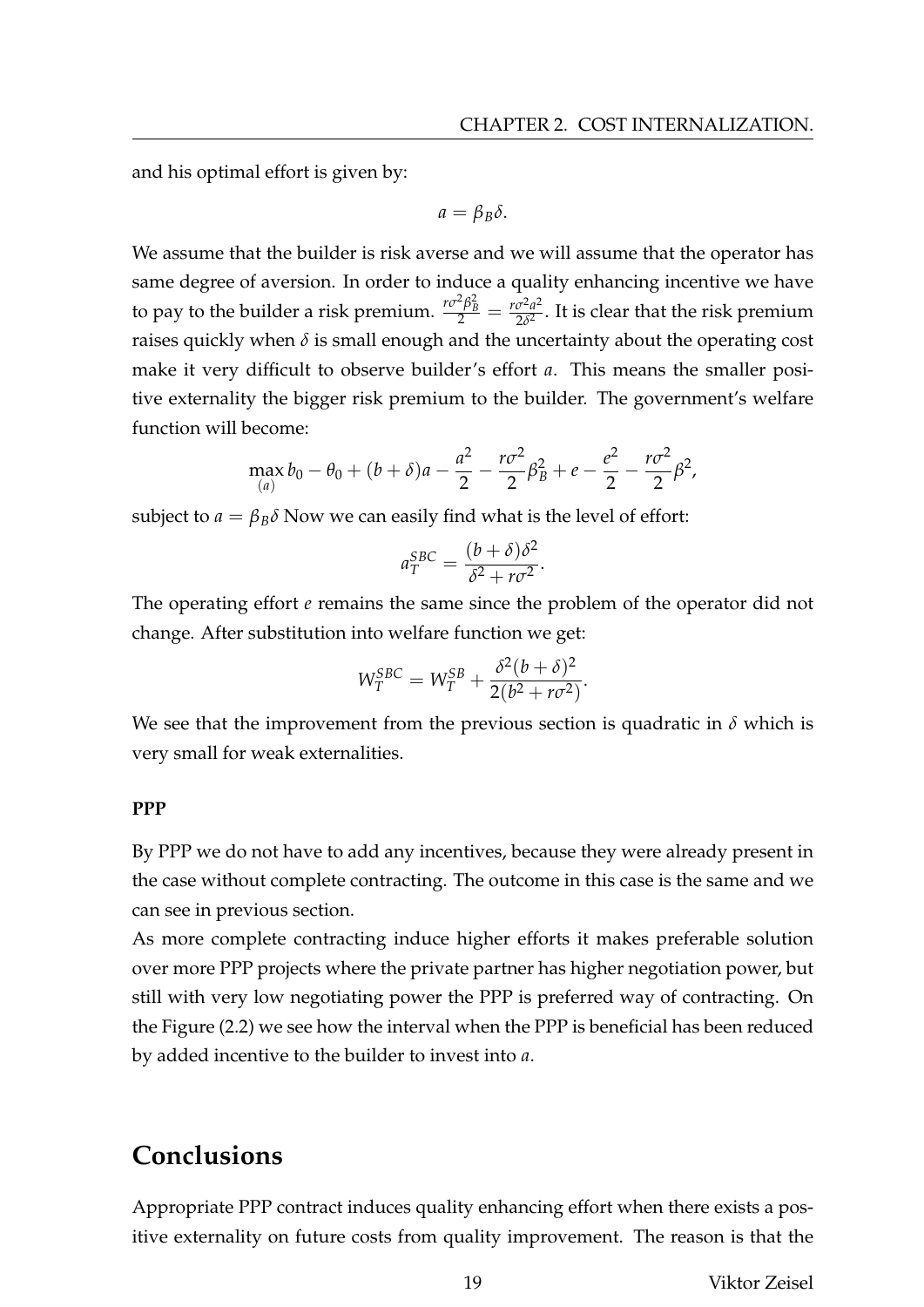

Figure 2.2:  $W_T$  based on *a* and  $W_P(\lambda)$ .

private contractor in the case of PPP internalizes future operating costs already into the building period. In the traditional setting where the builder cannot internalize impact of his effort neither on benefit to the government nor on costs. As well PPP contracts involve more risk transfer on the private partner. This induces bigger riskpremium by risk averse contractors which has to be paid by the government.

The PPP are always preferable solutions when the government has all bargaining power. By more complex contracting as some PPP projects the government does not posses all bargaining power and has to share part of the gain from quality enhancing and cost-reducing effort with the private partner. With growing bargaining power of the private investor the level of both efforts sinks as well as the welfare of the government. If the government's negotiation position is too weak traditional setting can outperform PPP. This depends mainly on magnitude of positive externality and on marginal benefit from the quality enhancing effort.

When the government is able to contract, observe and check some indicator of quality already in the first (building) period then the builder exerts some quality enhancing effort but smaller than in the case of PPP where government has all bargaining power. Still reduces the interval of negotiating power when it is still beneficial to undertake a PPP project.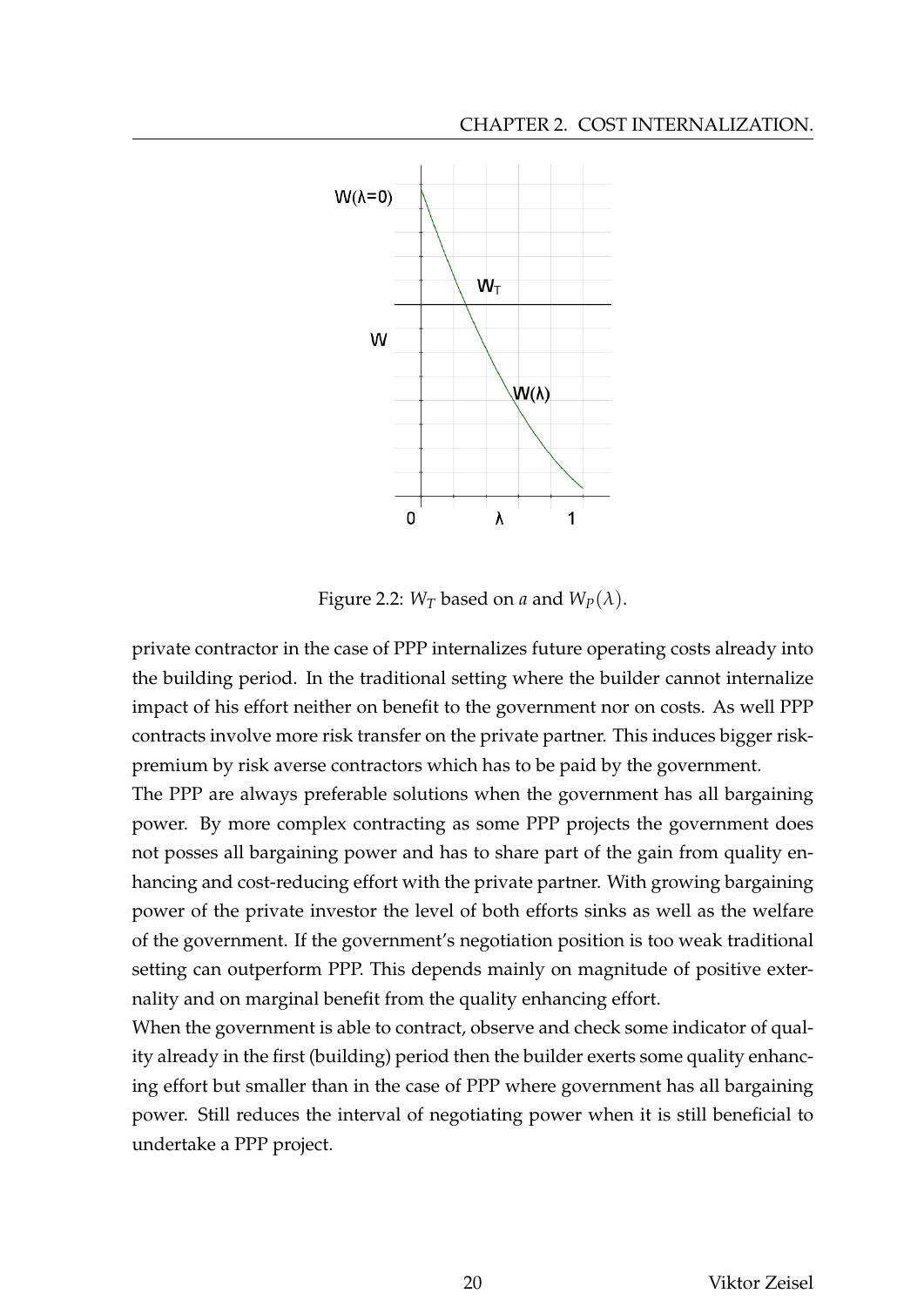# **Experience**

The results tell us that there should be cost savings and quality improvements in the infrastructural projects delivered under PPP. The Treasury Taskforce report (Arthur Andersen and LSE, 2000) estimated saving on sample of PFI projects equal to 17% compared to traditional procurement. Moreover 80% of PPP projects had met their initial delivery time targets which is significantly more than 20% which was achieved by comparable public sector project under traditional setting. Especially in the prison sector there were significant cost reduction based on modern security designs. These designs then did not need so many guards and the cost saving on the labour force was significant. The overall cost reduction made 30%. This definitely fits our model if we assume that the better security system is quality enhancing investment and it creates big externality on the operating costs in the second period. On the other hand there are many who argue that the prisons which are run under PFI do not provide increasing quality and the conditions in those prisons are worse than in those government lead. They argue that the salaries are significantly lower in the "private" prisons and that is according to them the biggest source for cost reduction. Another set of data from Bland-Brude, Goldsmith and Välilä (2006) studied road projects financed by EIB between 1990 and 2005 in EU-15 and Norway. They found out that the ex ante contracted prices were 20% higher by PPP projects than in traditional procurement.

The problem with quality was not only observed in the prison sector but as well by school buildings. The report by Audit Commission (PPP Focus, Education 2, 2004) noted that the quality of school buildings was in many cases very bad. Schools had few windows and poor acoustic and air quality. These results are probably caused by negative externality of this quality improvement. The more windows the higher operating costs. This also confirms the theoretical model.

The principal-agent analysis focused only on the high-powered economic incentives. In many cases of public sector policies they may crowd out intrinsic motivation of agents working for example in the social area. Workers in public sector are often intrinsically motivated to provide optimal effort and therefore we do not need any high-powered incentives and risk transfer which raises the risk-premium which raises the cost of the project.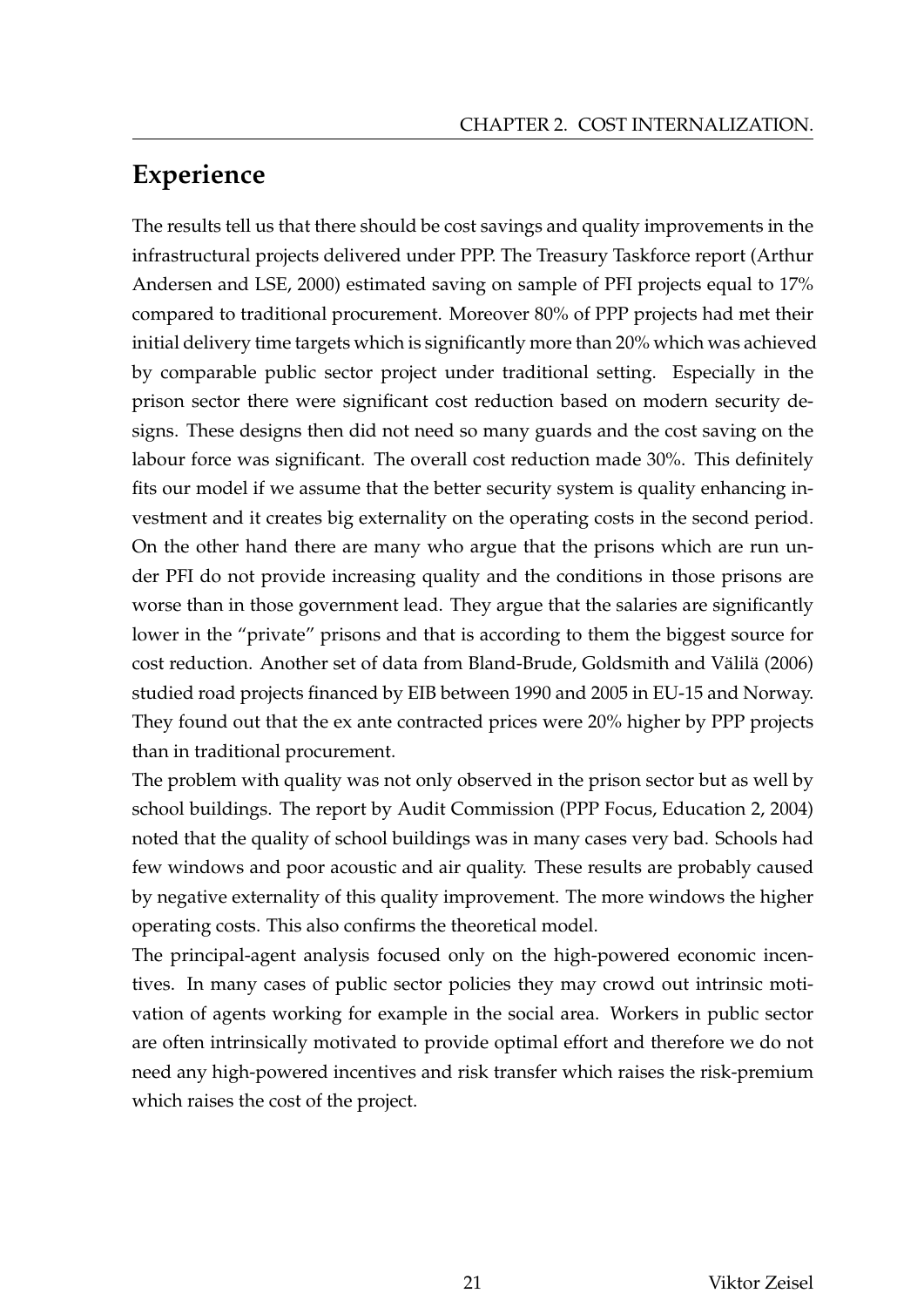# **Chapter 3**

# **Ownership**

From the previous chapter it seems that PPP outperforms the traditional setting in every contract design where the government has all negotiation power and in some cases where the negotiation power is split. The view of previous chapter was only limited to the agency problem. A problem of making the best contract. In this chapter we will focus more on organizational designs based on model of Iossa and Martimort (2008) but counting as well negotiating power which can be in the interval  $\lambda \in \{0,1\}$ . So far we did not consider ownership structure of infrastructure to play any role. In this chapter we will consider PPP and an organizational form where the private partner not only designs and operates the infrastructure but he owns it as well. On the other hand in the traditional setting the government buys the facility from the builder and operate it itself or through some private firm. This will be compared to the state when the government does own the infrastructure all the time.

The PPP contracts are usually considered for 25-30 years and after this period there is an infrastructure which has some quality depending on the effort of the builder. We assume that the investment into quality does not depreciate over time. We can distinguish two types of facilities. Firstly those which are demanded from users out of the government. This group includes beside others offices, leisure centers, higher education institutions, accommodation, etc. Second group includes very specific assets which can be hardly used by institutions other than government such as prisons, hospitals, elementary schools, etc.

The value for the government at the end of the period if the asset would be later on used for its original purpose is *sa*, where *s* > 0. The value if the facility will be later used for purposes of the private sector will be *γsa*, where  $\gamma$  < 1. The  $\gamma$  indicates how specific the asset is. We see that it is optimal that after the period of PPP it is optimal when government follows using the facility.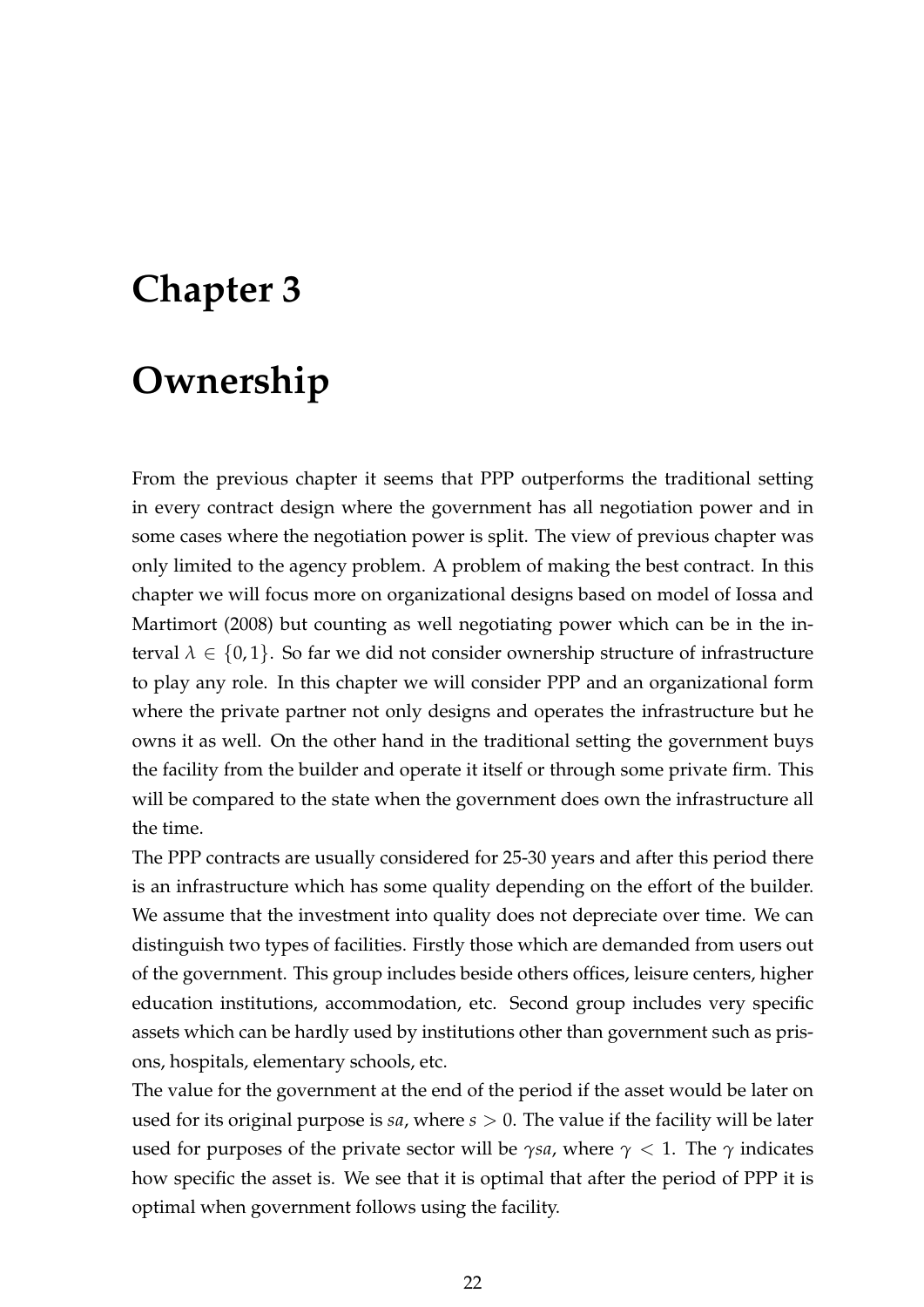The optimal first-best value of quality enhancing effort changes to:

$$
a=s+b+\delta
$$

Unfortunately there is no additional incentive in the traditional public ownership, because government owns the asset for all the time.

# **3.1 Private Ownership**

Ater the contracted period the private partner transfers the infrastructure to the government or to some private company. The value for the government is higher so the efficiency criterion advise us that the facility will be transfered to the government for certain payment. In the case when the government has all the bargaining power is the price:

$$
p = \gamma s a
$$

If we again split the bargaining power  $\lambda^1$  for private partner and  $1-\lambda$  for government we get following price:

$$
p = sa(\gamma + \lambda(1 - \gamma))
$$

The  $\lambda(1-\gamma)$ *sa* is a private partner's net profit. It is increasing in *a* so the higher is the quality enhancing effort the higher is benefit by transfer to the government. The owner has also lower incentive to invest into the asset when it is a specific one. For the specific assets there is lower demand from private sector and that decreases the payoff of the owner.

## **3.1.1 Traditional Settings and Private Ownership**

In the case of private ownership and traditional setting the conditions are contracted ex ante. After the infrastructure is build the government as the buyer makes an audit to observe the quality of the infrastructure. This is a significant difference to the previous chapter. For government official it is costly to run such an audit so they do not do it if it is not necessary. In the case that they are buying a new infrastructure price audit is necessary.

Government pays to the private partner the cost of his effort  $\frac{a^2}{2}$ 2 . The builder maximizes his net profit from his negotiating power:

$$
a_T^{PO} = \lambda (1 - \gamma)s \tag{3.1}
$$

<sup>&</sup>lt;sup>1</sup>For simplicity the same bargaining powers as in previous chapter will be used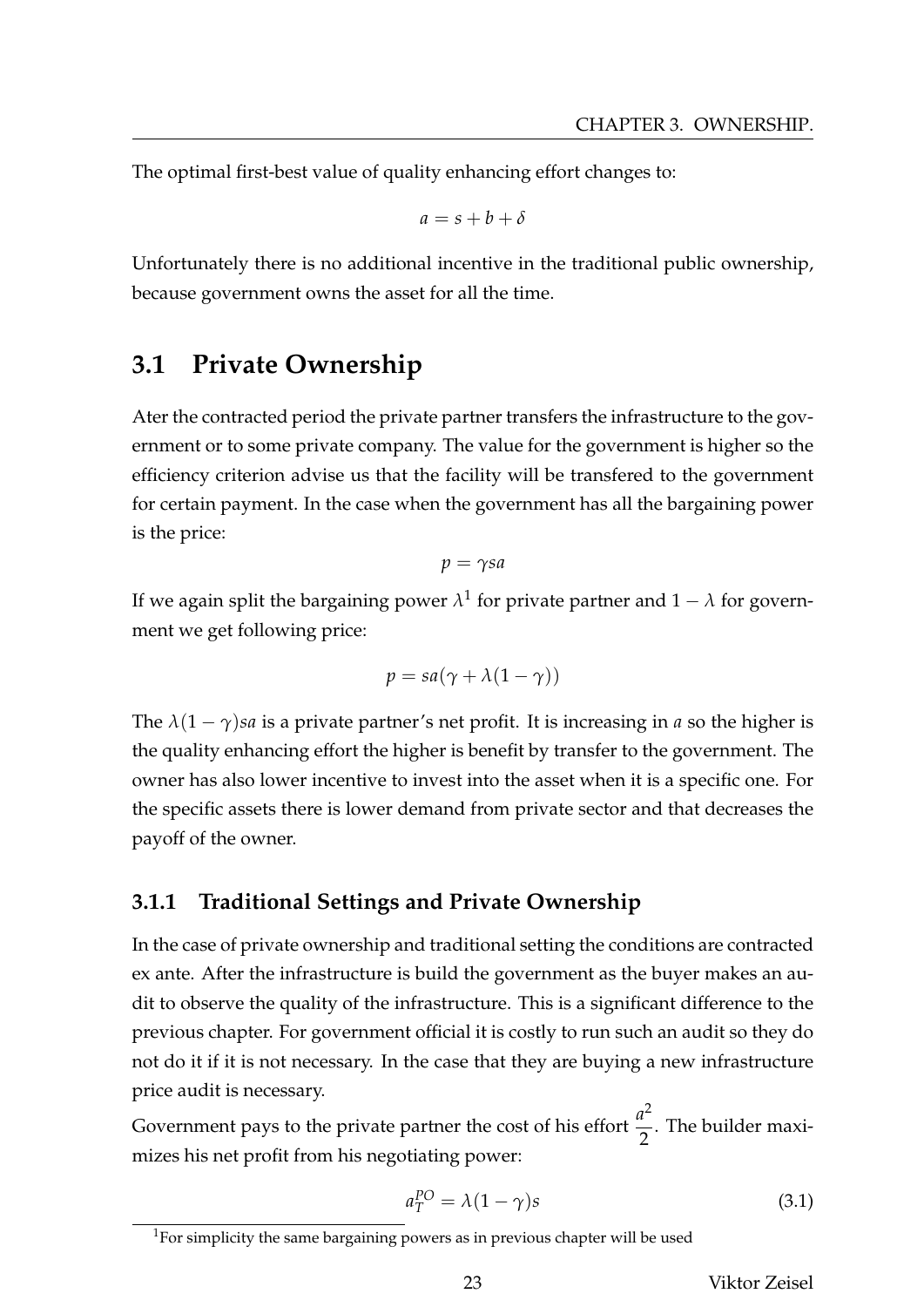There is no change in the operator's effort:

$$
e_T^{PO} = e_T^{SB}
$$

At the end of the day the government's welfare consists of:

$$
W_T^{PO} = W_T^{SB} + (b + \delta + s)\lambda(1 - \gamma)s - \frac{\lambda^2(1 - \gamma)^2 s^2}{2}.
$$
 (3.2)

From above we see that private ownership increases rapidly welfare by traditional contracting. In the case of government's full negotiation power the builder does not have any net profit from the ownership and therefore does not induce any effort and therefore the welfare stays constant with traditional setting and public ownership. The private ownership is beneficial in the case that when:

$$
\lambda < \frac{2(b+\delta+s)}{(1-\gamma)s},
$$

which is always because  $1 - \gamma < 1$ .

#### **3.1.2 PPP and Private Ownership**

Ownership has its value as well in PPP. With the same price for asset the consortium solves following problem:

$$
(e, a) = \arg \max_{(e, a)} \lambda (1 - \gamma)sa + \alpha - (\beta + \lambda)(\theta_0 - e - \delta a) - \frac{a^2}{2} - \frac{e^2}{2} - \frac{r\sigma^2 \beta^2}{2}.
$$

After optimization we get following incentive constraints:

$$
e = \beta + \lambda \text{ and } a = (\beta + \lambda)\delta + (1 - \gamma)\lambda s \tag{3.3}
$$

Now we will move to the government reaction. Adding the two incentive constraints from above we get governments optimization problem:

$$
\max_{\beta} b_0 - \theta_0 + (b + s + (1 - \lambda)\delta)a + (1 - \lambda)e - \frac{a^2}{2} - \frac{e^2}{2} - \frac{r\sigma^2}{2}(\beta + \lambda)^2, \quad (3.4)
$$

subject to  $e = \beta + \lambda$  and  $a = \delta e + \lambda (1 - \gamma)s$ .

We get following values of effort:

$$
\beta + \lambda = e = \frac{\delta(b + s + (1 - \lambda)\delta) + \delta\lambda(1 - \gamma)s}{1 + r\sigma^2 + \delta^2}
$$

and

$$
a = \delta e + \lambda (1 - \delta)s
$$

24 Viktor Zeisel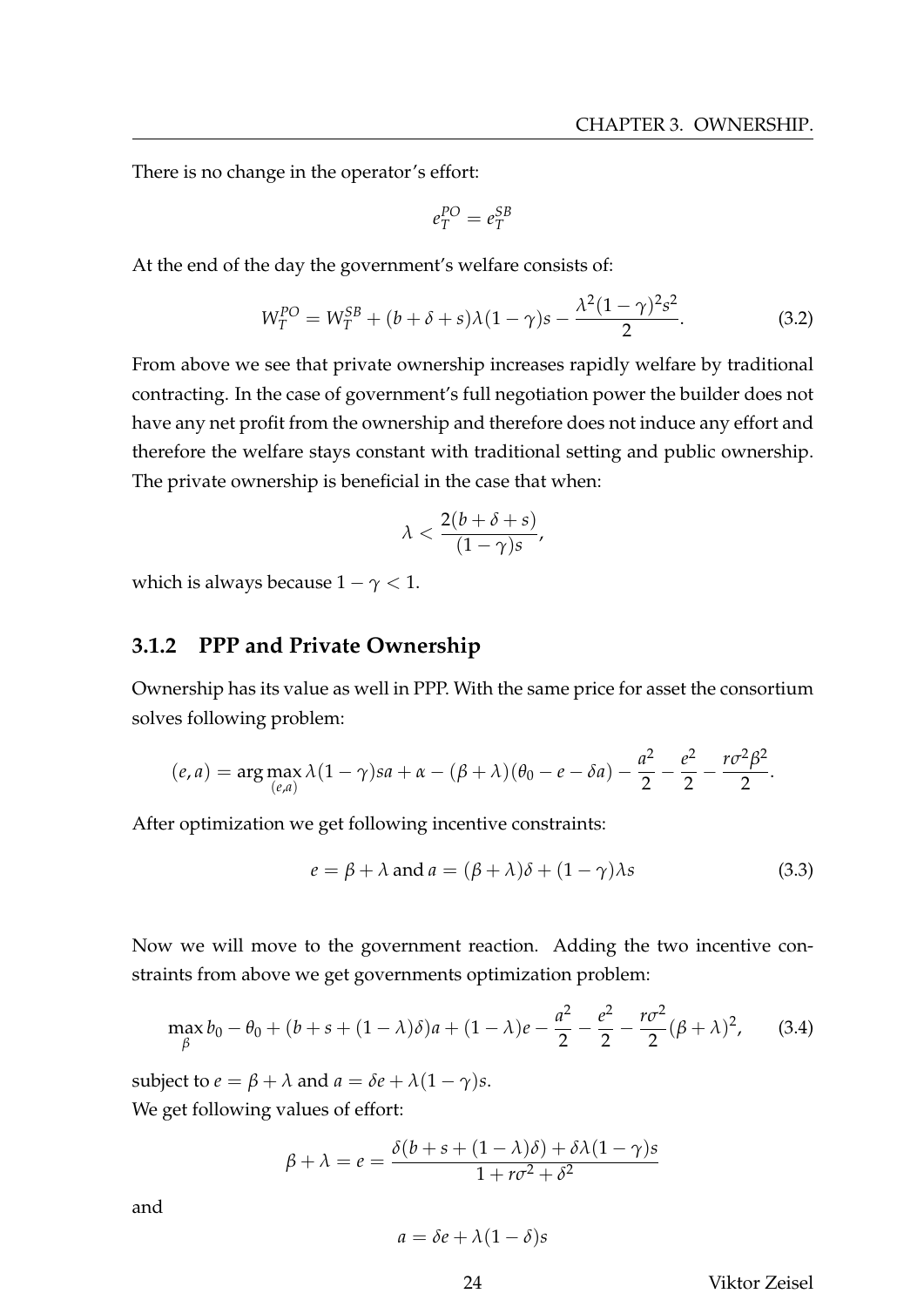From above is clear that private ownership induces more investment into quality and cost reduction efforts.

Now we will use the welfare function under traditional setting but with private ownership as a function of *e* to see the improvement:

$$
W_P^{PO}(e) = W_T^{PO}(e) + (b + (1 - \lambda)\delta + (1 + \gamma)\lambda s) \delta e - \frac{\delta^2 e^2}{2} - \frac{r\sigma^2(\beta + \lambda)^2}{2}, \quad (3.5)
$$

where

$$
W_T^{PO}(e) = b_0 - \theta_0 + sa_T^{PO} - \frac{(a_t^{PO})^2}{2} + e - \frac{(1 + r\sigma^2)}{2}e^2.
$$

The answer if PPP is or traditional contracting is preferable is not that easy. Under private ownership is PPP more beneficial if and only if there is an positive price externality in quality effort. When there is a positive externality than it depends on the ratio of negotiating powers. With reasonable negotiating power is PPP again more beneficial than traditional contracting. Even more private ownership expands the interval of negotiating powers when it is still beneficial to undertake PPP project instead of traditional setting.

$$
a_P^{PO}
$$
 >  $a_T^{PO}$  and  $e_P^{PO}$  >  $e_T^{PO}$  and  $W_P^{PO}$  >  $W_T^{PO}$  if and only if  $\delta$  > 0

The negative externality affect decision between PPP and traditional setting easier. By private ownership has the builder incentive to invest into the asset quality. By PPP is the incentive decreased by internalizing this negative externality (the consortium would have to pay for that in the second period).

On the other hand the builder does not internalize the positive externality and therefore underinvestment occurs.

# **Conclusions**

Analyzing ownership is an alternative approach to the usual principal-agent model. The model shows that private ownership induces additional incentive to invest into the quality of the infrastructure and therefore private ownership of the facility always beneficial when the externality is positive. With negative externality the incentive of private partner generated by the private ownership is reduced and therefore private ownership does not bring so much effort by PPP contract as by traditional contract. This is caused by the negative externality internalization by the contractor with PPP contract.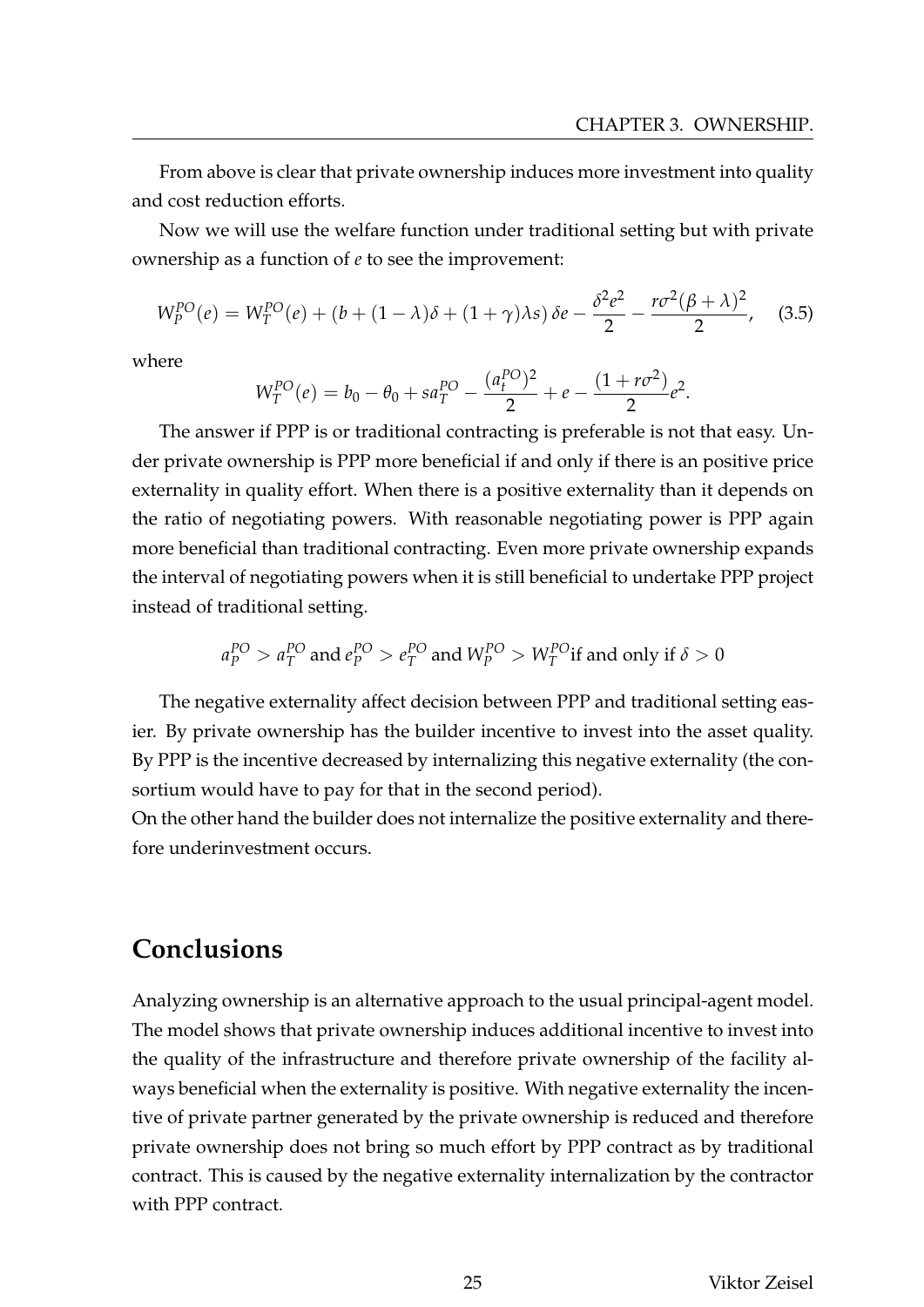# **Experience**

The ownership of facilities constructed for the provision of public goods tends to remain public after the contracted period. They are usually used for the service they were originally designed. By very little amount of mostly generic facilities the ownership stays in the private hands.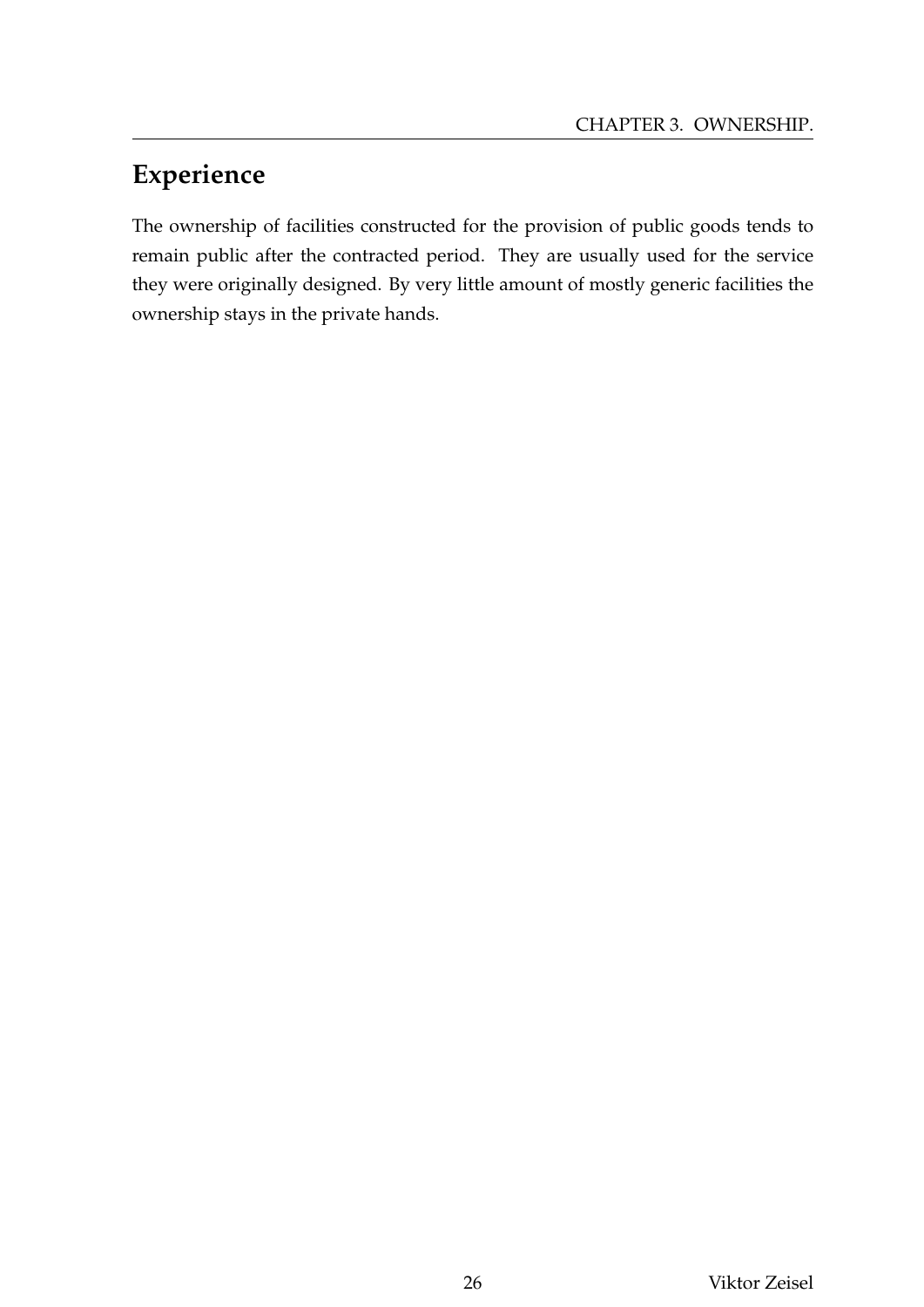# **Chapter 4**

# **Changes in Time**

The PPP projects usually last longer period of time. The contracts are usually made for 25-30 years. Within the long term come more specification and problems over the scope of basic agency problem introduced in the previous chapters. We will use the models from Iossa and Martimort (2008) but again we will add the reasonable assumption that by PPP there exist negotiating power on the side of private partner.

# **4.1 Flexibility**

The advantage of PPP contracts is their output orientation. The public partner contracts some quality standards and private sector is responsible for fulfilling these standards. For example instead of saying that the highway should have two or three lanes the government sets how maximally dense the transit there should be and the private partner has to adjust the conditions on the highway to enable flowing transit. PPP arrangements as already discussed are developed for a long-time horizon. In 20-30 years the quality requirements are probably subject to change. Therefore there emerge need to make the contract flexible so it could be adjusted for new requirements. This probability that the contract would be obsolete is in PPP much greater than in traditional way of contracting, where the contracts are usually designed for shorter period and contracts are based on input variables. The output orientation can turn into disadvantage.

The changes to contractual situation which are anticipated could already part of the initial contract. This applies mostly to the changes of capacity. But not all the changes can be anticipated in advance. For example research in medicine can increase the requirements for hospitals. Changes in social preferences of society on schooling and education can make infrastructure obsolete. Contract flexibility is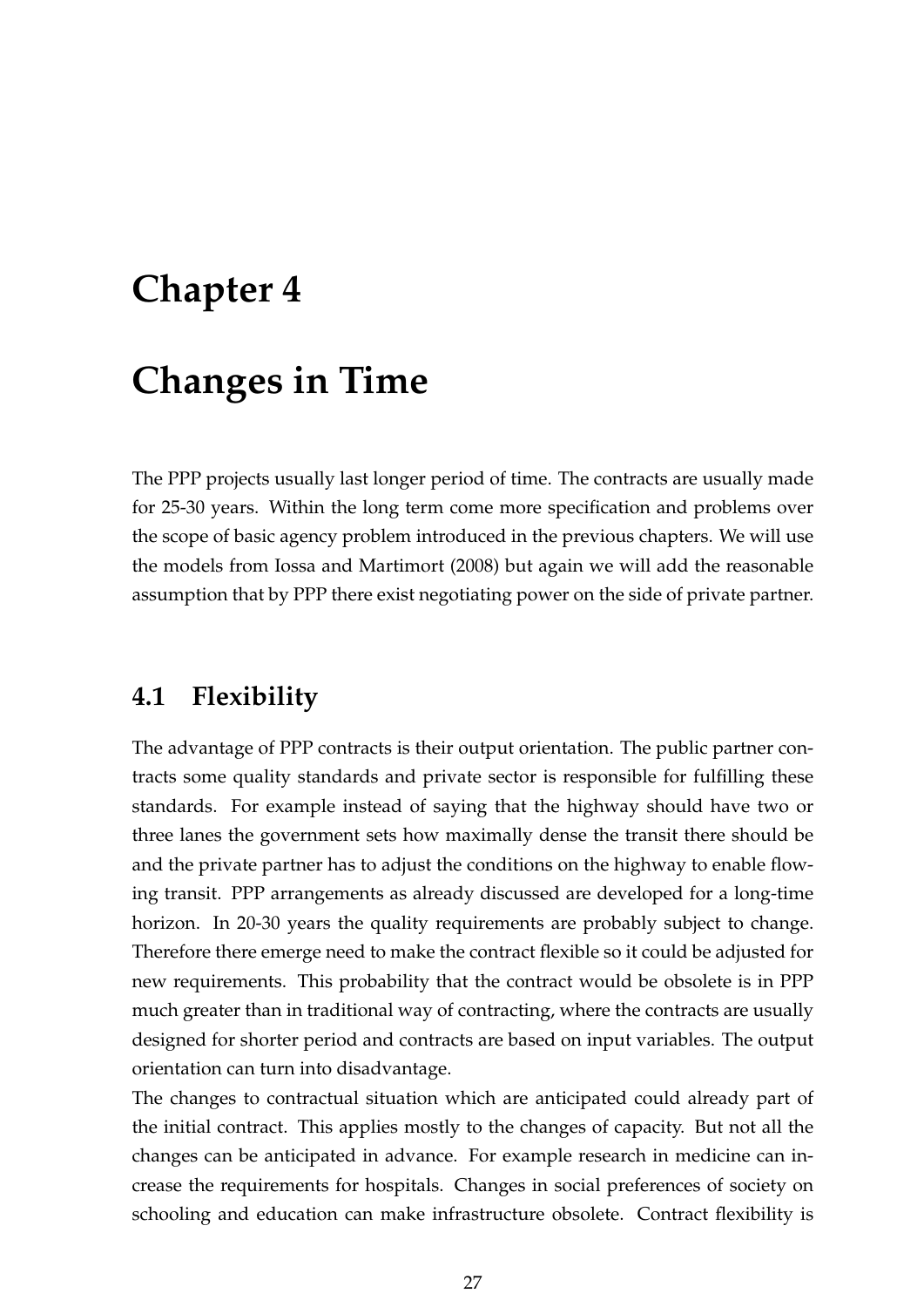then crucial part of the contract mainly in those sectors where technology and preferences change quickly.

It is very important to have clauses which enable the public partner to change clauses on mutual consent basis and make the government renegotiation possible, when the original contractual requirement becomes outfashioned. Unfortunately for the government the renegotiation does not take place in competitive environment, but rather in bilateral negotiation. The private partner may use his strong bargaining position or the government can cease the contract despite private partner's past investments. When the contractual parties do not find consent or the new contract terms rigid and inflexible PPP might become inefficient solution and it is unclear whether it is able to meet future demand. This is a source for another cost of PPP which we will analyze in this section. This is an information cost which is not present by the traditional contracting. If this cost is higher that the gain form internalizing the externality from quality enhancing effort then traditional contracting outperforms PPP.

We will assume now that the parties cannot to find a consent or the renegotiation cannot occur at all thus the contract does not reflect the real public sector's demand. We will use our basic model from the first chapter. We will assume inelastic demand for the service which affects operating costs in a case of government's full negotiating power as following:

$$
C=\theta_0-\gamma e-\delta a+\varepsilon,
$$

where  $\gamma$  is a positive random variable with mean 1,  $E_{\gamma}(\gamma) = 1$ . We will assume in this case that quality effort will make a positive externality on operating costs  $\delta > 0$ . In case of PPP where the government does not hold all negotiating power it will be as following:

$$
C = \theta_0 - \gamma (1 - \lambda)e - \delta (1 - \lambda)a + \varepsilon,
$$

If  $\gamma$  would be known in the time of contracting of operational period it would became part of a contract and our previous results would remain unchanged and PPP would outperform the traditional way. For PPP it means that change in operating costs would have to be known already in the first period when the contract is negotiated.

Unfortunately the contractor by PPP does not know  $\gamma$  in the first period and the contract cannot fully include this parameter. In this case the government looses its flexibility, because it is obliged to fulfill the contract made before *γ* was realized. We still assume the welfare from the first chapter and we know that if the *δ* is reasonably small than the difference between welfare from PPP and traditional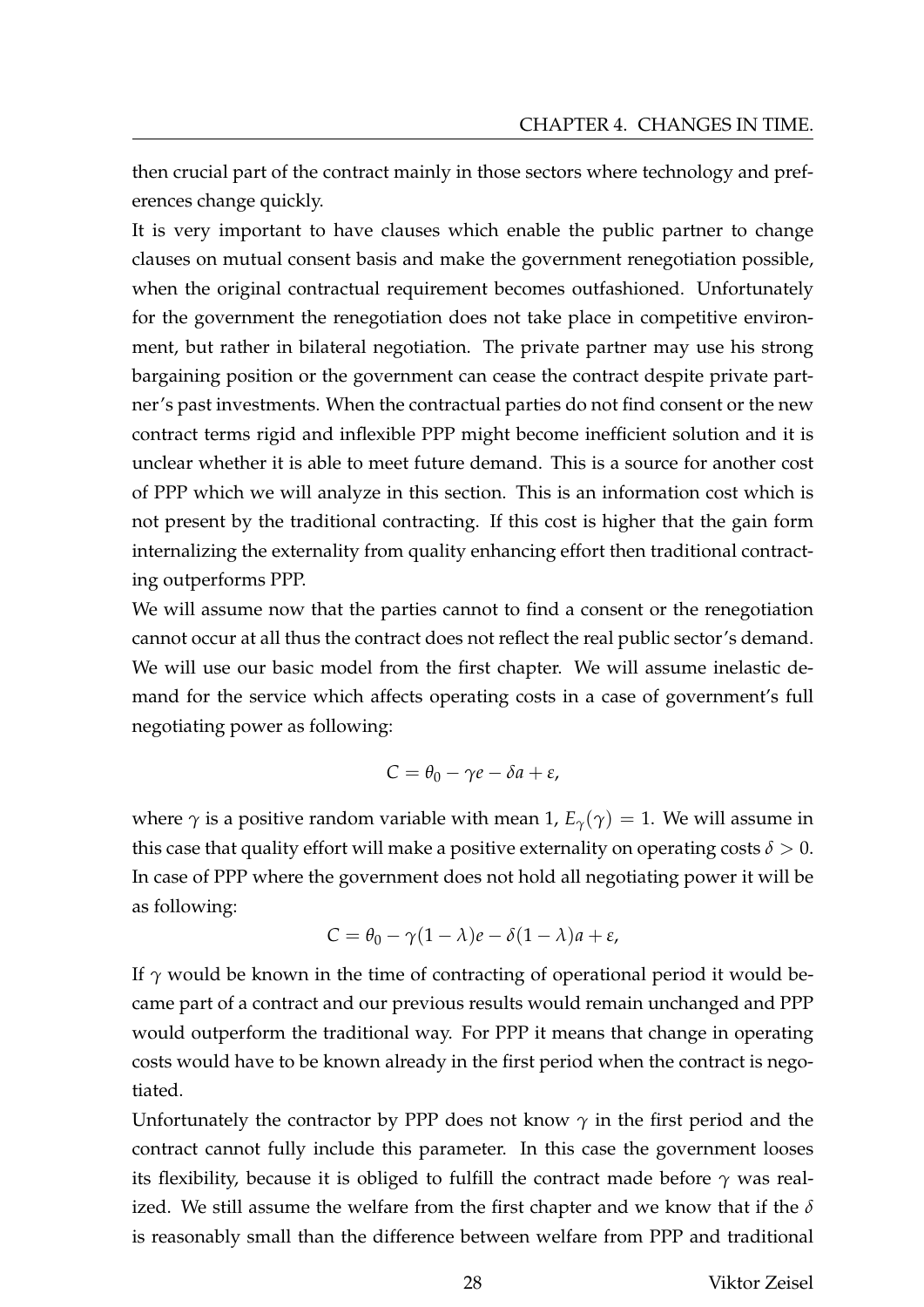contracting is  $W_P^{SB} - W_T^{SB}$  is of order  $\delta.$  If  $\delta$  is small enough than traditional settings outperforms PPP even with government posses all negotiation power. It still holds that with growing negotiating power of the private partner the government's welfare shrinks.

It is also clear that in areas with uncertain conditions the PPP setting becomes less attractive, because the cost of information increases private partner's uncertainty and because the government cannot offer appropriate incentive payment. By traditional contracting the  $\gamma$  is realized in the beginning of the second period and therefore could be included into the contract.

# **4.2 Quality Investment in the Operating Period**

We will continue with the setting that operating phase consists of two periods. The infrastructures depreciate over long time period. The investors have two possibilities. Firstly they can invest to quality and improve the infrastructure in a long run. This could include renewal investments etc. Or secondly they can reduce their efforts to cut the maintenance cost.

We will analyze similar situation to the previous basic model, but we will look now on two operation periods. They can be either bundled to one contract and that would be the case similar to PPP or there will be two separate contracts with two different contractors similar to traditional settings. The firm receives an infrastructure at date  $t = 1$  and its aim is to manage it for the government. There is possibility to invest to the quality of the infrastructure at cost  $\frac{a^2}{2}$  $\frac{1}{2}$ . This investment results in lowering the operating cost in the second period  $t = 2$ . If the investor chooses not to make any investment  $(a = 0)$  he will face higher operating cost in the next period. Cost in the first period is given by:

$$
C_1 = \theta_0 - e_1 + \frac{a^2}{2} + \varepsilon_1,
$$

and in the second period by:

$$
C_2=\theta_0-e_2-a+\varepsilon_2,
$$

where  $\varepsilon_i$  is operating cost uncertainty and it is normally distributed with zero mean. The *e<sup>i</sup>* is maintenance effort at date *i*.

We see that the investment *a* raises the cost in the short-run but makes positive externality to the second period, so that the operating cost in the long-run are reduced. The government cannot observe the level of the investment because it is aggregated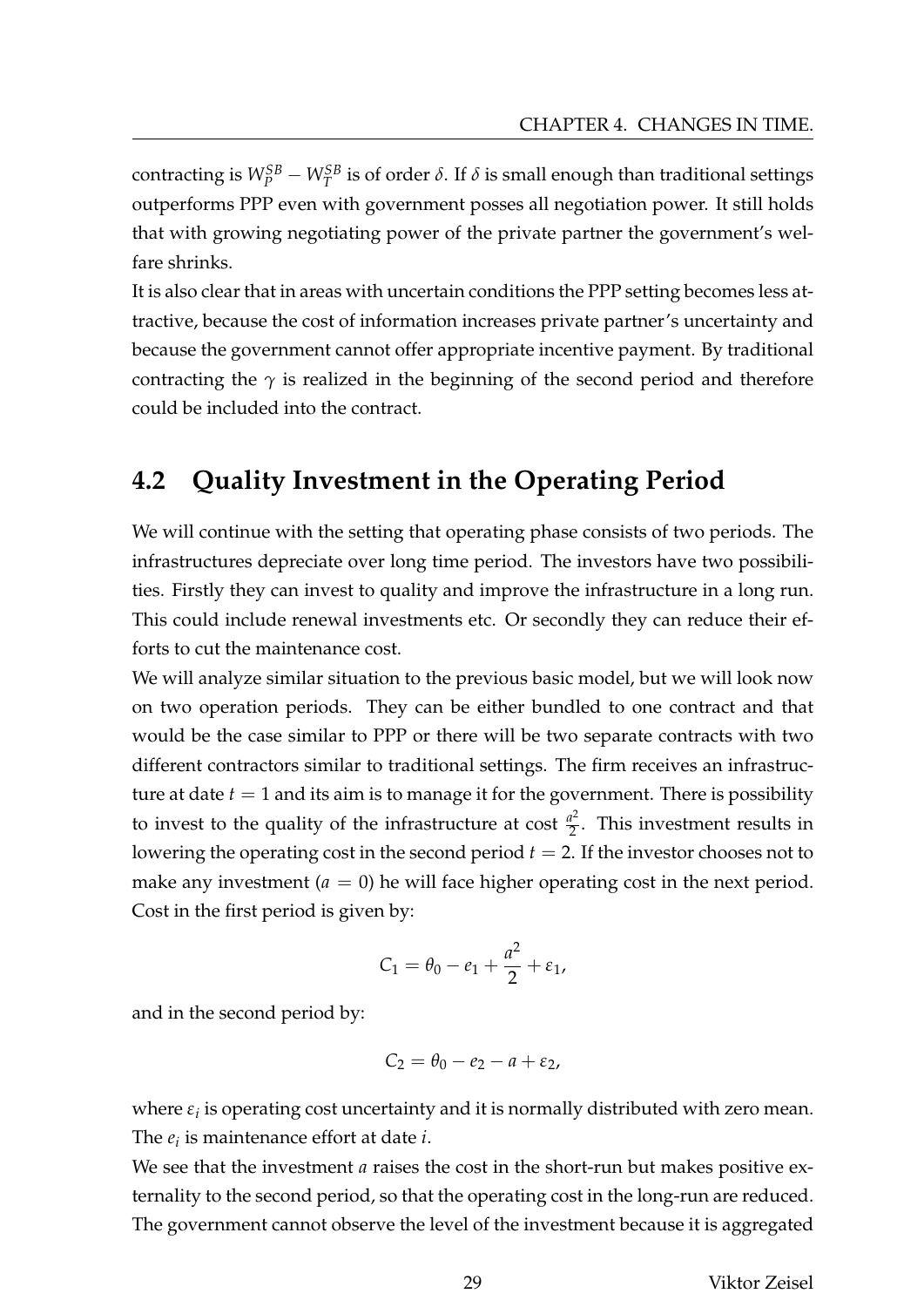with other costs.

The investment is not only cost-reducing, but also socially desirable. Consistently with previous chapters we assume that the social value of the infrastructure is  $b_0$  + *ba* with  $b > 0$ . If the investment was publicly observable we will receive the first best level satisfaction level of the investment:  $a^{FB}=1+b.$  The private optimal level is  $a=1$ .

When we add negotiation power one problem occurs. The quality investment is not observable to the government and counts to the operating costs in the first period. The parties can negotiate only about the profits they can observe. Their contract has to be made on the basis of cost *C* which in the first period includes the cost of renewal investment  $\frac{a^2}{2}$ 2 as well and therefore the negotiation cannot as in the second chapter consist of net profit from the efforts so the cost for quality enhancing effort has to be added:

$$
\pi = \lambda (e_1 + e_2 + a - \frac{a^2}{2})
$$

The problem of the private partner is then following:

$$
(a^*, e_1^*, e_2^*) = \arg \max_{(a,e_2,e_2)} \sum_{i=1}^2 \left( \alpha_i - (\beta_i + \lambda)(\theta_0 - e_i) - \frac{(r\sigma^2)(\beta_i + \lambda)}{2} - \frac{e_i^2}{2} \right)
$$

$$
-(\beta_1 + \lambda)\frac{a^2}{2} + (\beta_2 + \lambda)a
$$

which delivers following efforts:

$$
e_1 = \beta_2, e_2 = \beta_2 \text{ and } a = \frac{\beta_2 + \lambda}{\beta_1 + \lambda}
$$
 (4.1)

We will begin the analysis showing what would happen if the private partner was offered a contract that would induce the same level of cost-reducing effort as in the case of traditional setting. This means that  $\beta_1 + \lambda = \beta_2 + \lambda = \beta_T^{SB}$  $T^B$  and the efforts are then  $e_1 = e_2 = \beta_T^{SB}$  $T^{SB}_T$  and  $a = 1$ . The effort  $a$  is privately optimal, but not so socially when  $b > 0$ . With the offer  $\beta_T^{SB} - \lambda = \beta_1 = \beta_2$  the government's welfare will be:

$$
W_P^{SB} = W_T^{SB} + b + (1 - \lambda)(\frac{1}{2} - 2\lambda e)
$$

If we take the extreme when all negotiating power is on the side of the government, then there is no doubt that PPP is for the government better choice. With growing *λ* the government's welfare sinks and it depends on the magnitude of *b* when PPP still outperforms traditional settings.

To induce higher quality effort the best solution is to separate the payments and make the contract for the first period more cost-plus ( $\beta_1$  moves towards 0) and for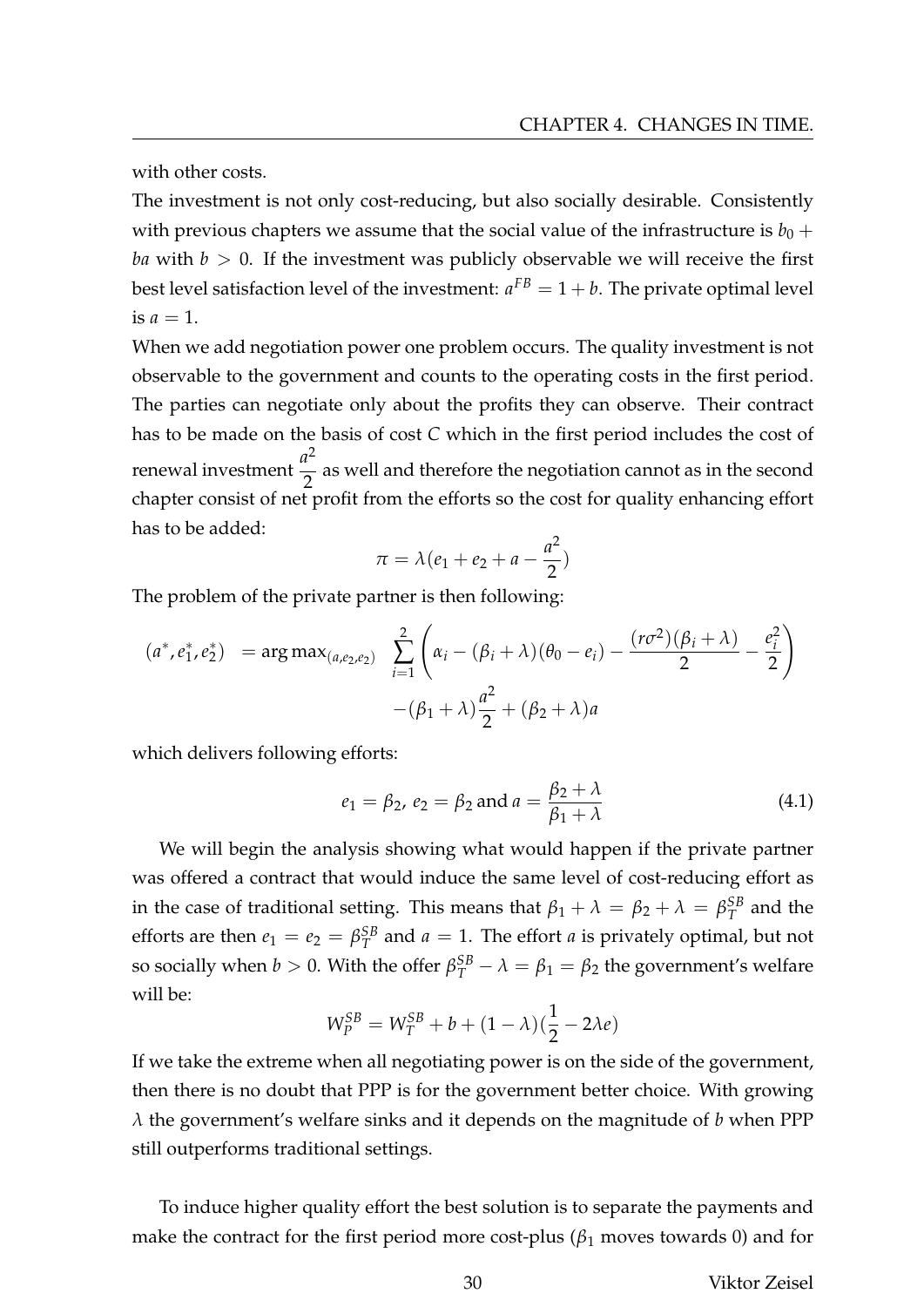the second period incentive contract ( $\beta_2$  increases). This would clearly increase  $a = \frac{\beta_2 + \lambda}{\beta_2 + \lambda}$  $\frac{\beta_1 + \lambda}{\beta_1 + \lambda}$  and thus help the contractor to enjoy his investment and bear low costs of it. It would as well increase benefit for the government.

# **Conclusions**

The parties by PPP sign at the beginning contract which lasts for long time period. The PPP contracts are signed before the building period for both periods. The uncertainty about future operating costs creates information cost. This cost is not present by traditional contracting because when the traditional contract is made the cost is already known and can be included into the contract. The preference between traditional contract and PPP setting depends on the magnitude of the externality. If the loss of not internalizing of externality is bigger than the information cost the PPP is preferable setting.

In the long run the infrastructure depreciates and to keep the operational costs lower there is need for renewal investments. When the contractor does not know if he could benefit from this investment he does not undertake any. In PPP the contractor is sure that he will enjoy the benefit from this investment and therefore can already in the first operational stage internalize the cost reduction and invest into the quality of the infrastructure. It is beneficial to insure the private partner in the first period when he induces unobservable investment with more cost-plus contract and in the second period increase the incentive payment so that he can enjoy his investment.

# **Experience**

A typical example of inflexible projects were the university dormitories. When they were build 20 years ago none could have expected that a microwave will be common need. The contracts did not include adjustment clause and therefore the benefit from dormitories was not optimal. This very simple thing can make the situation worse if the contract is inflexible.

A direct implication of the theoretical model is that PPP are not suitable for projects in fast-moving sectors. For example projects from the IT area are not recommended for PPP by HM Treasury int the UK now.

The private partner has an incentive to react on changes in public demand when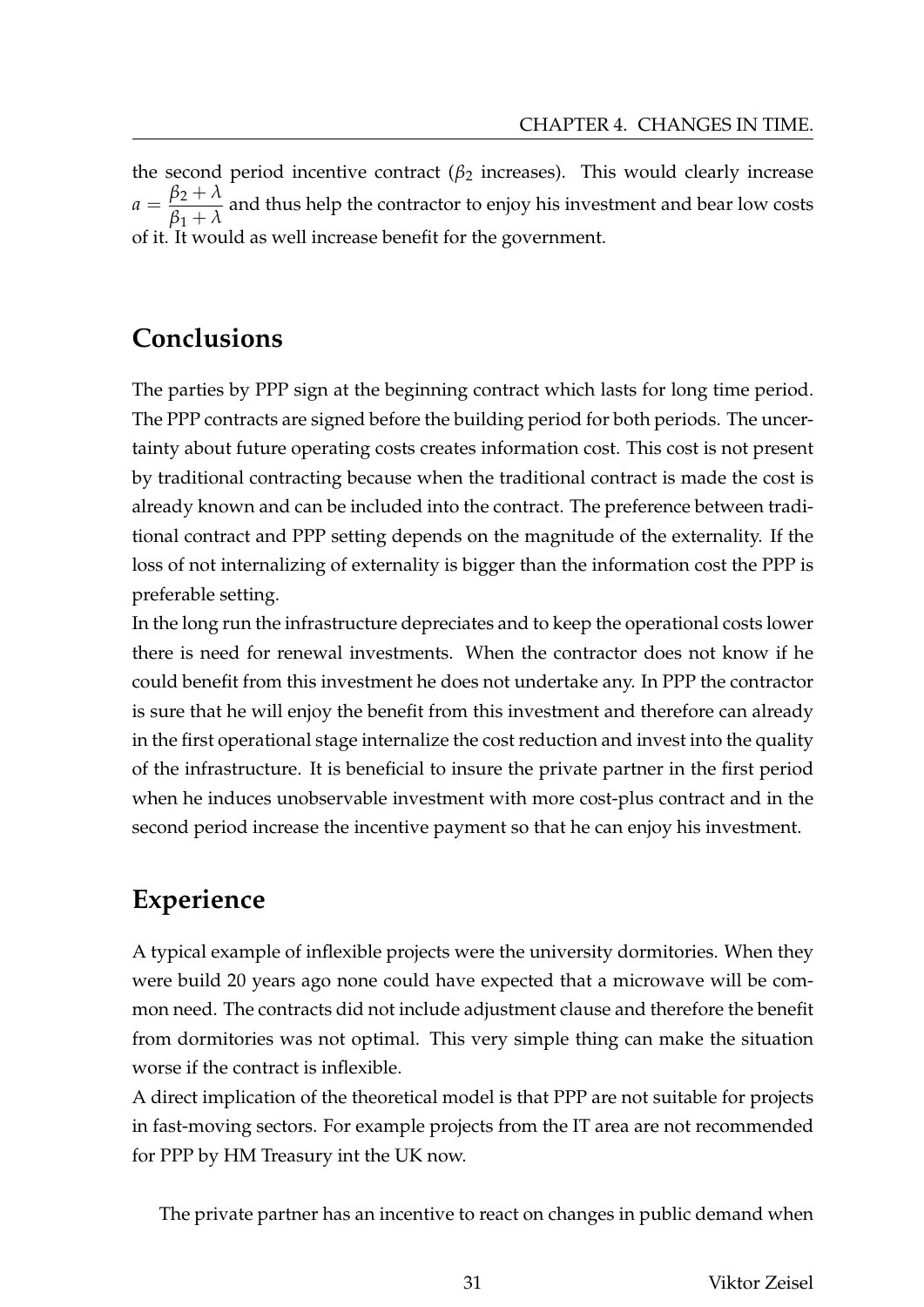he share part of the demand risk. Next chapter shows us what is the right risk sharing mechanism.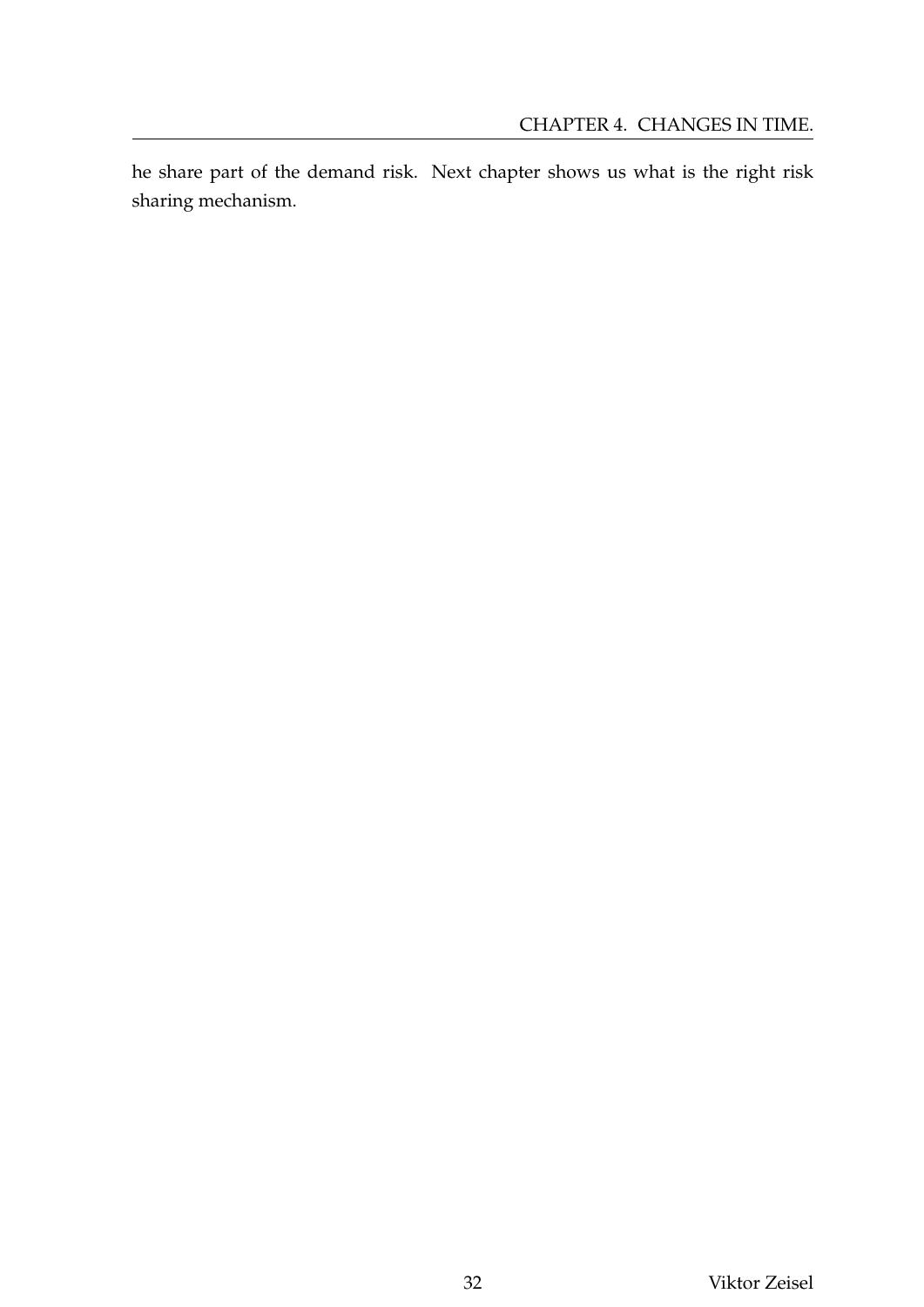# **Chapter 5**

# **Risk Sharing**

The PPP projects are designed for a long period and usually take place in uncertain environments. The difference and advantage for the government to the traditional setting is that in PPP some amount of risk bears also the private partner. This chapter will show how to manage risks in PPP and how to spread them that the outcome brings highest social benefit.

# **5.1 Demand Risk**

Very important role in the PPP contracts plays demand. The question how to share the demand risk is one of the most important in the whole contract. In traditional contracting the private partner is not affected by demand, therefore evaluation of the demand risk is solely on public officials and they have tendency to exaggerate benefits and demand for their services. The risk sharing is provided by appropriate payment mechanism.

Basically there are three types of payment mechanisms. First of them is direct payment. Users pay for the service they consume directly to the operator. As example we can use highways paid solely by tolls. In this case the contractor bears whole demand risk alone. Second method is based on usage. Government collects the fees paid by users and then transfer a payment to the contractor. The risk sharing depends on how the transfer mechanism is dependent on the actual use of the infrastructure. Last option is to pay for making the infrastructure available. Government pays to private partner for running the infrastructure but the private partner bears no risk. This is usually case of prisons and hospitals and similar infrastructure projects. Concrete payment mechanism could be a combination of all mentioned above.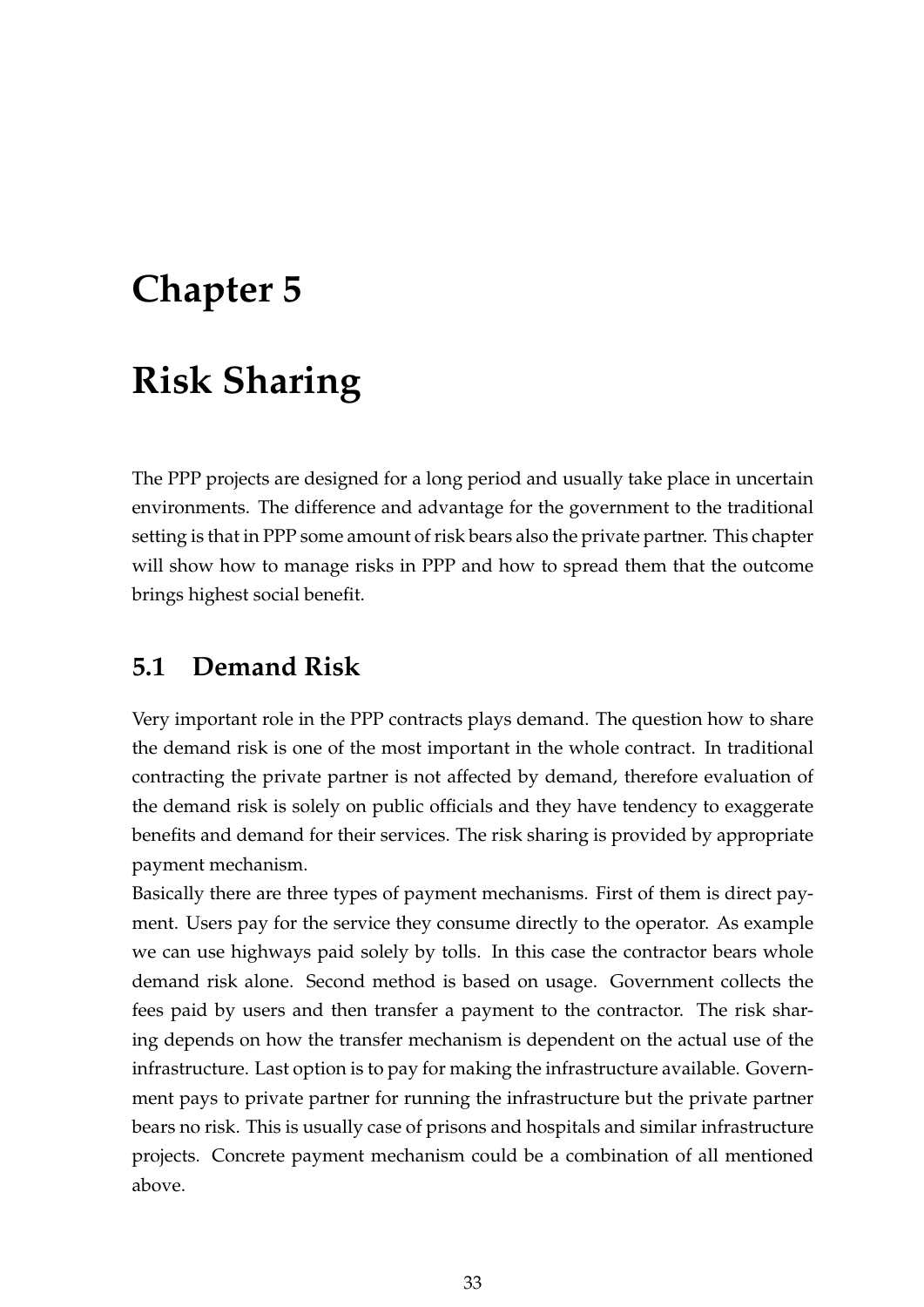So far we focused on the third option when the government pays for the availability. In this chapter we will focus on the part where private investor finance the project and receives his initial investment as well through direct payments from users. We will assume demand to be inelastic up to some price level  $p_0$ .

$$
D(p) = a + d_0 + \eta,
$$

where  $\eta$  is normally distributed random variable with zero mean  $\eta \sim \mathcal{N}(0,\sigma_{\eta}^2)$ *η* ). *a* denotes demand enhancing effort which could be seen as investment into quality as well as marketing and advertisement effort. This demand enhancing effort is induced at cost  $\frac{a^2}{2}$ 2 .

The firm would like to extract the whole consumer's surplus by means of fixed fee. This could be toll in a highway or fare in public transportation. The expected revenue from users is given by:

$$
E_{\eta}(R) = p_0 E_{\eta}(a + d_0 + \eta) = p(d_0 + a).
$$

For simplicity we do not assume operating costs so there is no incentive problem on the cost side.

Again we will use linear payment mechanism:

$$
t(R) = \alpha + (\beta + \tau)R,
$$

where  $\alpha$  is fixed subsidy by the government and  $\beta$  is the share of the revenue left for the private partner. *τ* will denote Pigouvian subsidy in case that providing the infrastructure creates some positive externality. The share  $1 - \beta$  is left to the government for fixed payments or covering other risk not included in the model. In the case of  $\beta = 1$  and  $\alpha = 0$  whole gain from providing the infrastructure will be left to the private partner and he receives no additional subsidy from the government. On the other hand private partner would bear whole demand risk on his own. This resembles very much concession contracts. In the case of  $\beta = 0$  the private partner would receive fixed payment which is the case of availability payment we discussed so far. In this case whole risk would be beard by the government.

The private partner maximizes his effort to boost his certainty equivalent:

$$
a = \arg \max_{a} \alpha + (\beta p_0 + \tau)(d_0 + a) - 1 - \frac{a^2}{2} - \frac{r\sigma^2(\beta p_0 + \tau)^2}{2},
$$
(5.1)

where *I* denotes initial investment private partner has to undertake to build the infrastructure. After optimization we get:

$$
a = \beta p_0 + \tau
$$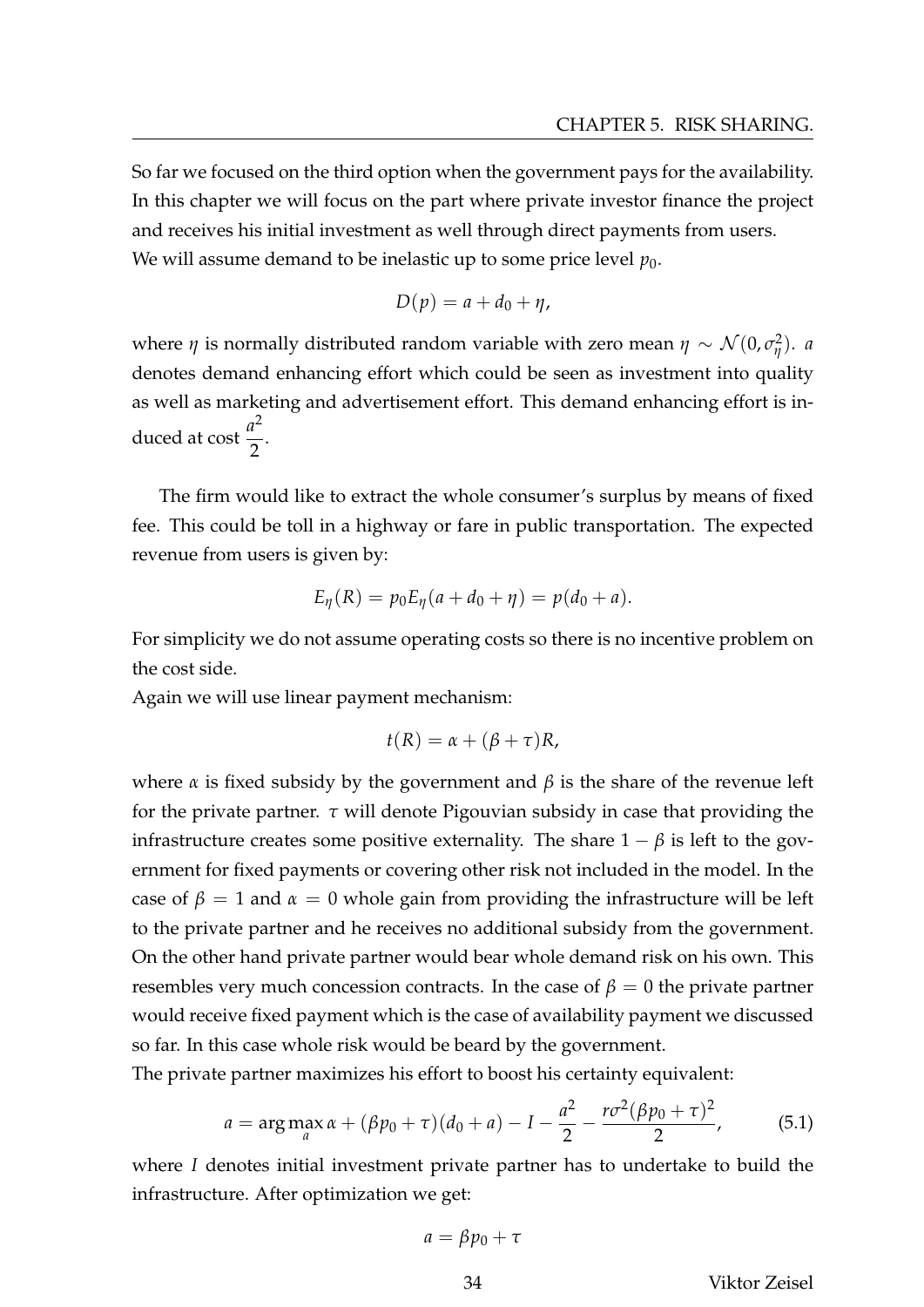The certainty equivalent declines with growing risk aversion. If the private partner is too risk averse it the PPP project becomes too costly for the government. When the risk aversion is high government should insure the private partner with higher fixed payment. The government is risk neutral and social welfare will be raised. Public goods often provide positive externality. This externality should be compensated by Pigouvian tax. For example public transportation reduces number of car in the streets. Highways can reduce number of cars on the roads of lower quality. The model shows that when the positive externality is compensated then the investor has stronger incentive to invest into quality of infrastructure and therefore the demand is increased.

#### **5.1.1 White Elephants**

Less evident but very important in the model is that private partner is the one who evaluates the demand. Public officials do not have so deep market knowledge and they often overestimate the demand. Sometimes the public officials deliberately overestimate the demand to enforce project just to be seen active to collect popular votes. Since the private partner would not join the project if his certainty equivalent would not be positive the demand with government proposed *β* must fulfill:

$$
I \le \alpha + (\beta p_0 + \tau)(d_0 + a) - \frac{a^2}{2} - \frac{r\sigma^2(\beta p_0 + \tau)^2}{2}
$$

Private partner must evaluate the costs of the project and the demand for the project. This can mitigate "white elephants" $1$  like highways from nowhere to nowhere. This model can work in such infrastructure projects as highways, public transportation etc., it is not appropriate solution for hospitals, schools, prisons and similar projects. There is the availability solution more appropriate, because demand in such facilities is less quality elastic and therefore the quality effort is not successfully induced. We shall add one more parameter *ω* which will show how much the quality *a* affects the demand. Adjusted demand function will look like:

$$
D(p) = d_0 + \omega a + \eta
$$

The private partner's maximization problem changes to:

$$
a = \arg \max_{a} \alpha + (\beta p_0 + \tau)(d_0 + \omega a) - I - \frac{a^2}{2} - \frac{r\sigma^2(\beta p_0 + \tau)^2}{2},
$$
(5.2)

35 Viktor Zeisel

<sup>1</sup>Sadka E., 2007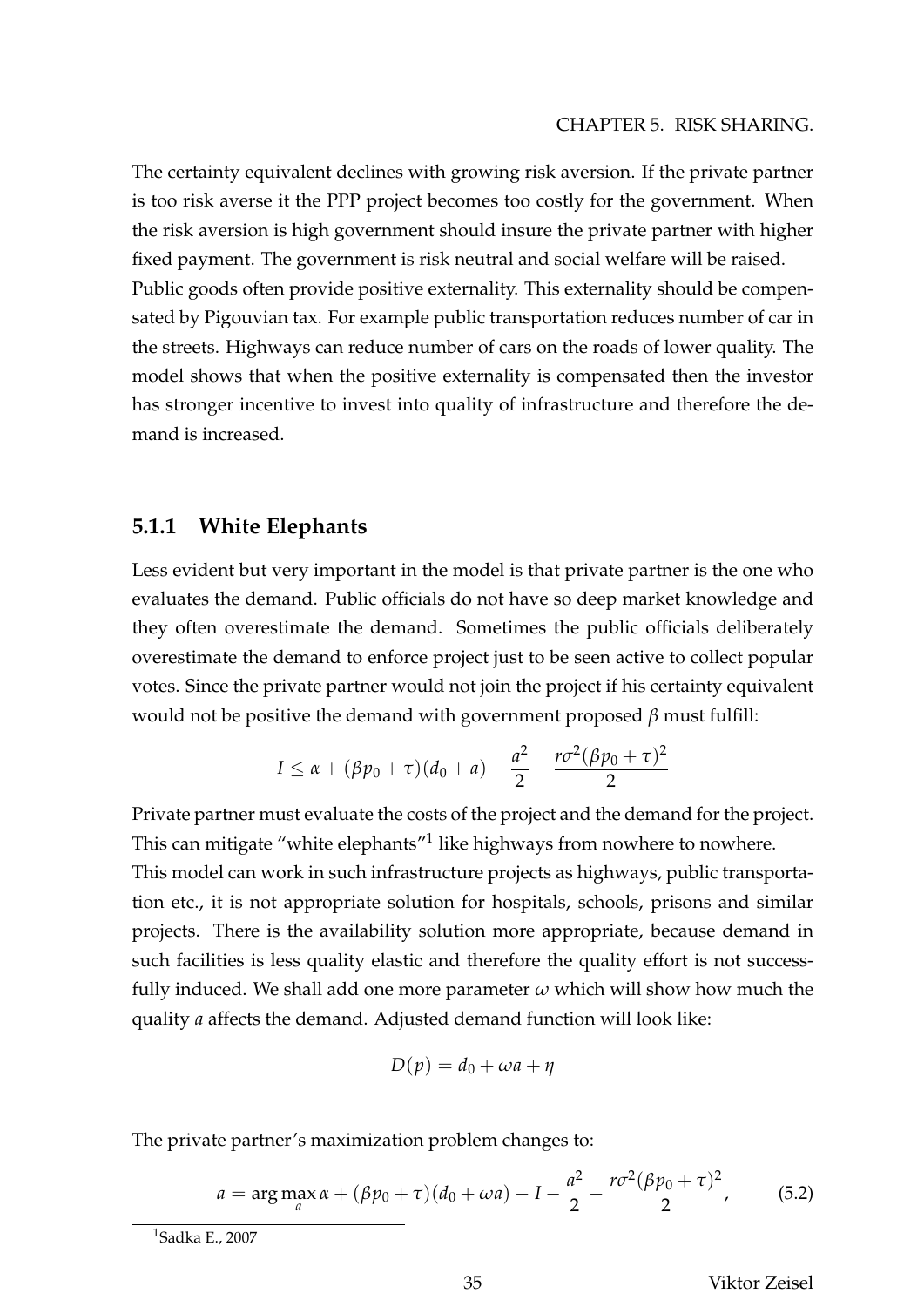We see that both *β* and *a* are growing with *ω*. *ω* is high especially for sectors where the public contractor can successfully affect the demand through improving quality as transportation, leisure centers etc. For projects in sectors as hospitals, schools, prisons should the government cover all the demand risk.

If there exist other factors which could affect demand, then the partner who is able to affect these factors should bear the risk. Certainly the volume of traffic on a toll highway depends on how other means of transportation will be subsidized by the government. If there are another roads or railways that provide similar service and are subsidized by the government then the government should be the one to bear the risk. In the case of highway it is also important if the government connects new highway with already existing road system. As well the demand for public transportation varies according to government's decision to ban the cars out of the city or not etc.

# **5.2 Other Risks**

#### **5.2.1 Costs**

There are also risks not affecting demand in PPP projects. The public official does not operate on the market and is not familiar with the prices. The prices in public and private sector might differ. It is important that the project is evaluated at the same prices (including cost of labour) paid by private sector.

A very similar thing occurs by discount rates. The PPP projects are usually longterm designed and the benefits come later in the time but most of the costs must be spend immediately. The financial sector lends to governments at lower interest rates and therefore it can happen that the cost-benefit analysis would be positive for the government but negative for the private partner.

Financial sector considers less probable that the government would default on its loan than private partner and therefore provides government with lower interest rates. Even for the same infrastructure project the financial sector would the government lend to the government cheaply that to private firm even the riskness of the project is the same. This has actually nothing to do with the project because the financial sector believes that the government would repay its debt even if the project was unsuccessful. Therefore the project should be evaluated again in private sector prices, because those are really connected to the project.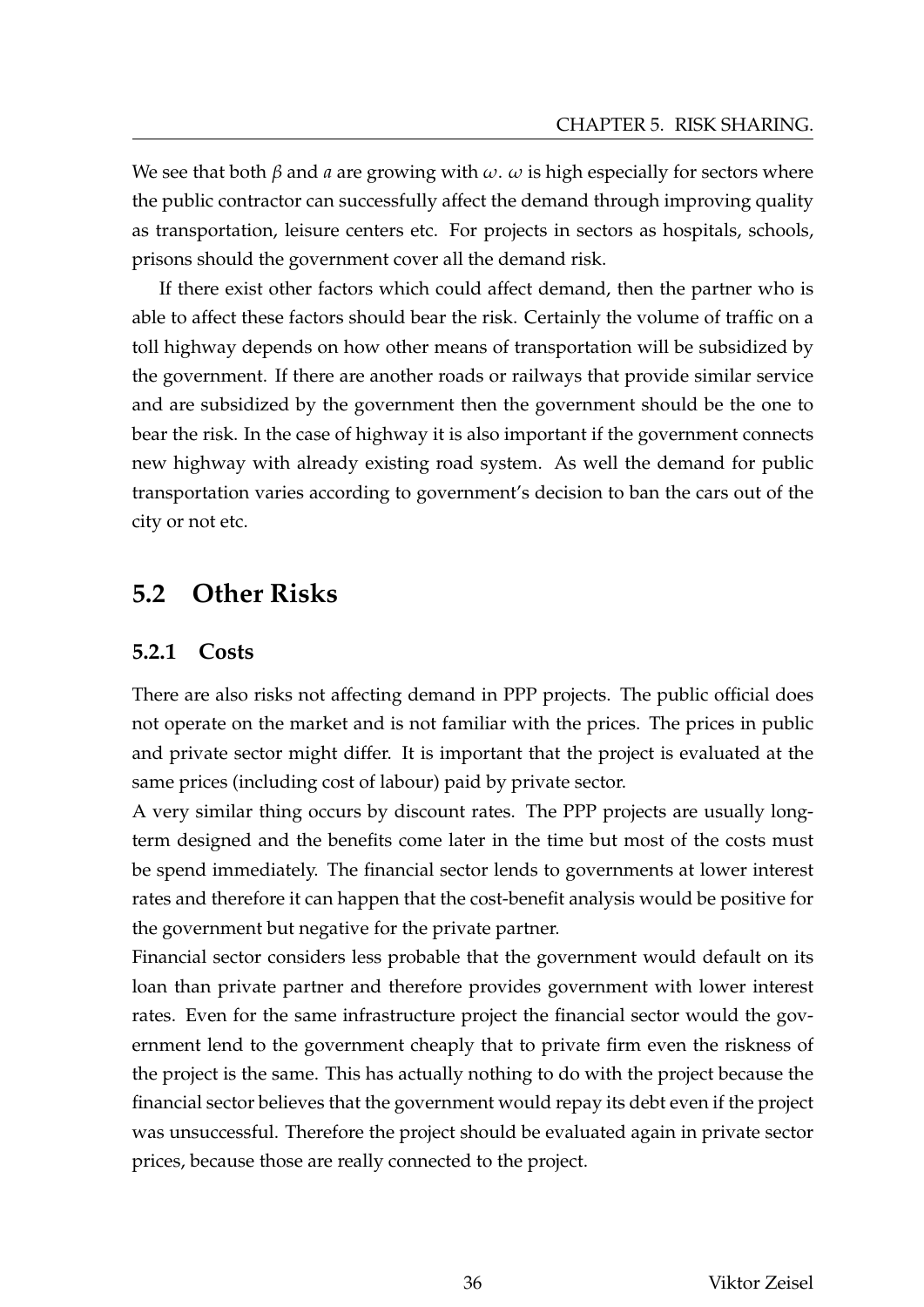## **5.2.2 Exogenous Risk**

It is desirable that the exogenous risk to both parties bear the public partner. Private partner is usually the smaller one for whom is the public project relatively big one and plays crucial role in his portfolio. That is a source of his risk aversion. On contrary the public partner could be assumed risk-neutral and he does not demand insurance payment for the risk arising from the project.

For example the inflation risk or risk connected with the oil price (for transportation projects) are not dependent on the private partner and should be insured by risk neutral (or at least very little risk averse) public partner.

# **Conclusions**

The risk sharing in PPP between public and private partner brings more efficiency if the payment mechanism is well designed. The higher ratio of private partner payments stems from the direct payments, the higher demand enhancing effort he induces. The cost of the project raises with growing risk aversion of the private partner. If private partner is too much risk averse then the public partner should adjust the payment method so that the private partner receives more fixed payment and less dependent on collected fees. Transferring more risk on the private partner improves evaluation of the project since the public officials have tendency to over valuate benefits and demand and under-valuate costs. The parties should bear the risk that is endogenous to them (risk that they can affect). The exogenous risk to both partners should bear the government because of his lower risk aversion. We should follow the private partner's cost-benefit analysis since it evaluate better concrete project.

# **Experience**

The results suggest that by some project transferring demand on private partner increases incentives to invest into demand enhancing quality effort. This is only possible when the demand is quality elastic. The example of badly contracted risk sharing are cafeterias in the UK. After a famous chef Jamie Olivier showed in his show how unhealthy the food at schools is, changed the demand in favour of healthier food. Unfortunately the contracts with cafeterias providers insured him too much for the demand risk that he had no incentive to adopt himself for the new demand.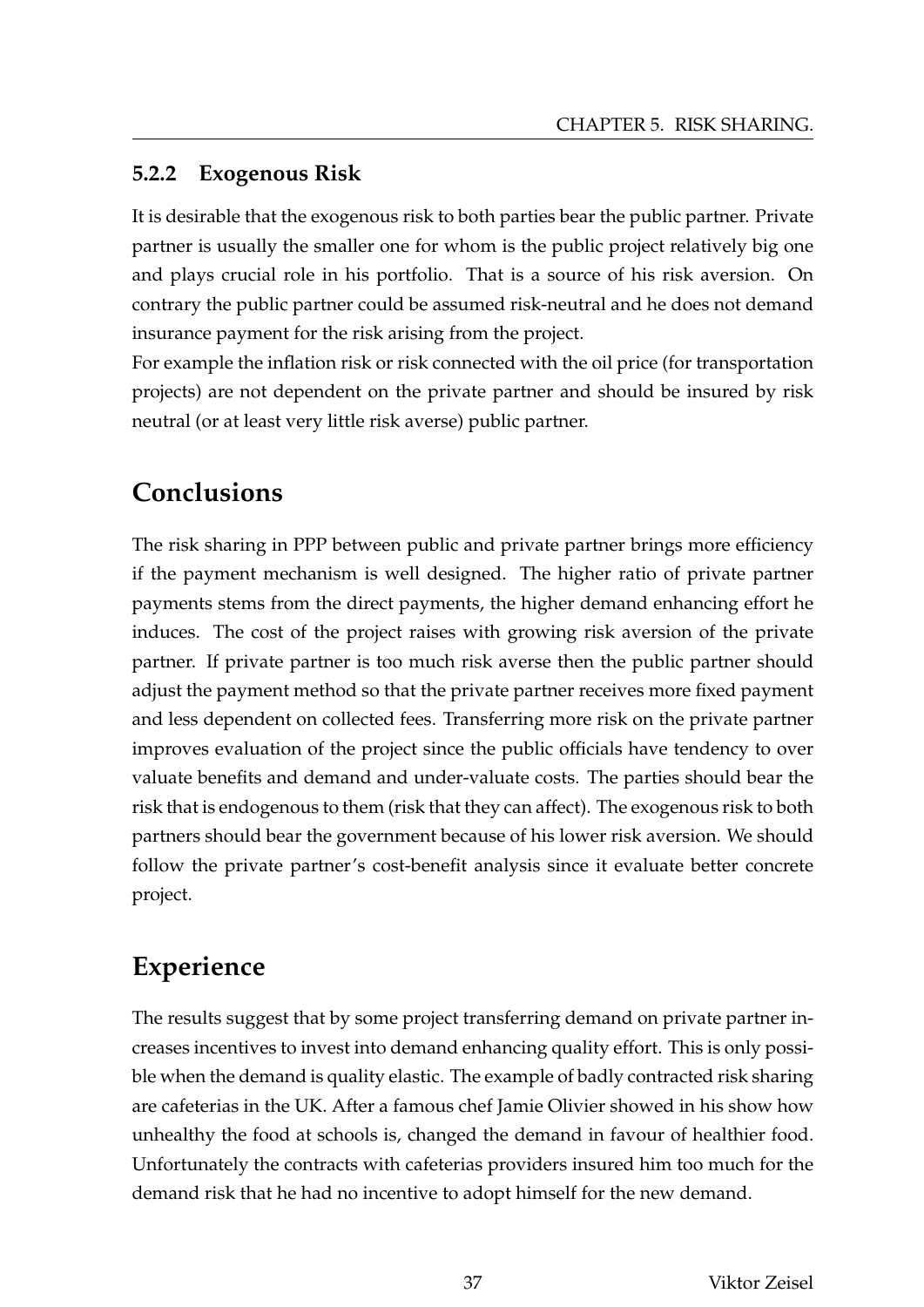# **Chapter 6**

# **Renegotiation**

Public contracting takes place in an uncertain environments and sometimes in an environment where government cannot or even worse does not want to commit itself to the best available contract. In this chapter we will compare different approaches leading to renegotiation in PPP. The first described by Martimort and Iossa (2008) and the second where the basics will be taken from Maskin and Tirole (2007) describing biased public official and at the end of the day we will show how renegotiation stemming from limited commitment reduces welfare.

## **6.1 Cost Overruns**

Public contracting takes place in an environment full of uncertainty and it is not only government who wrongly estimates possible benefits and costs of the project. As government officials usually overestimate the benefits of the project and demand for it the private contractor tends to underestimate the costs of the project. This creates place for contract renegotiation led by private contractor in the second period.

We will model this setting using simplifications from previous chapters. We will not take to account building stage and investment efforts. The government holds for this model all negotiation power again. We will analyze the moral hazard sourcing from the uncertainty on future costs. Operating costs will be now represented by:

$$
C=\tilde{\theta}_0-e+\varepsilon.
$$

From equation above the base cost level  $\tilde{\theta}_0$  is uncertain. With probability  $1 - v$  is the base cost level high,  $\theta_0 = \overline{\theta}$ . With probability *v* is base cost level low,  $\theta_0 = \underline{\theta}$ . The difference between the two base cost levels will be denoted  $\Delta\theta = \theta - \underline{\theta} > 0$ .

In the time the contract when both parties sign the contract none of them has any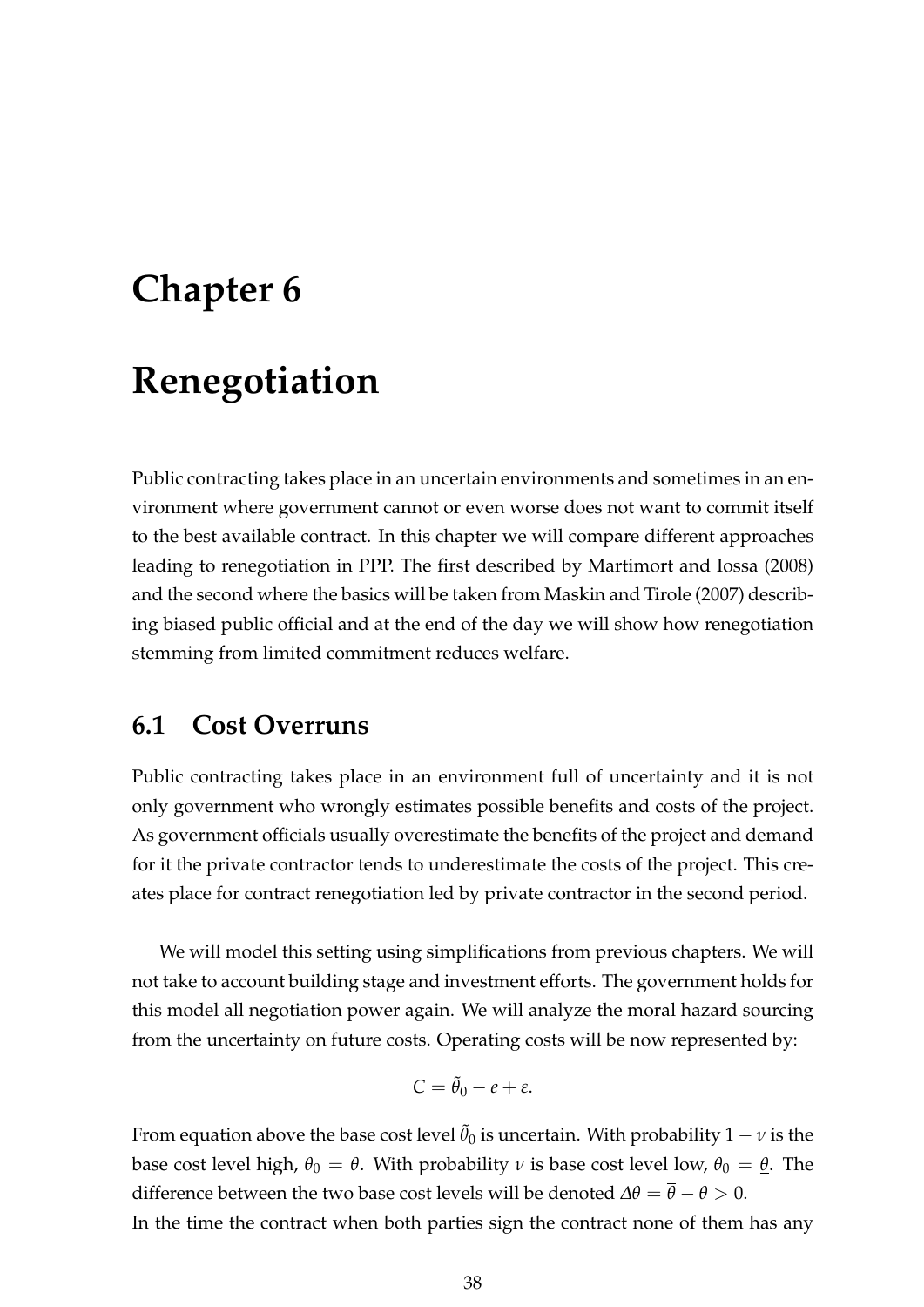information about the base cost level in the second period. In the second period the private contractor learns privately the cost and reports it to the government. This creates a state of asymmetric information between the contractor and government. The government will make the contract so that private contractor will truthfully reveal his information on the cost level ex post. The classic revelation principle is in detail explained in Laffont, Martimort (2002). Government offers menu of contracts in our case two  $^1$  contracts  $\{(\alpha(\hat\theta_0),\beta(\hat\theta_0))\}_{\hat\theta_0\in\{\underline\theta,\overline\theta\}}.$  The fixed fee will be contracted as  $\alpha(\hat{\theta}_0)$  and  $\beta(\hat{\theta}_0)$  as a share of the cost which the private contractor will claim in the second period. The firm always chooses the effort  $e = \beta(\hat{\theta}_0)$ . The certainty equivalent for the private contractor for the ex post information is:

$$
U(\theta_0) = \max_{\hat{\theta}_0} \alpha(\hat{\theta}_0) - \beta(\hat{\theta}_0)\theta_0 + \frac{(1 - r\sigma^2)\beta^2(\hat{\theta}_0)}{2}.
$$
 (6.1)

#### **6.1.1 Revelation Principle**

We will use the procedure described in Laffont and Martimort (2002) with the basic profile  $\{(\alpha(\hat{\theta}_0),\beta(\hat{\theta}_0))\}_{\hat{\theta}_0\in\{\underline{\theta},\overline{\theta}\}}.$  This will help us to show that even accounting the moral hazard problem still we get the efficiency affected.

To force the contractor behave truthfully incentive constraints and participation constraints has to be fulfilled. Firstly it must be beneficial for the private partner to admit that the costs are low if they are low:

$$
U(\underline{\theta_0}) > U(\overline{\theta_0}) + \Delta \theta \beta(\overline{\theta}) \tag{6.2}
$$

and as well it has to be beneficial for him to report high costs, if they are really high:

$$
U(\overline{\theta_0}) > U(\underline{\theta_0}) - \Delta \theta \beta(\underline{\theta}) \tag{6.3}
$$

These constraints will ensure that the private contractor would not strategically exaggerate (or downgrade) his costs. Secondly ex ante the contractor wants his expected utility (income) to be non-negative:

$$
vu(U(\underline{\theta}))+ (1-v)u(U(\overline{\theta})) \ge 0, \qquad (6.4)
$$

where we consider the firm to be constantly risk averse so the utility could be rewrit $t$ en as  $u(x) = (1 - exp(-rx)).$ 

Optimal solution:

$$
U^*(\tilde{\theta}_0) = 0 \text{ and } e^*(\tilde{\theta}_0) = e_u^{SB}
$$

<sup>&</sup>lt;sup>1</sup>The number of contracts corresponds to the number of possible cost levels.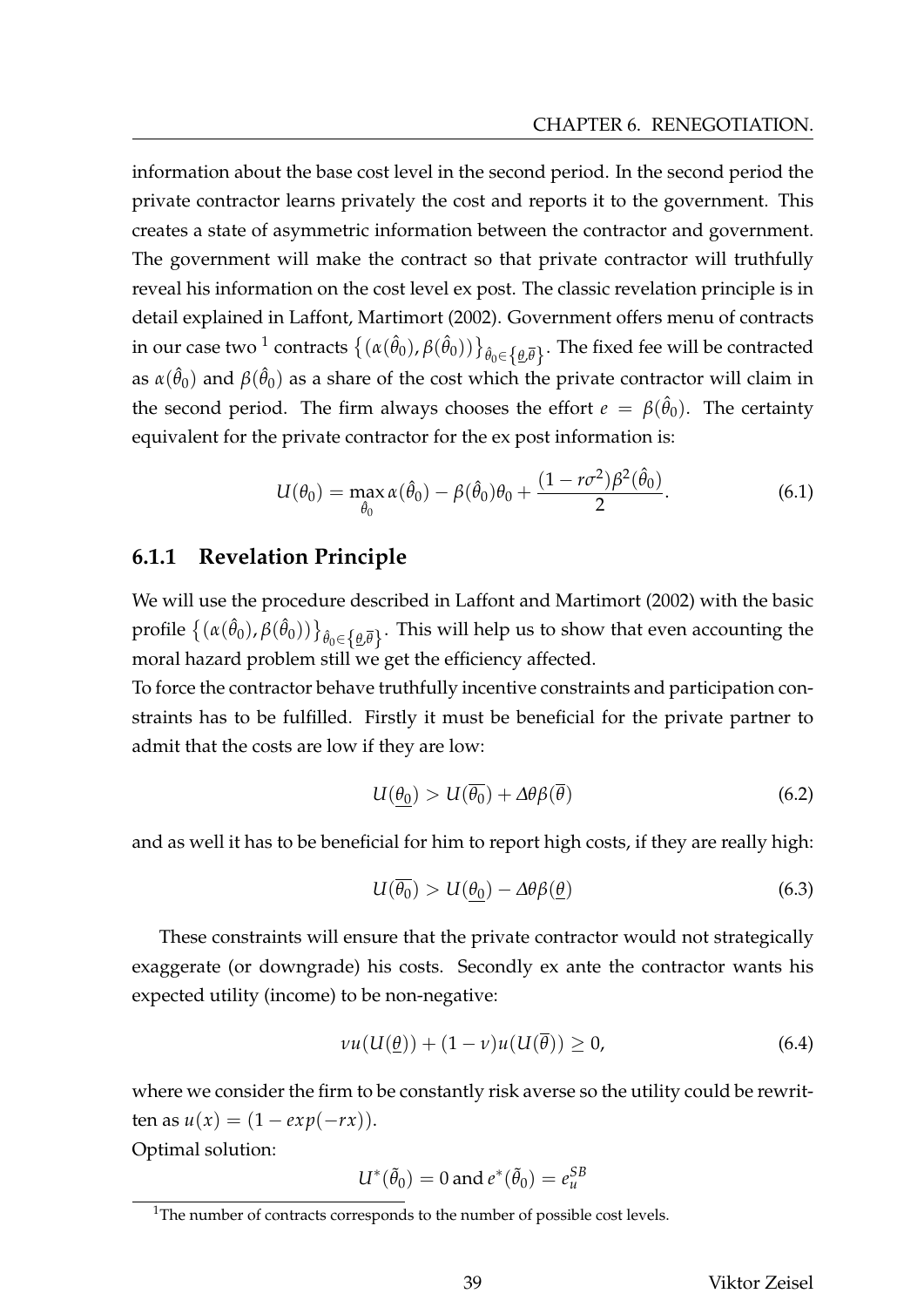is no longer possible. If this contract would be offered to the private partner, whatever cost he would learn he would report the high cost. The firms will be lead by incentive to exaggerate their costs and cost overruns would appear in every contract and it becomes new equilibrium.

To make the truth telling mechanism working we have to make the incentive represented by (6.2), (6.3) and (6.4) binding. We will achieve this by lowering the operating effort  $e(\theta)$ . This will on one hand increase the risk-premium which will be paid on behalf of government but it will make the contract look like cost-plus one in the case of high level of base cost  $\bar{\theta}$  and the firm will be less sensitive to the value of innate costs. When the  $e(\overline{\theta})$  reduced enough then the private partner would choose the  $e(\theta)$  in the case of low cost and he would also admit that the cost is high if the situation is so. The value  $e(\underline{\theta})$  remains the same induced by  $\beta^{SB}.$ 

By reducing the incentive we also reduce social benefit, but only in the case of high base level cost. Overall when the uncertainty plays role the PPP brings lower social benefit. It does not mean that PPP is not preferable solution any more. This problem can occur by traditional contracting even though the uncertainty about costs is already weak in the time of contracting.The solution of the same problem in traditional contracting will be the same shift of incentive scheme. We can summarize it in following inequalities:

$$
U^{SB}(\underline{\theta}) > 0 > U^{SB}(\overline{\theta})
$$

and

$$
e^{SB}=e_T^{SB}>e^{SB}(\overline{\theta}).
$$

Although this mechanism induce revelation for the efficient firm, from above we can see that low efficient firm get into a loss. This may cause problems for the whole project, when the firm decides to abandon it or at least the firm would threat that it abandon the project and creates a hold-up problem.

As public service outsourcing project are usually the big ones it could mean for the firm great even unbearable loss. Some government would like to insure running of the project by making subsidy and move the benefit of the private partner at least to zero. Therefore for each state of the world must hold:

$$
U(\tilde{\theta})\geq 0, \forall \tilde{\theta}.
$$

In other words we added second, participation constraint. This narrows the room to make incentive and leads to following effort choice:

$$
e^{SB}(\overline{\theta}) = \frac{1}{1 + r\sigma^2} \left(1 - \frac{\nu}{1 - \nu} \Delta \theta\right)
$$

40 Viktor Zeisel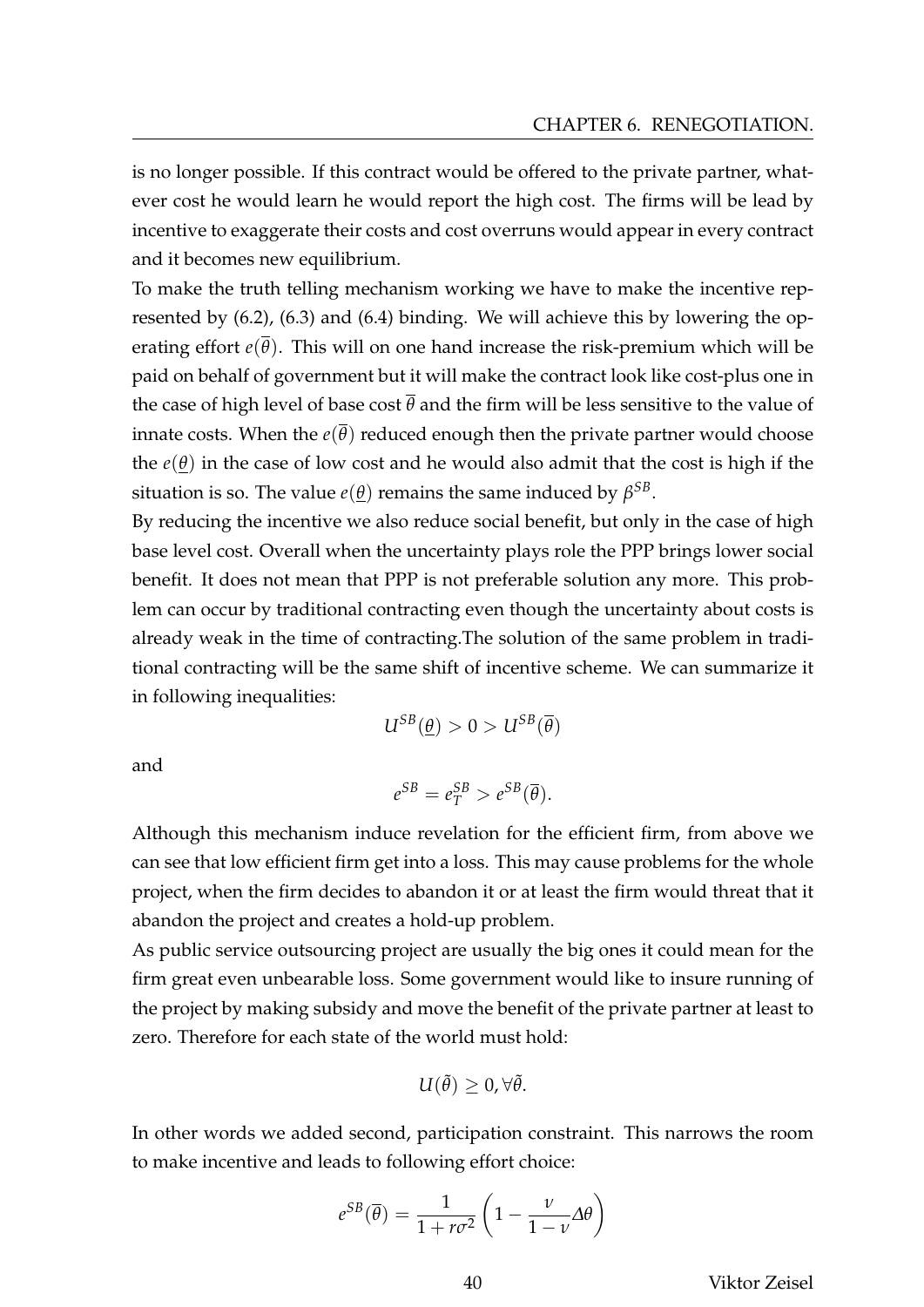If the government does not insure the contractor ex ante and still wants to run the project which brings benefit to the government. The renegotiation of the contract is usually very long, difficult and very costly although it appears regularly. In the famous case of London Underground it lead to the bankruptcy of the contractor and in many other cases the government was forced to bail out his private partner and firm led renegotiation mostly favour contractors.

## **6.2 Biased Official**

As already mentioned above PPP gives public authority more opportunities to invest because the initial costs are not that high for the public budget. Politicians are then tempted to invest into more projects. In the set of all these projects are some which costs are greater than benefits. The source of overinvestment may be a state that politicians are not unbiased and objective. They can support some part of the society who would benefit from specific project even if the price of the project is high which would divers the decision away from the decision of a theoretical welfare maximizer. In this part we will concentrate onto how the mechanism with official's favoured and unfavoured group works. Using model from Maskin and Tirole (2008) we will briefly show how spending cap helps and show other dangers leading to renegotiation.

#### **6.2.1 Model Settings**

We will now leave the problem of exerting effort and move more to problem of choosing a contractor not based on his efforts, but based on his relation to the politician.

There exist a continuum of interest group indexed by  $i = [0,1]$  in the society, but only a fraction  $f \in (0, 1)$  is favoured by the public official and its benefit is weighted by  $\alpha_f > 1$  by public official. The rest of the groups are then unfavoured and their benefit is weighted by the public official by  $\alpha_u < 1$ . Each interest group offers a project to the government. We will again assume that there are projects with higher costs  $C_H$  and projects with low costs  $C_L$ . With probability  $\rho$  is the project  $C_L$  one and with probability  $1 - \rho$  is the project  $C_H$  one. There exist a probability *x* that the contractor and public official (not the public at large) learns the cost of the project ex ante. When the cost is not known ex ante we will refer to a  $\tilde{C}$  project, where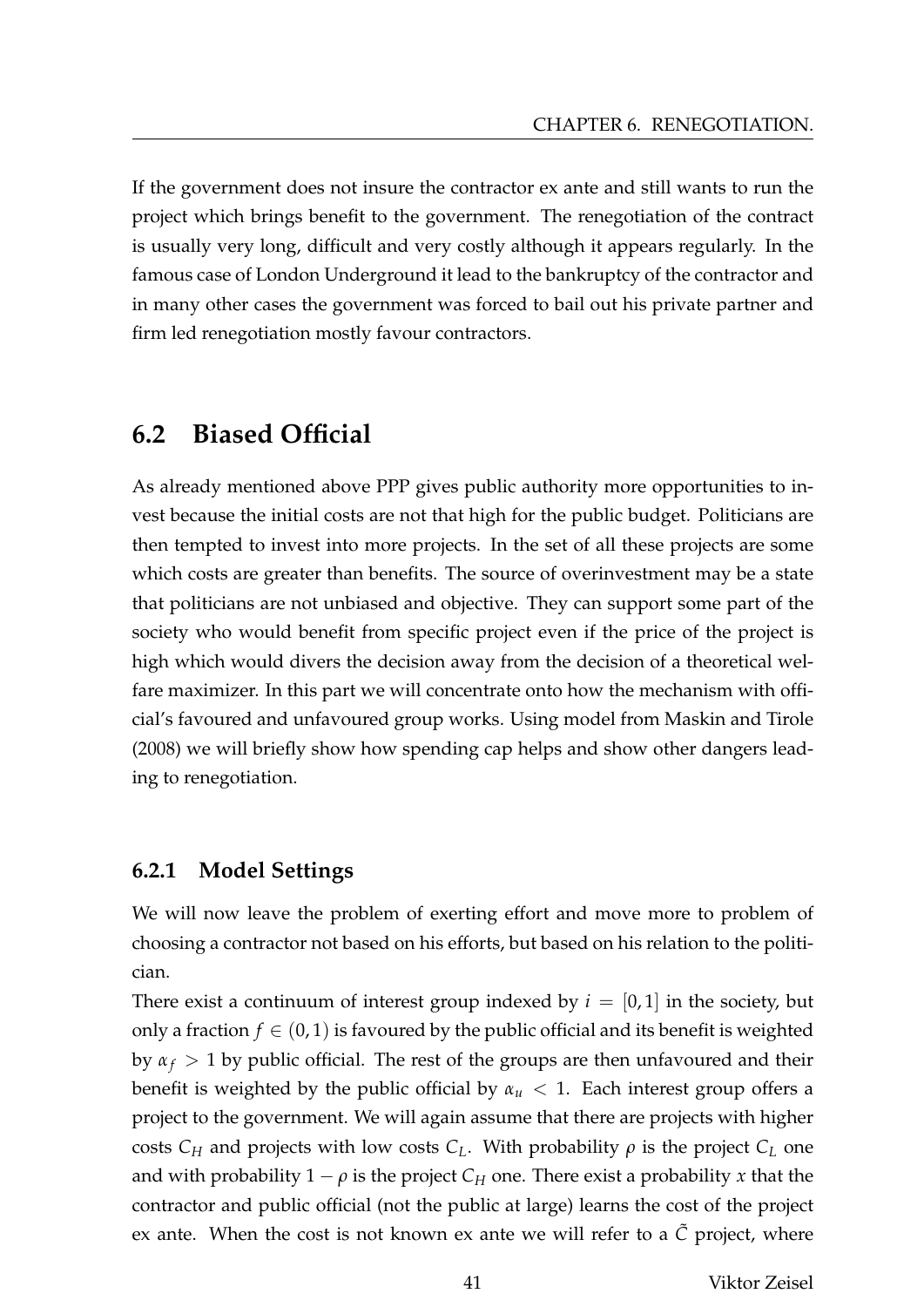$\tilde{C} = \rho C_L + (1 - \rho)C_H$ . We assume that the  $C_L$  and  $C_H$  projects are contracted with the fixed price, because the costs are known ex ante. For the  $\tilde{C}$  project is the costplus contract appropriate, because we assume that the contractor does not invest his own money and has to be insured for the case of  $C_H$  project. The public is able to check that if fixed price contract is signed than it is as well fulfilled. The costs are borne to all interest groups but benefited is only the interest group which runs the project. The benefit for the interest group will be denoted by *B*. We assume that:  $C_H > B > \tilde{C}$ 

Without loss of generality we will assume that  $E[\alpha_i] = f\alpha_f + (1 - f)\alpha_u = 1$ . The welfare of interest group *i* is given by following:

$$
y_i B - E[y_j C_j],
$$

where *E* denotes expectation operator and *y* could take shape of  $y_i = 1$  the project is undertaken and  $y_i = 0$  the project is not undertaken.

The government receives the offers from all interest groups. He knows the cost only by some of them and these are contracted for a fixed price. By *C*˜ project neither the government nor the contractor knows the price ex ante and therefore are contracted with cost-plus contract. After the realization of the real cost it is either  $C_L$  or  $C_H$ paid to the private contractor. When the government maximized only social welfare it should undertake all  $C_L$  and  $\tilde{C}$  projects but none of  $C_H$  project.

Unfortunately the government in our case maximizes expected welfare of interest groups weighted by his weights *α<sup>f</sup>* and *αu*:

$$
E[(\alpha_i B - C_i)y_i].
$$

To introduce a potential conflict between official's action and social welfare we assume following:

$$
\alpha_f B - C_H > \alpha_u B - \tilde{C} > 0
$$

which means that the official would rather undertake costly project for his favorite group than *C*˜ project benefiting unfavoured group. This contradicts the social welfare maximization because it is socially desirable that no  $C_H$  project is undertaken and all *C*˜ are undertaken. Anyway the low cost projects will be always undertaken since they are contracted for fixed price. Maskin and Tirole (2008) introduced linear accounting system with well set accounting costs  $\hat{C}_L$ ,  $\hat{C_H}$  and  $\hat{C}$  representing low fixed price contract, high fixed price contract and cost-plus contract respectively and with the budget cap *G*:

$$
n_L \hat{C}_L + n_H \hat{C}_H + n\hat{C} \le G,\tag{6.5}
$$

42 Viktor Zeisel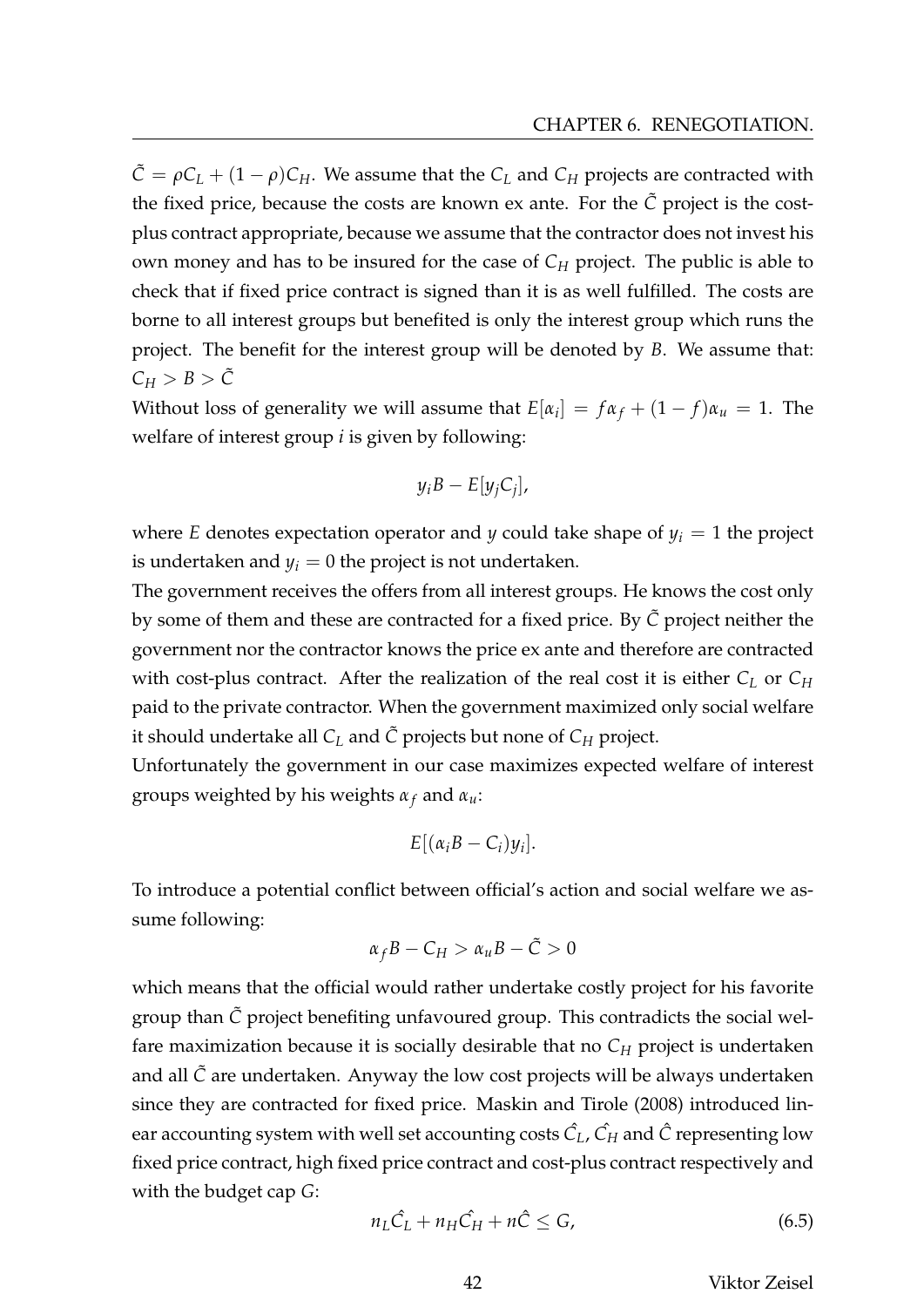where  $n_L$ ,  $n_H$  and  $n$  describe proportions of low price, high price and cost plus project, respectively. The accountants who check the work of the public official set the spending cap *G* so that the public official does not overinvest. Unfortunately they do not have any information on real cost ex ante, but they see which projects were contracted with fixed price contract and which for cost-plus contract. The accounting cost  $C_H$  is set to  $\infty$  to prevent its realization. If the public official would invest into  $C_H$  he would overrun his spending cap. Unfortunately this is not enough to prevent the *C<sup>H</sup>* projects from realization. The public accountants do not know the price ex ante and in they cannot distinguish  $\tilde{C}$  project and  $C_H$  project ex ante. The public official will misuse the situation and he will collude with the private contractor he favours and he would gimmick the  $C_H$  contracts as  $\tilde{C}$  cost-plus contract. Following shows us the preferential rank of the official

$$
\alpha_f B - \tilde{C} > \alpha_f B - C_H > \alpha_u B - \tilde{C} > \alpha_u B - C_H.
$$

There does not exist a system how the accountant can distinguish uncertain project *C*˜ and high cost project *C<sup>H</sup>* declared as uncertain. Now we know that the public accountants to reduce the loss on social welfare must exclude all unfavoured *C*˜ contracts to exclude the *C<sup>H</sup>* as well or they must include them also with respective part of  $C_H$  contracts. If they did not do that the public official would exchange some  $\tilde{C}$ contracts for *C<sup>H</sup>* of his favoured interest group which are socially undesirable. Then the total social welfare would shrink. So there are two possibilities how to set the spending cap *G*. First includes only all low cost contracts and favoured uncertain contracts. The second is wider and includes favoured high cost contracts and uncertain unfavored contracts as well. The decision between these two variants depends on next inequality:

$$
x(1 - \rho)f(B - C_H) + (1 - x)(1 - f)(B - \tilde{C}) > 0
$$
\n(6.6)

If the inequality holds, then the negative impact of *C<sup>H</sup>* projects is outperformed by the positive impact of  $\tilde{C}$  and overall they bring together positive net benefit to social welfare. If it does not hold then both should be excluded because the loss stemming from *C<sup>H</sup>* contracts is bigger than the benefit that bring *C*˜ contracts.

Both situation with loose or tight limit outperform the traditional settings because PPP prevents early assessments. In the traditional setting would be the projects evaluated firstly for their first period price which is same for all and therefore the public official would only invest in projects benefiting his favoured interest groups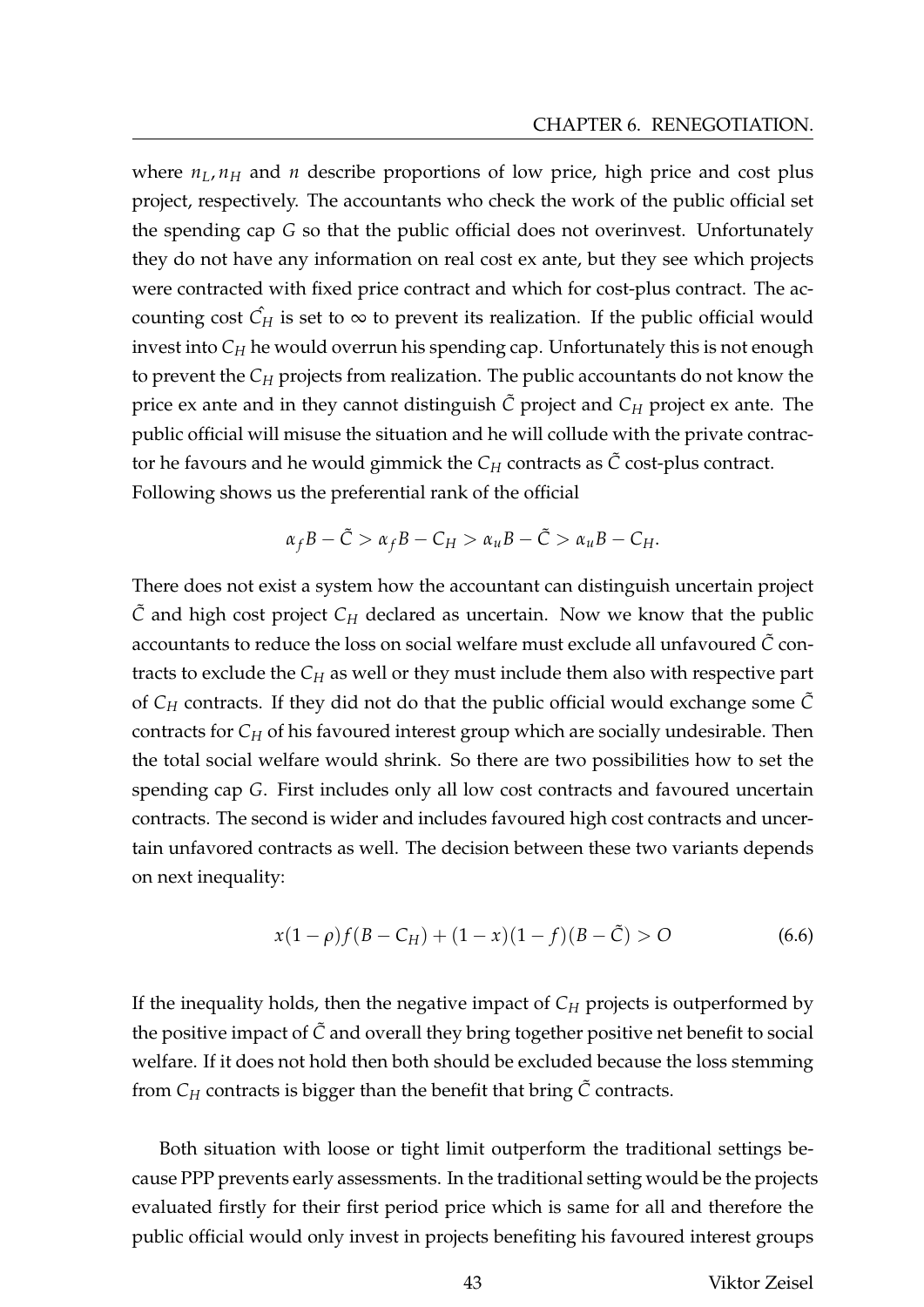no matter what are the costs in the second period.

## **6.2.2 Intertemporal Transfers**

Still there exists some dangers even the spending cap is set on appropriate level. When the contractor is sure he is going to be the one who will undertake the project as well in the second period he might ask for a smaller payment in the first period if he sees the chance to collect higher revenue in the second period. Obviously in the in the conventional contracting the contractor would not agree to accept a payment below the cost in the first period.

The public official may let the contract for his favoured group deliberately incomplete as a strategic decision. This often leads to renegotiation. This renegotiation could lead to a hold-up problem, where the contractor has a stronger position. Public official can also pass the incomplete contracts to the following administration if he is not elected again. Then following administration must pay the cost of incomplete contracts.

This reduces rapidly the social welfare and creates very undesirable situation. This would not be possibly under unbundled contracts, because the first contractor would never accept lower payment. This shows that even when the PPP can mitigate the early assessment of the project and might seem beneficial, it contains more risk connected with biased public official. He can join the public contractor and make a very incomplete contract that would lead for example in the second period to costly renegotiation.

# **6.3 Limited Commitment of the Government**

In the third chapter we summarized that the government should increase subsidies in the second operating period to reward the private partner for his initial investment in the first operating period. We will now look at the situation when the government is not able to commit itself to such agreement and instead a renegotiation takes place in the second period.

The best solution is to make the contracts binding also for the future governments. This solution is unfortunately also not flawless. The first government can delay the payments and move them to the following one or it would leave the contract strategically incomplete as was shown in previous section.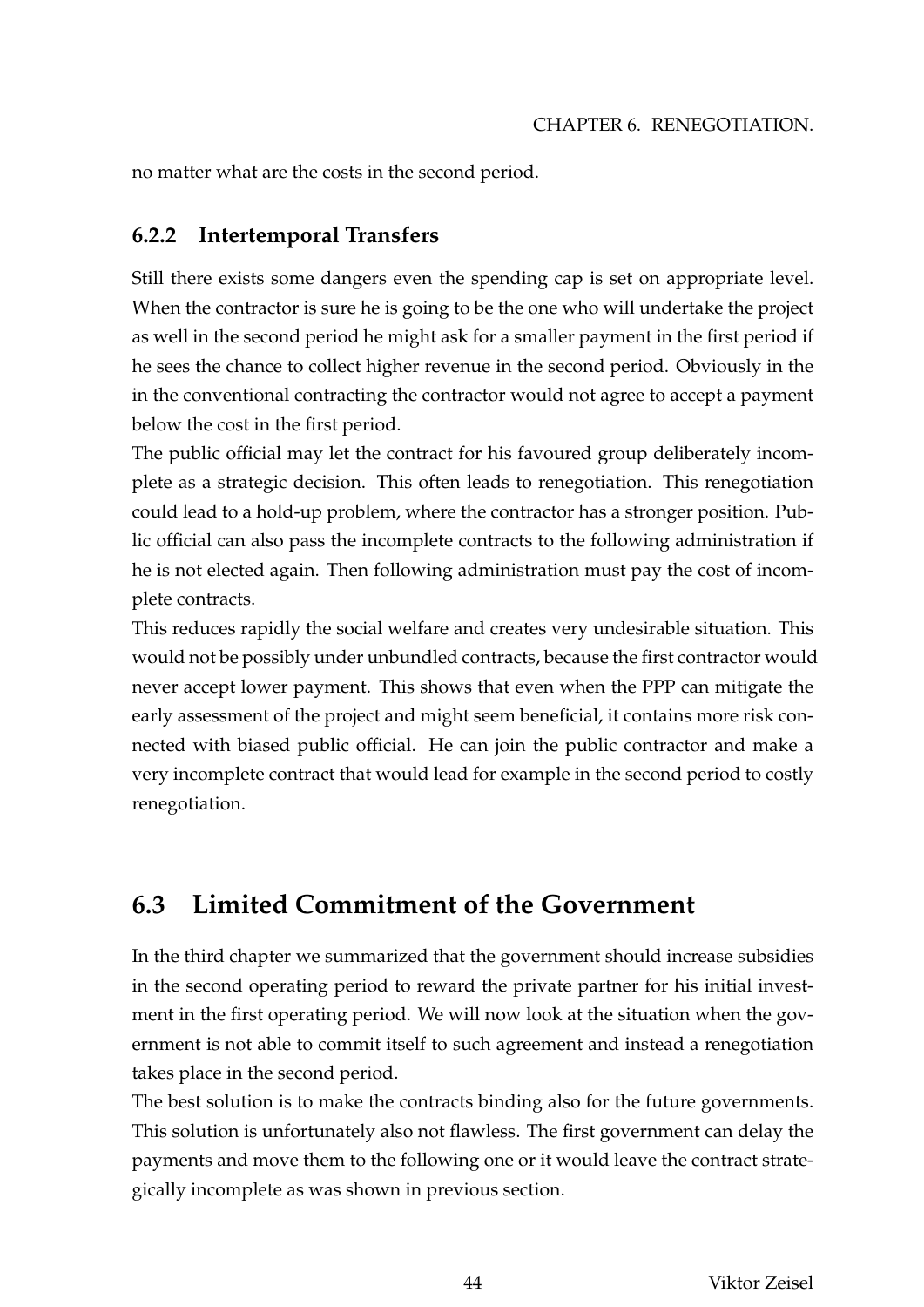At the end of the first period the investment  $a^0$  counts already to sunk costs and the conditions for the second period are going to be renegotiated. This would induce maintenance effort and insurance conditionally on the investment level  $a^0$  as in the second chapter in the case with negative externality. This yields maintenance effort and cost reimbursement rule:

$$
\beta_2^0 + \lambda = e_2^0 = e_p^{neg} = \frac{1 - \lambda}{1 + r\sigma^2}
$$

The firm is anticipating  $\beta_2$  in the second period and of course it knows the  $\beta_1$  and whole incentive scheme for first period a chooses his investment:

$$
e_P^{neg} = e_1 a. \tag{6.7}
$$

This makes the variable for the government's problem for both periods:

$$
\max_{a,e_1} 2(b_0 - \theta_0) + \frac{(1 - \lambda)^2}{2(1 + r\sigma^2)} + (1 - \lambda)e_1 - \frac{(1 + r\sigma^2)}{2}e_1^2 + (1 - \lambda + b)a - \frac{a^2}{2},
$$

subject to (6.7).

It is obvious that when government is not able to fulfill its commitment fully (from whatever reason) the social welfare is lower than with full commitment. It also plays role that the government does not realize that the private partner adjusts his investment also in the first period. Contractor chooses  $e_2^0 = e_p^{neg} < e_2^{SB}$  $_2^{5B}$  and uses less benefits from his investment in the first period. If the contractor should invest then he must get bigger payment for his first period effort. That is only possible when the contract in the first period looks more like cost-plus one.

The overall conclusion is that if the government cannot fulfill its commitment then the contracts tend more to the cost-plus ones for both periods and the investment efforts would be lower:

$$
e_2^0 < e_1^{SB}, \, e_2^0 < e_2^{SB} \text{ and } a^0 < a^{SB}
$$

Let us imagine another situation when the renegotiation is not sure. There exist probability *p* that in the second period government would not fulfill the contract and would like to renegotiate. This setting is rather realistic. Between the two periods there may be elections, financial crises. Especially in developing countries is the risk higher.

In this case again the first-period private investor's investment  $a^0$  is sunk and with probability *p* the government would like to renegotiate the cost reimbursement rule for the second period. Again the firm chooses its maintenance effort and insurance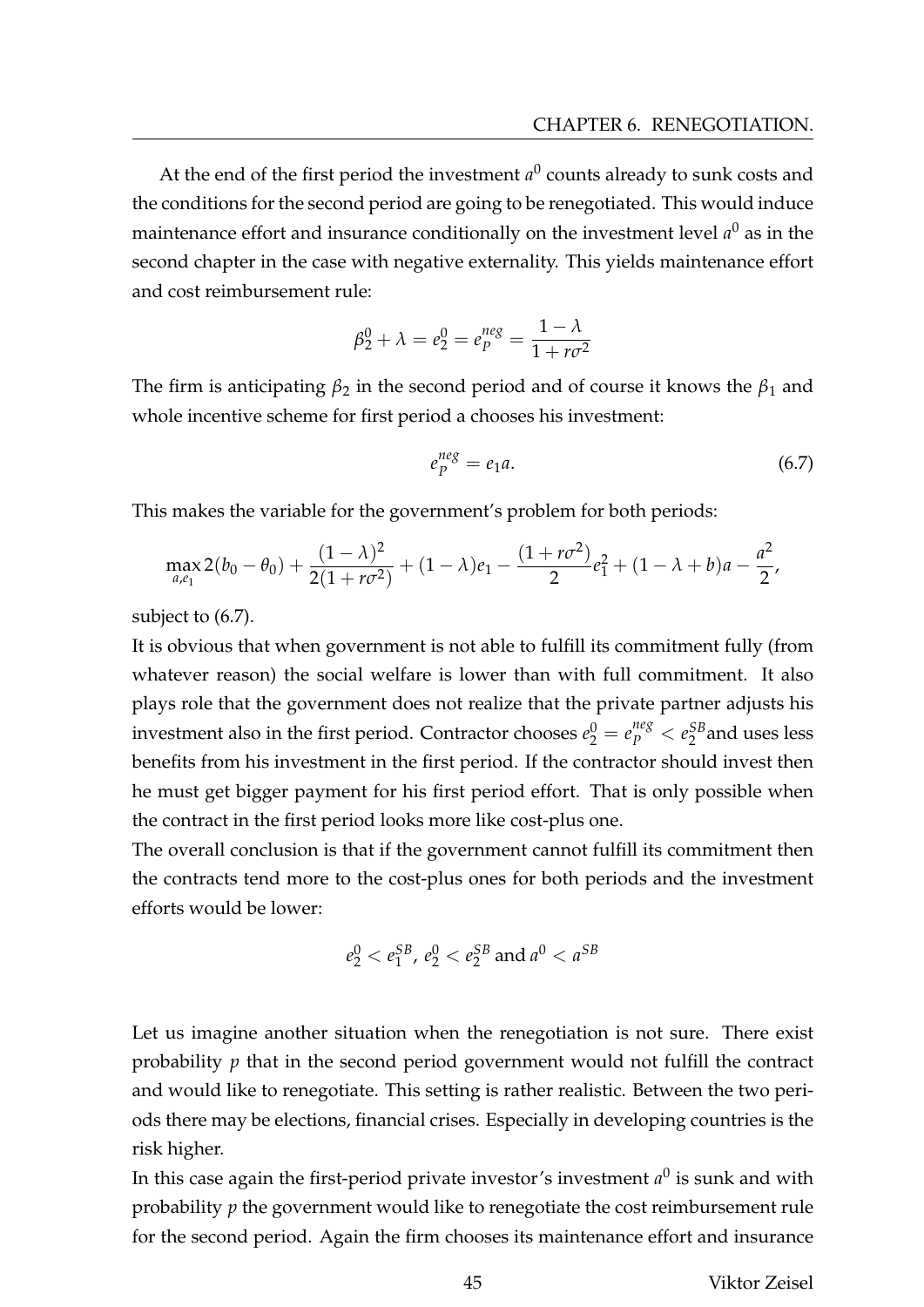conditionally on its investment in the first period *a* 0 . The private partner's effort is a combination of second-best effort and effort where the government behave opportunistically:

$$
pe_{u}^{SB} + (1 - p)e_{2} = e_{1}a.
$$
\n(6.8)

It is clear that with growing risk of renegotiation effort lowers as well as the investment in the first period. This induces less social welfare. In the literature this is called "ratchet effect"<sup>2</sup>. They described how "ratchet effect" makes the private partners to behave similarly in the first period as they are not much investing into the quality of the infrastructure. This erases the difference between PPP method and traditional contracting.

# **Conclusion**

Renegotiation is a very costly instrument of changing the contract. The long term contracts include uncertainty about future costs. This forces the government to offer more cost-plus contracts for cases that the costs will be high. The cost-plus contracts do not induce investments into quality and cost reduction efforts. If the contractors would not be insured against high cost then renegotiation is very probable. The cost uncertainty can appear by traditional contracting as well, but it is less probable as the operating contracts are signed later when there is already more information about costs.

Very often the renegotiation occurs in countries which are politically unstable and their institutional framework is not developed. It appears that collusion between public officials and private contractor rapidly increases the cost of the projects. The cost of the projects in such cases is even increased with the cost of renegotiation stemming from strategically incomplete contracts.

The government can also renegotiate the contract and try to exploit the investment made in the first period. The private partner expects this behavior from opportunistic principal and adjusts his efforts already in the first period. The whole process does not bring to the government expected payoff and it reduces his welfare.

The PPP projects are not suitable to very uncertain and political risky environments. In these environments the there is a huge risk of renegotiation and the cost to prevent renegotiation in such environments is also significant.

<sup>2</sup>Laffont and Tirole, 1993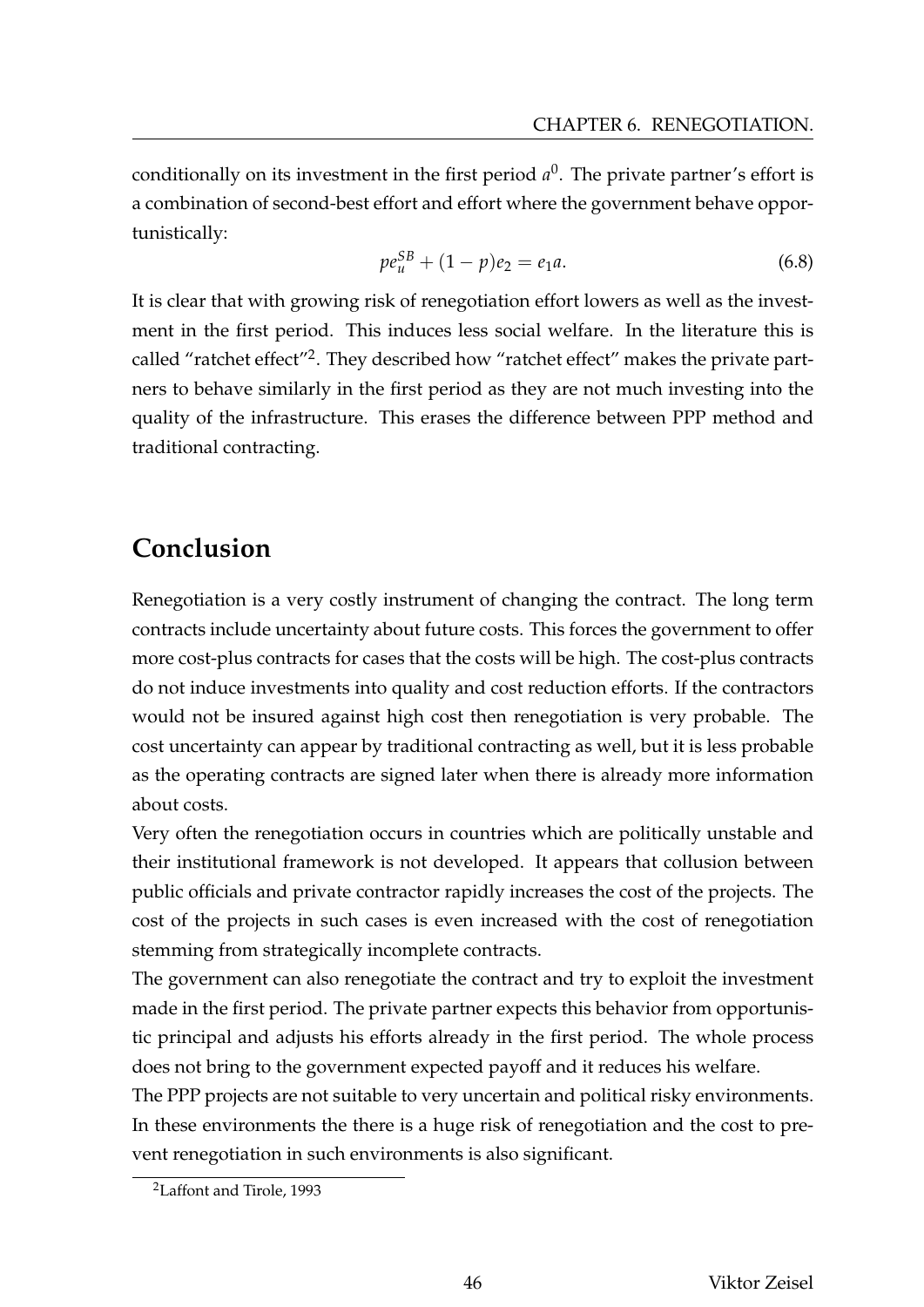# **Experience**

In Latin American countries which are considered to have lower institutional quality that between 1989 and 2000 79% of total government led renegotiations occurred after first election (Guash, Laffont, Straub, 2006). We can assume that the favoured groups in the society changed and the government wanted to change the contracts. As well strategically incomplete contracts is a type of collusion between government and private contractor. According to Engel et AL (2003) was public highway construction project in Argentina in the 1990 very vague. The location of the toll booths was left unspecified, allowing the contractor to place them strategically and thereby raise motorists' costs above anticipated level.

The political uncertainty deter many firms to take part in such a project. With the lower number of potential contractors increases the risk that they will agree on price and their negotiating power rises. With higher negotiating power shrinks the government's welfare and therefore political stability and well designed institutions are crucial for running a PPP project.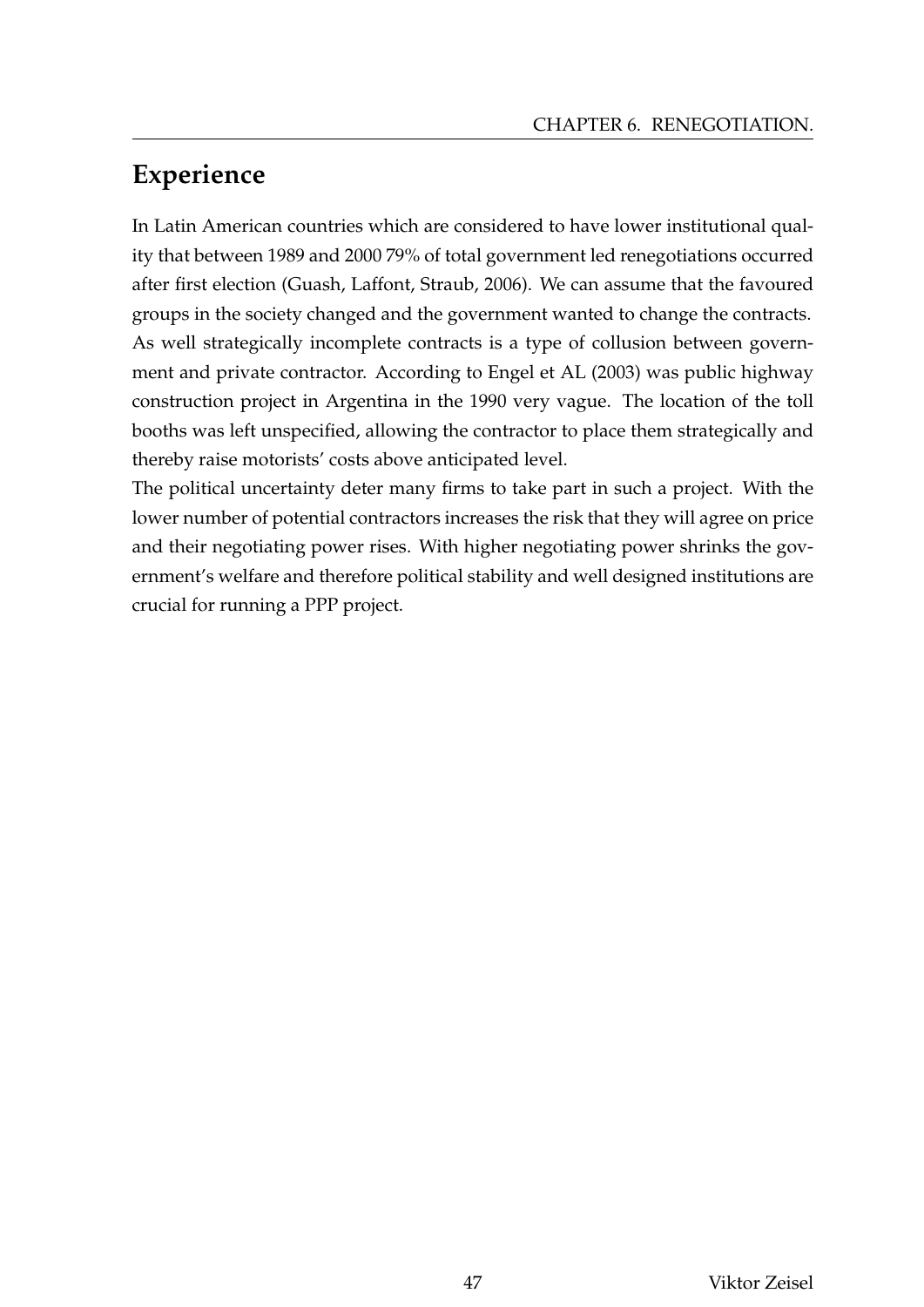# **Conclusions**

PPP is an alternative way to provide public goods or services by private partner. Its main features are cost internalization by bundling building and operating period, risk transfer from government to private partner and long-term contracting. Its main use is in sectors as transportation, schooling, water supply, energy supply, and health. The PPP contracts must be very complex to cover the risks and changes in time, therefore traditional procurement is not suitable and bilateral negotiating takes place. In this negotiation government does not necessarily posses all bargaining power. In my thesis I rigorously described the benefits of PPP, the role of private partner's negotiating power in the contract and main dangers connected to PPP.

The thesis showed that PPP projects can outperform traditional contracted projects. The main benefit stems from bundling the building and operational periods. This enables builder to internalize the operating costs which makes incentive to invest in quality already in the building period. This investment brings lower operating costs in the second period. This is connected with risk transfer on risk averse contractor, so the government is forced to pay him a risk premium. Nevertheless this transfer creates better quality of the project and cuts the price of the project. On the other hand the private contractor uses his negotiating power to share profit from his investment and therefore cuts the profit of the government. Some projects nevertheless can be beneficial for the government even if he does not posses any negotiating power over cost-reduction delivered through PPP. This is cause by high impact of quality on operating cost which induces higher investment into quality thus raises government's benefit.

The bundling concerns not only building and one operating period, but also generally more operating periods. With more operational periods a very similar problem occurs with renewal investments. The PPP contract assures the private partner that he will run the project in all operating periods, therefore he does not invest only to cut the operating costs at the moment but invests to renewal of the asset to pay for lower operating cost even in the following periods.

The focus on long term does not bring only benefits but it is connected to many uncertainties. PPP projects are usually signed for 20-30 years and it is very difficult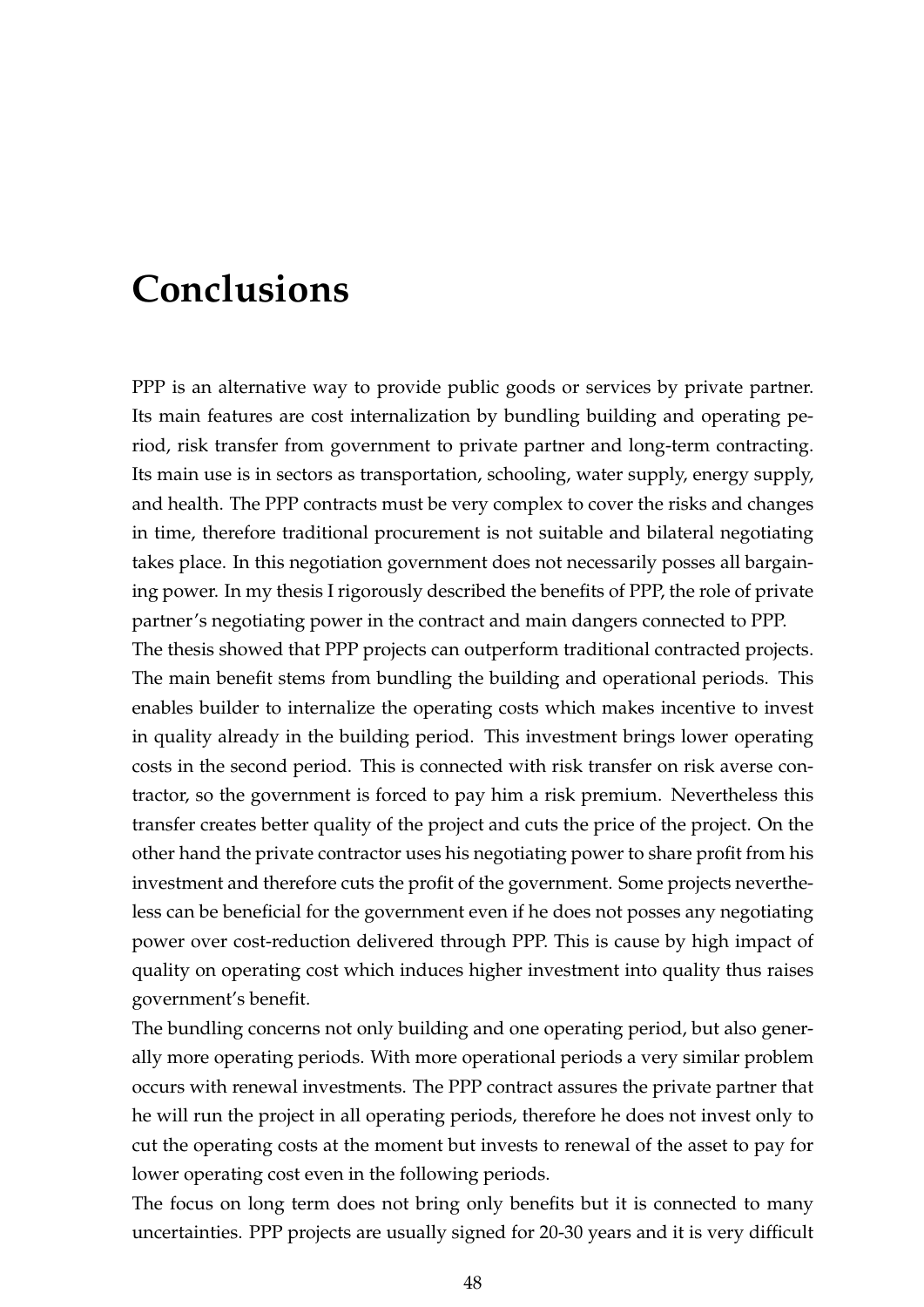to predict how the public demand and costs will change. The long-term duration of the contract creates inflexibility which can make the contract obsolete in future and thus reduce the government's benefit. PPP is especially unsuitable for projects which evolve quickly over time. IT systems are typical example of sector where renegotiation may very probably occur. Other examples could be schooling or hospitals where the quality depends on the level of human capital. The renegotiation is a costly procedure where the government can lose most of its benefit and in an extreme case it could be forced to cease the project.

The problems with inflexibility can be partly solved by transferring some demand risk on private partner. This is only suitable when the demand for the infrastructure is quality elastic. This creates an additional incentive to invest into infrastructure quality and adjust it to the public demand. In areas where the demand is difficult to predict, the risk transfer instead creates a need to insure the contractor which could be by high risk aversion very costly. From the very same reason the government should insure his private partner to exogenous risk. Naturally the private partner should be insured by the government also for the risk which is endogenous to the government. When the payoff of the private partner depends on the demand, the private partner carefully evaluates the project. This can mitigate the projects which would be inviable on the normal market.

For good results of PPP contributes stable political and institutional framework. When the government is able to offer a menu of contracts for possible cost levels and it is able to fulfill its commitment then even if the cost is higher than expected, then renegotiation does not occur. On the other hand in states where governments changes often and the government does not fulfill the commitment of preceding one, the costs of PPP raise and investment into quality is lower, thus the benefit for the government is lower as well. Even worse situation stems from governments which colludes with their private partners. They can make strategically incomplete contract to induce renegotiation in the following period. They pass the costs of the project onto next administrations which has to lead costly renegotiation.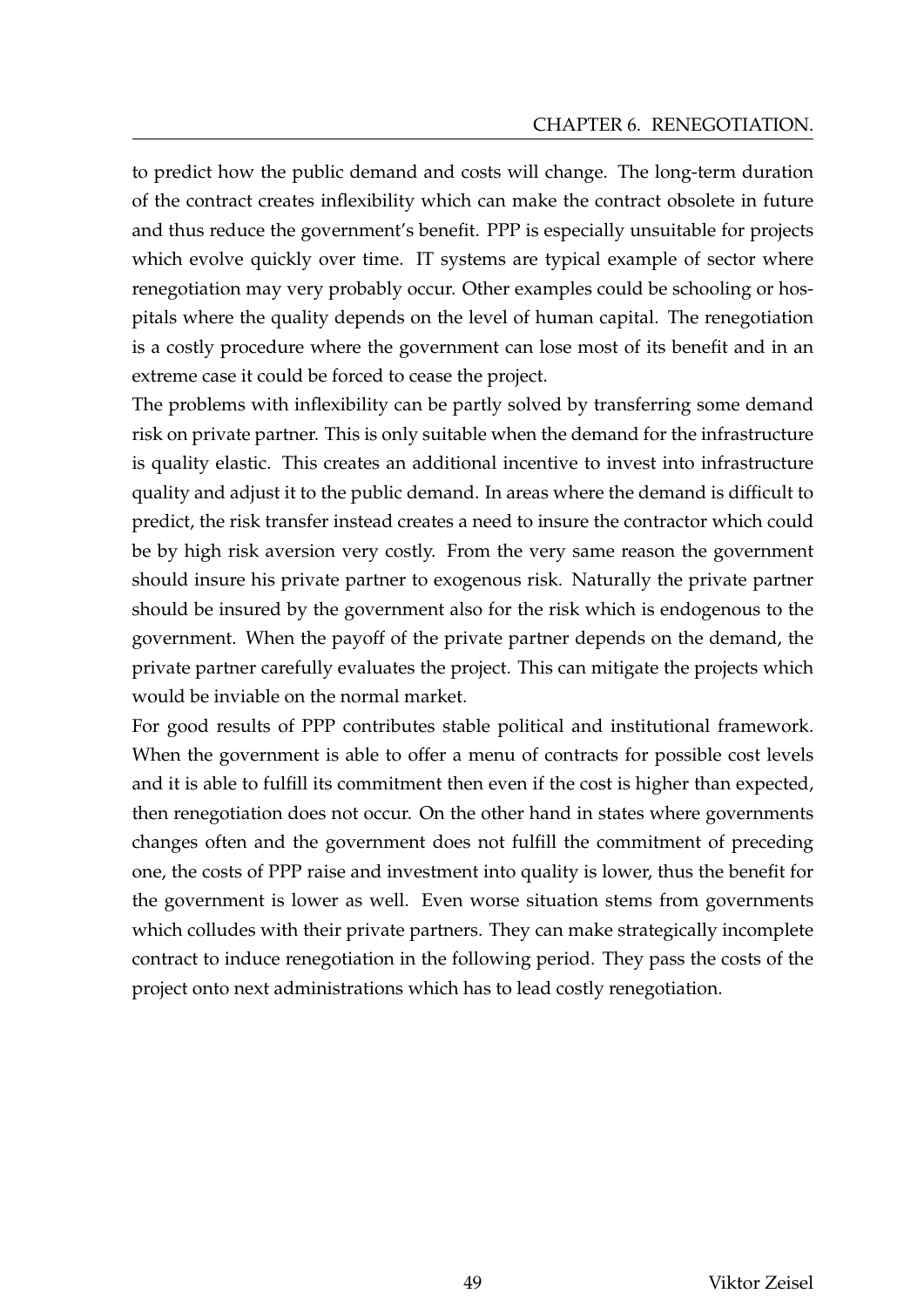# **Bibliography**

- [1] Athias, L. (2008): Political Accountability, Incentives and Contractual Design of Public-Private Partnership. Mimeo Atom, Paris.
- [2] Bajari, P. and Tadelis, S. (2001): Incentives versus Transaction Costs: A Theory of Procurement Contracts. RAND Journal of Economics, 32: 387-407
- [3] Bajari, P. and Tadelis, S. (2006): Incentives and Award Procedures: Competitive Tendering Versus Negotiation in Procurement. Cambridge University Press
- [4] Blanc-Brude, F., Goldsmith, H., Välilä, T. (2006): Ex Ante Construction Costs in the European Road Sector: A Comparison of Public-Private Partnership and Traditional Public Procurement. European Investment Bank, Economic and Financial Reports 2006/1.
- [5] Dewatripont, M. and Legros, P (2005): PPP Contract Design and Risk Transfer. European Investment Bank Papers, 10: 120-141.
- [6] Doni, N. (2007): A Comparison of Alternative Procedures for Selection of the Private Partner in PPP Projects. Working Papers, Universita' degli Studi di Firenze.
- [7] Engel, E., Fisher, R. and Galetovic, A. (2001): Least Present Value of Revenue Auctions and Highway Franchising. Journal of Political Economy, 105: 993-1020.
- [8] Engel, E., Fisher, R. and Galetovic, A. (2006): Renegotiation Without Holdup: Anticipating Spending Infrastructure Concessions. Cowless Foundation Discussion Paper 1567.
- [9] Guash, J. L., Laffont, J. J. and Straub, S. (2006): Concessions of Infrastructure in Latin America: Government-led Renegotiations, Journal of Applied Econometrics.